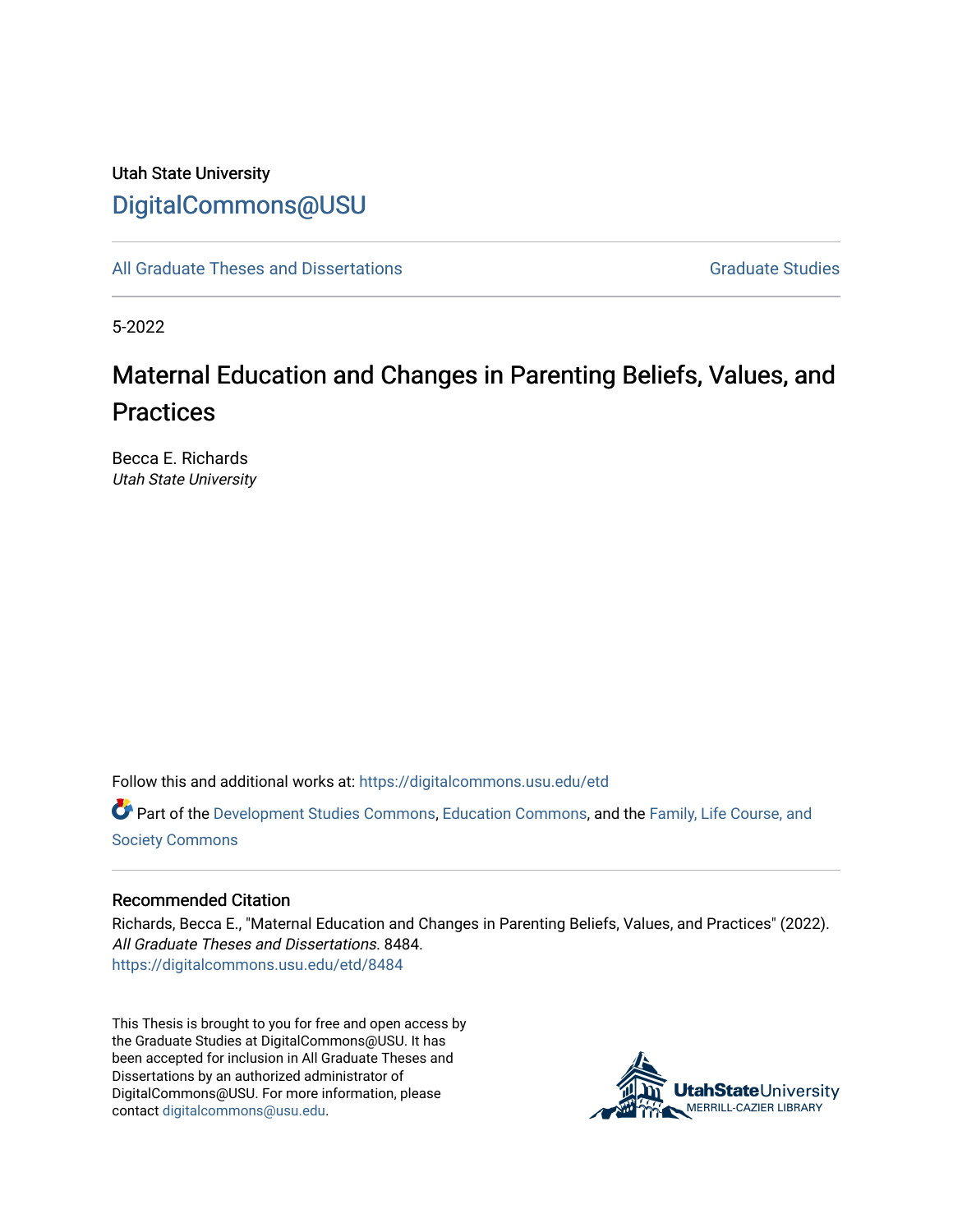## MATERNAL EDUCATION AND CHANGES IN PARENTING BELIEFS, VALUES,

### AND PRACTICES

by

Becca E. Richards

## A thesis submitted in partial fulfillment of the requirements for the degree

of

### MASTER OF SCIENCE

in

## Human Development and Family Studies

Approved:

Aryn M. Dotterer, Ph.D.<br>
Major Professor Committee Membe

Committee Member

Julia Yan, Ph.D. D. Richard Cutler

Committee Member Interim Vice Provost of Graduate Studies

> UTAH STATE UNIVERSITY Logan, Utah

> > 2022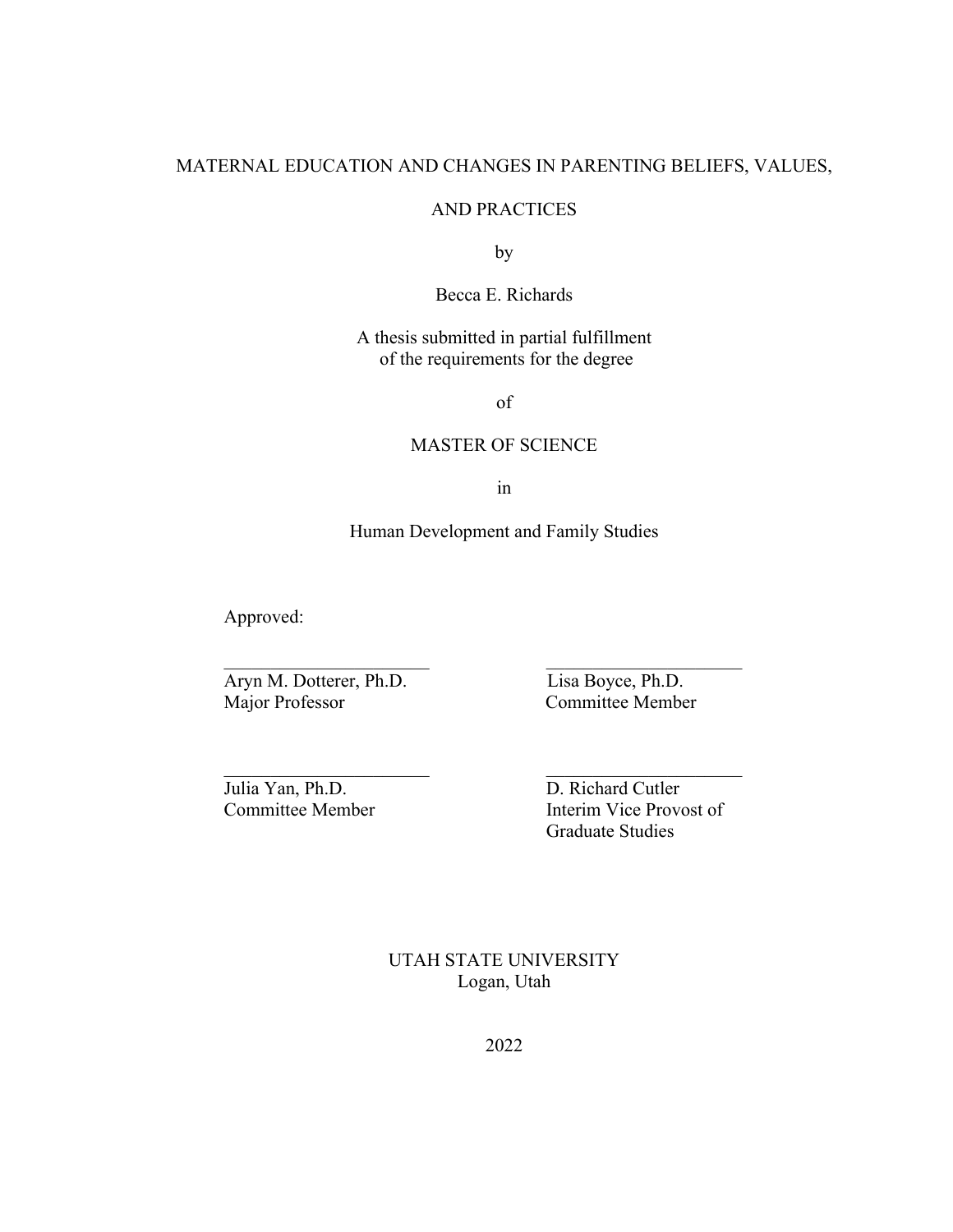Copyright © Becca E. Richards 2022

All Rights Reserved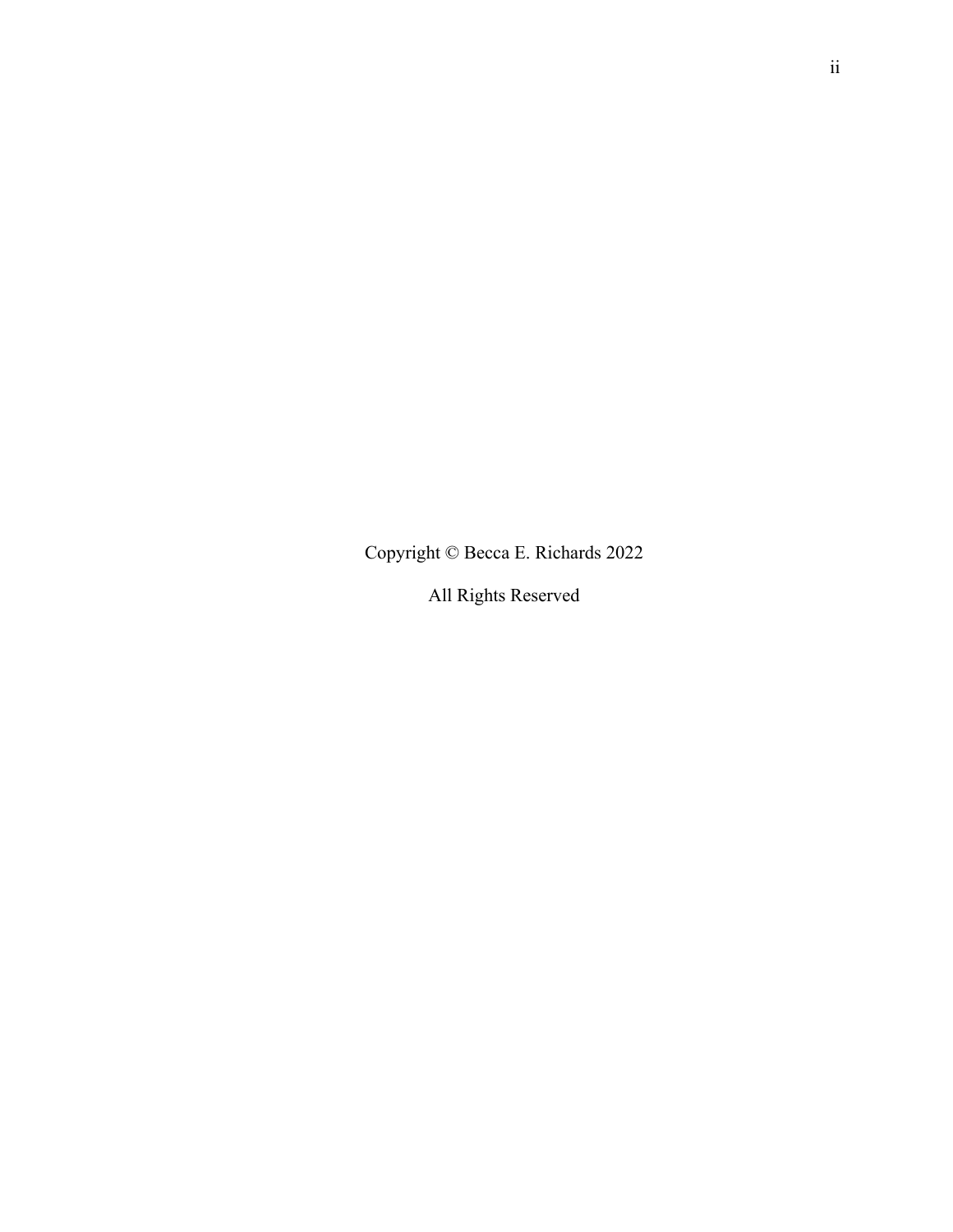#### ABSTRACT

#### Maternal Education and Changes in Parenting Beliefs, Values, and Practices

by

Becca E. Richards, Master of Science

Utah State University, 2022

## Major Professor: Dr. Aryn Dotterer Department: Human Development and Family Studies

Education level is an important predictor of many life outcomes including health and family functioning. Further, there is extensive literature on the connection between education level, parenting, and children's outcomes. Findings have suggested that maternal education level is correlated with favorable child outcomes such as higher literacy skills and decreased chances of grade repetition and researchers posit that these effects are connected in part via parenting. Despite the robust literature linking maternal education to individual and family well-being, there are gaps in the research. Much of the previous research has examined between-group differences, comparing parenting or child outcomes based on mothers' level of education. Thus, we have little information regarding within-person changes in education and parenting such as whether parenting improves when mothers return to school or obtain higher levels of education. This longitudinal study examined change over time in parental beliefs, practices, and warmth as a function of whether mothers returned to school after the birth of their child. Data were drawn from the NICHD Study of Early Childcare and Youth Development, a national study across 10 sites in the U.S. that began in 1991 with 1,364 women and their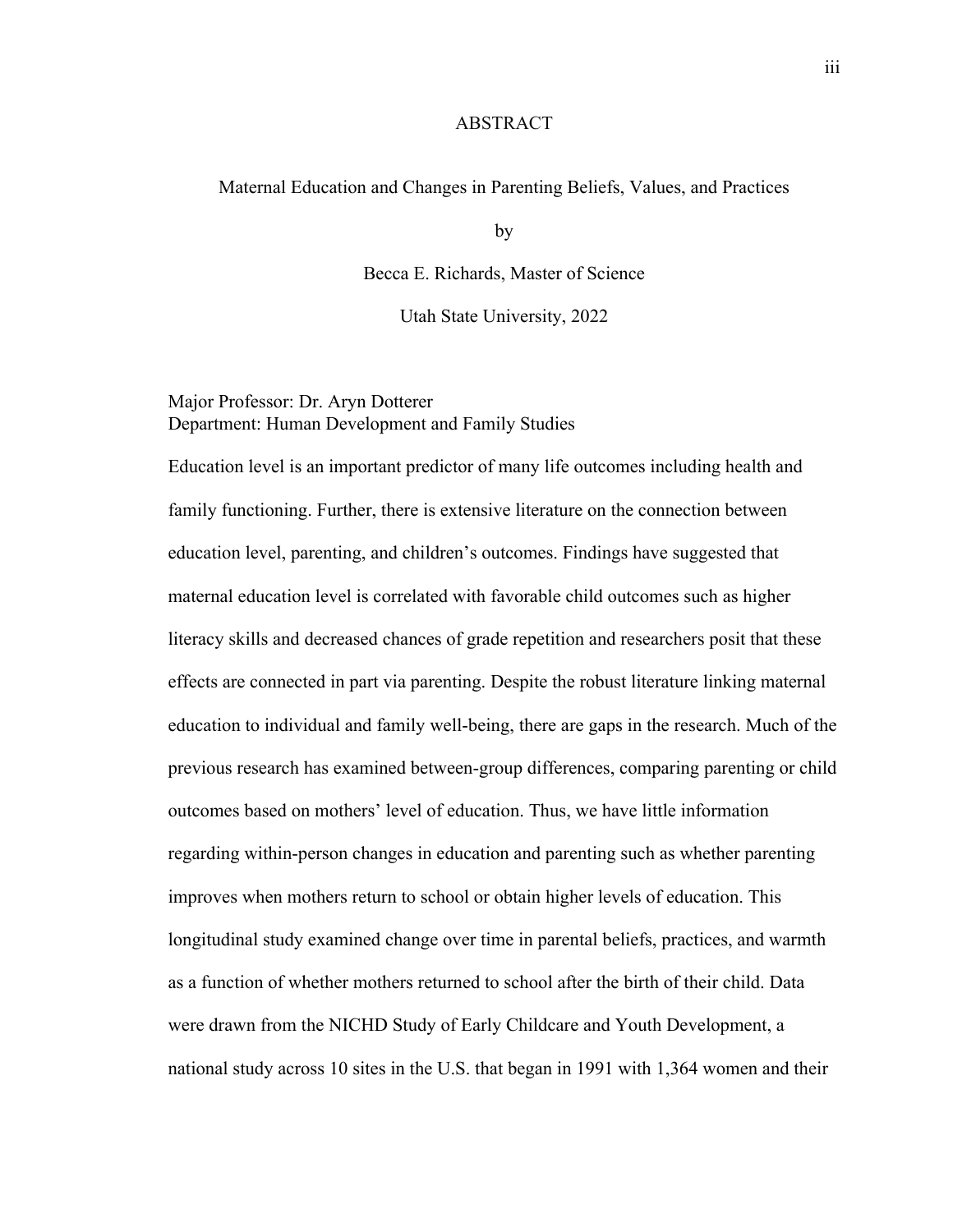newborn child. Parenting beliefs, values, and practices were assessed from maternal reports and observational assessments. Mothers also reported whether or not they were currently in school at each assessment (ever in school = 1; never in school = 0). Repeated measures analysis of covariance (ANCOVA) tested the within-person effect of time and time by school status and between-person effects of initial educational attainment, poverty, and race/ethnicity on the parenting beliefs, values, and practices. Results generally showed that parenting outcomes improved over time, but contrary to hypotheses, this was not a function of mothers' additional schooling. With the number of mothers who were not enrolled in school being so low, it would be imperative to examine these questions further, perhaps with a larger population that allows for groups of mothers with various levels of educational attainment.

(61 pages)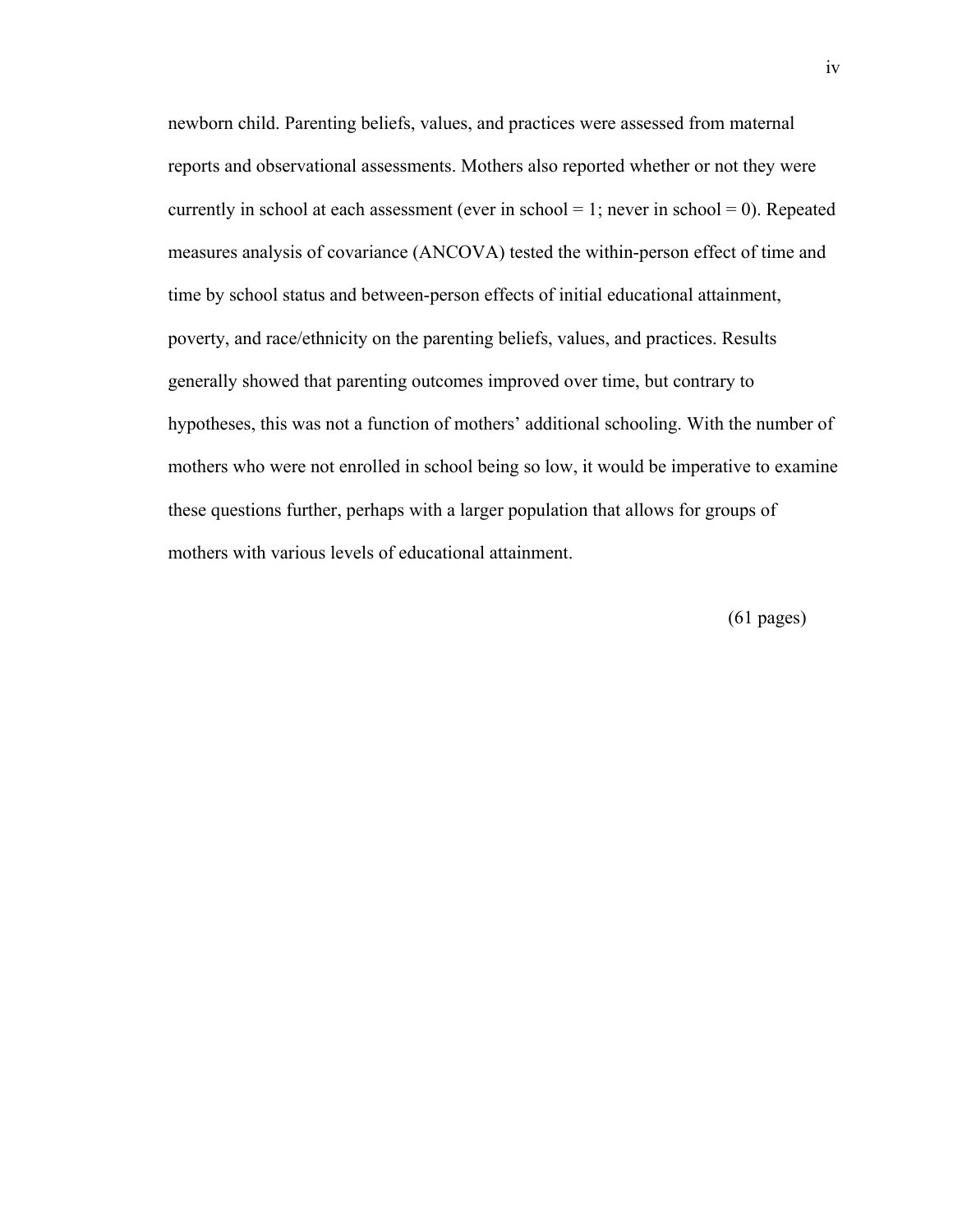#### PUBLIC ABSTRACT

# Maternal Education and Changes in Parenting Beliefs, Values, and Practices Becca E. Richards

Mothers' education level has been an important predictor of life outcomes across many different areas. Higher education in mothers has been associated with outcomes such as higher reading levels and decreased chances grade repetition for their child. Due to gaps in the research, this study emphasizes the importance of mothers' beliefs about parenting, the practices they use, the amount of closeness they have with their child, and how they change when mothers return to school. This study used new mothers and their newborn children across time to understand whether mothers' beliefs, practices, and values change when mothers return to school. It is predicted that when a mother returns to school following the birth of a child, mothers' parenting beliefs, practices, and mother-child closeness will positively change because of increased resources, experiences, and new opportunities for mothers. The results indicate that there were changes, however, they were associated with race/ethnicity, poverty, and maternal education attainment rather than with maternal school status as predicted. Findings included a large difference in the number of mothers who were in school compared to those who were not which could have a large effect on the results and should be studied further in the future.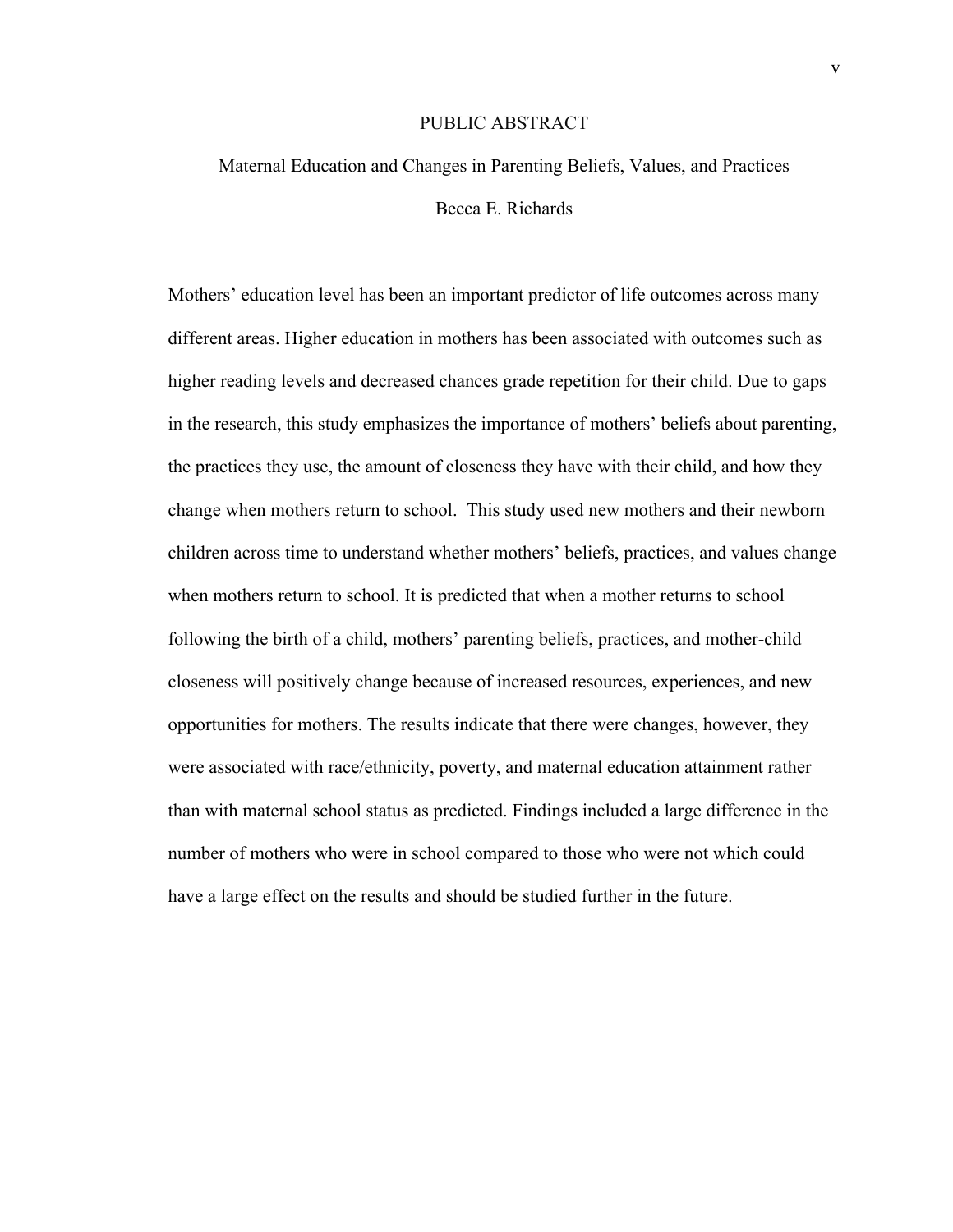#### ACKNOWLEDGMENTS

 I do not even know where to begin with saying my thanks to so many wonderful people who have helped me get to this point. I'd like to begin with giving a big thank you to my chair head, Dr. Aryn Dotterer and her continual patience in helping me throughout my graduate career. She is a brilliant soul who I have learned so much from. I'd also like to thank the rest of my committee members, Lisa Boyce and Julia Yan for their encouragement and continual feedback. Your time and effort did not go unnoticed.

 Thank you to my sweet husband who was my biggest cheerleader and the heart of my support system in everything I do. I am not exaggerating when I say he told me he was proud of me every single day – it kept me going in the difficult moments and built my confidence. Thank you to my amazing parents who not only supported me but taught me to love learning. All through growing up they taught me the importance of education and how to thrive in it. I would not have gotten here without you. Thank you to my friends for your kind words and love when I felt overwhelmed, and for the many treats to cure my sweet tooth while I studied.

 Lastly, thanks to my cats, Stella and Betty for keeping me company when I spend endless hours on my laptop. Your snuggles are unmatched.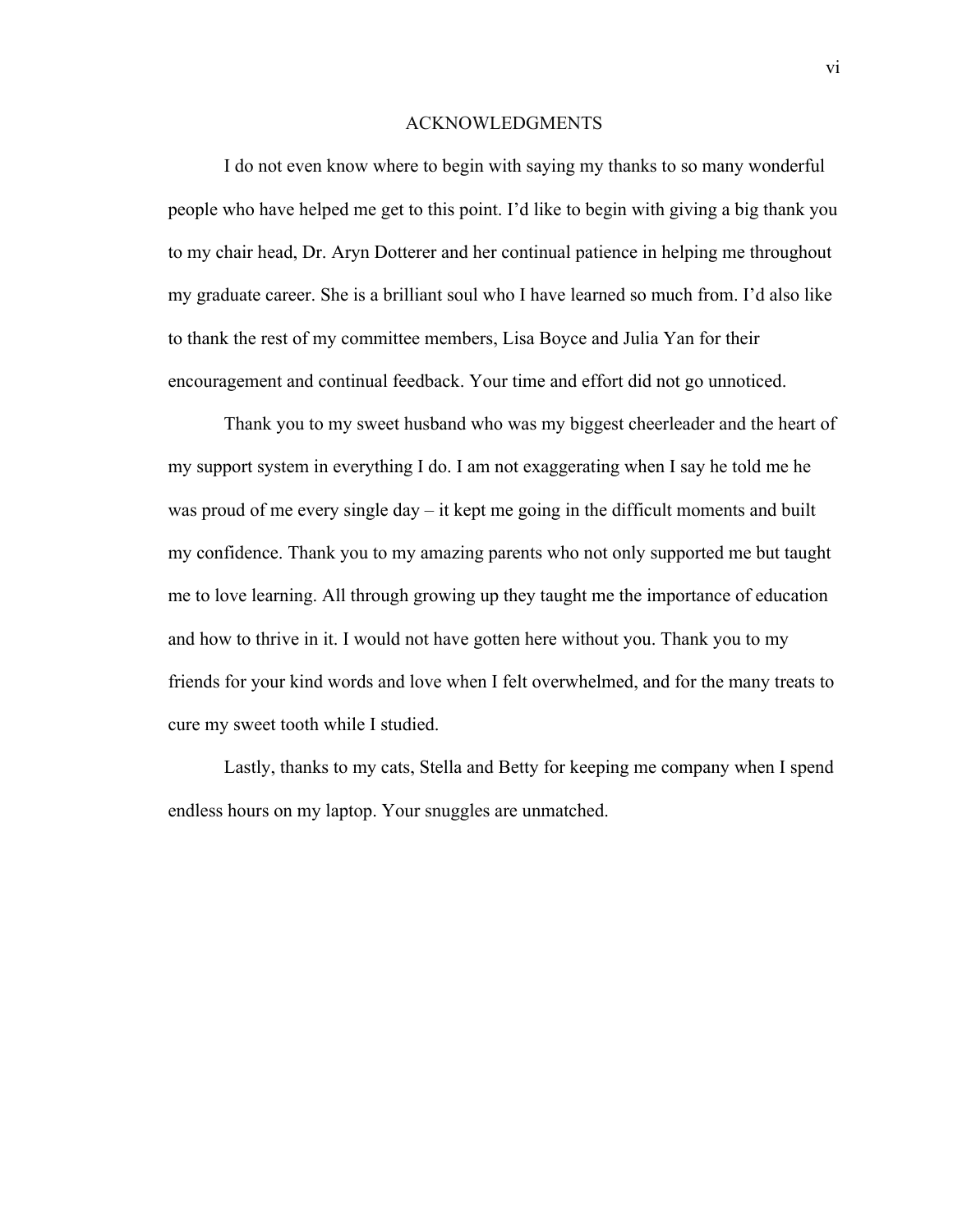## **CONTENTS**

| Page |
|------|
|      |
|      |
|      |
|      |
|      |
|      |
|      |
|      |
|      |
|      |
|      |
|      |
|      |
|      |
|      |
|      |
|      |
|      |
|      |
|      |
|      |
|      |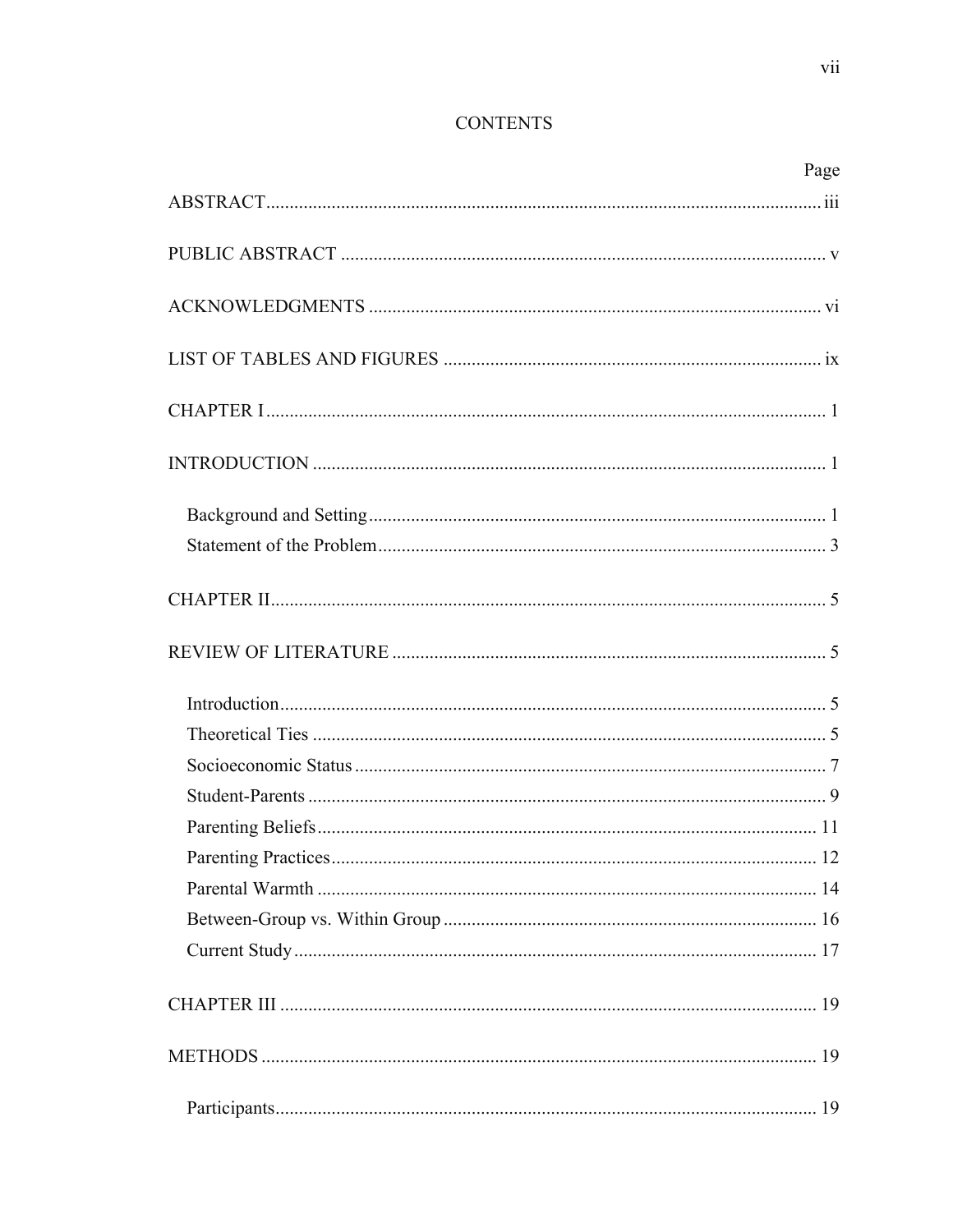| Do Maternal Beliefs/Attitudes (Progressive and Traditional) Change Overtime as a   |  |
|------------------------------------------------------------------------------------|--|
| Do Maternal Practices Change Overtime as a Function of Mothers' School Status?  31 |  |
| Does Mother-Child Closeness Change overtime as a Function of Mothers' School       |  |
|                                                                                    |  |
|                                                                                    |  |
|                                                                                    |  |
|                                                                                    |  |
|                                                                                    |  |
|                                                                                    |  |
|                                                                                    |  |
|                                                                                    |  |
|                                                                                    |  |
|                                                                                    |  |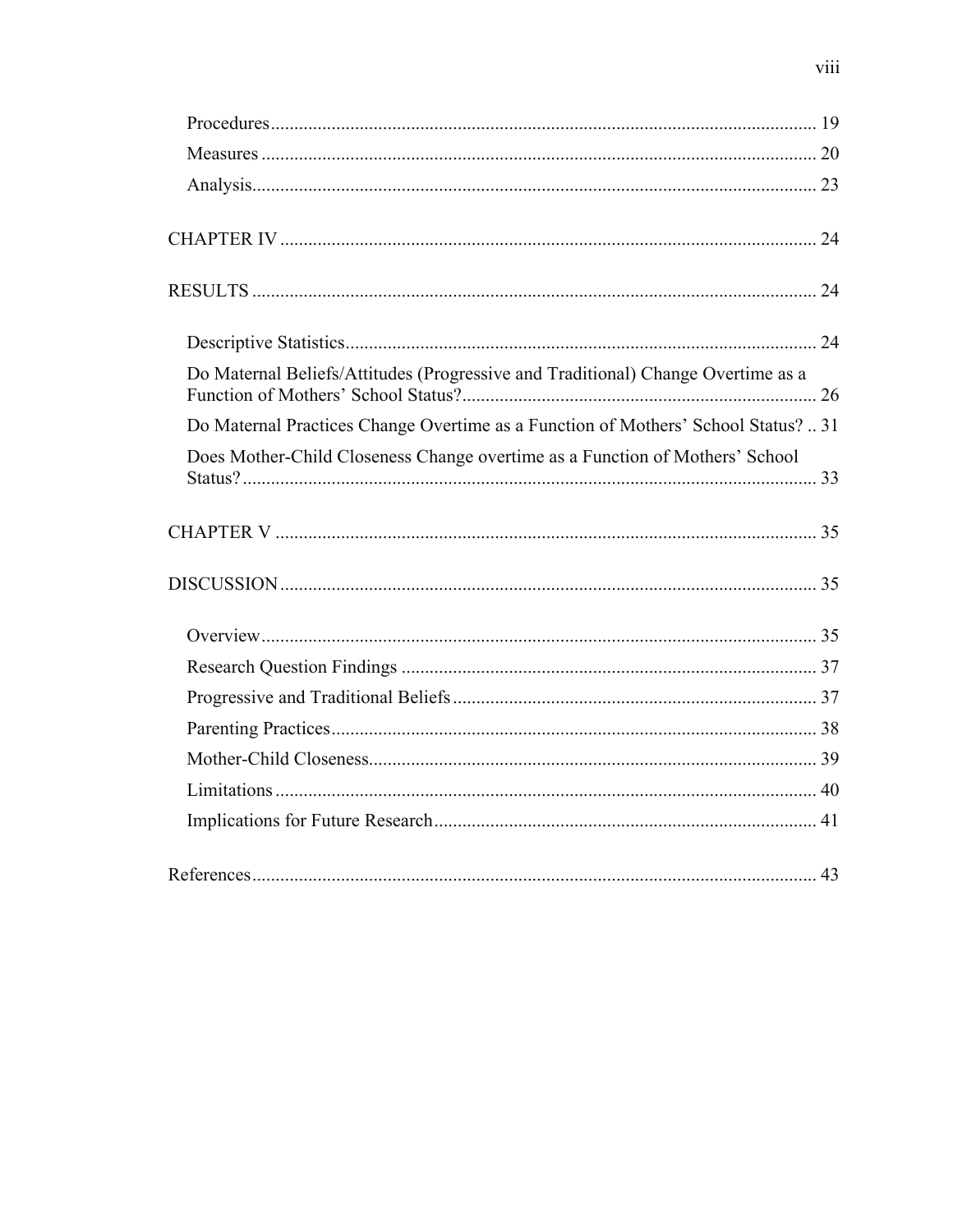## LIST OF TABLES AND FIGURES

## Tables

|                                                                               | Page |
|-------------------------------------------------------------------------------|------|
| 1 Descriptive Statistics and Correlations for Mothers' Progressive Beliefs 28 |      |
| 2 Descriptive Statistics and Correlations for Mothers' Traditional Beliefs 30 |      |
| 3 Descriptive Statistics and Correlations for Mothers' Parenting Practices 32 |      |
|                                                                               |      |
| Figures                                                                       |      |

|--|--|--|--|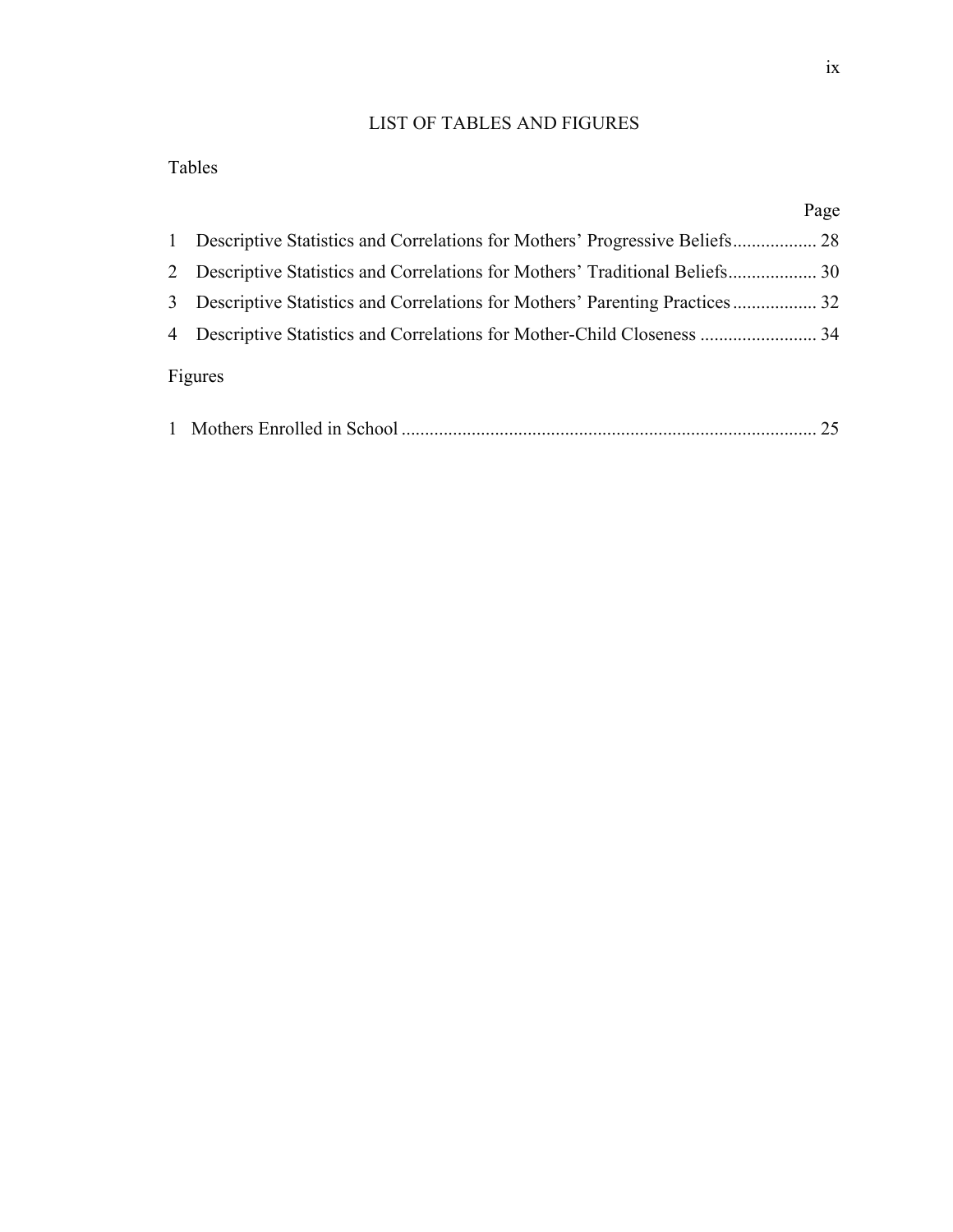#### CHAPTER I

#### INTRODUCTION

#### **Background and Setting**

Various education levels include higher education and advanced degrees, vocational and trade, high school diplomas or GED's, and less than a high school education. Education level is important because it is a predictor of different life outcomes. Higher education and life outcome associations will range from personal healthy aging (Meeks & Murrell, 2001) to things more oriented with the family unit, such as parental education being a predictor of preterm infants thriving in cognitive, language, and motor development (Greene et al., 2016). Some have proposed that such differences in life outcomes may be explained in part by differences in childrearing practices among mothers with different levels of education (Davis-Kean, et al., 2021). When viewing educational attainment among mothers, research on different outcomes seems to be endless. In particular, the education of mothers plays a significant role in childrearing. Education is predictive of how a child is raised and what experiences may come of it. Whether a mother has earned up to a high school diploma or has gone as far as to receive an advanced degree, her education will display in her parenting in many ways. Despite the extensive body of research linking maternal education, parenting beliefs, and parenting practices with children's outcomes, less is known about whether changes in mothers' educational levels are connected to changes in their parenting beliefs and practices.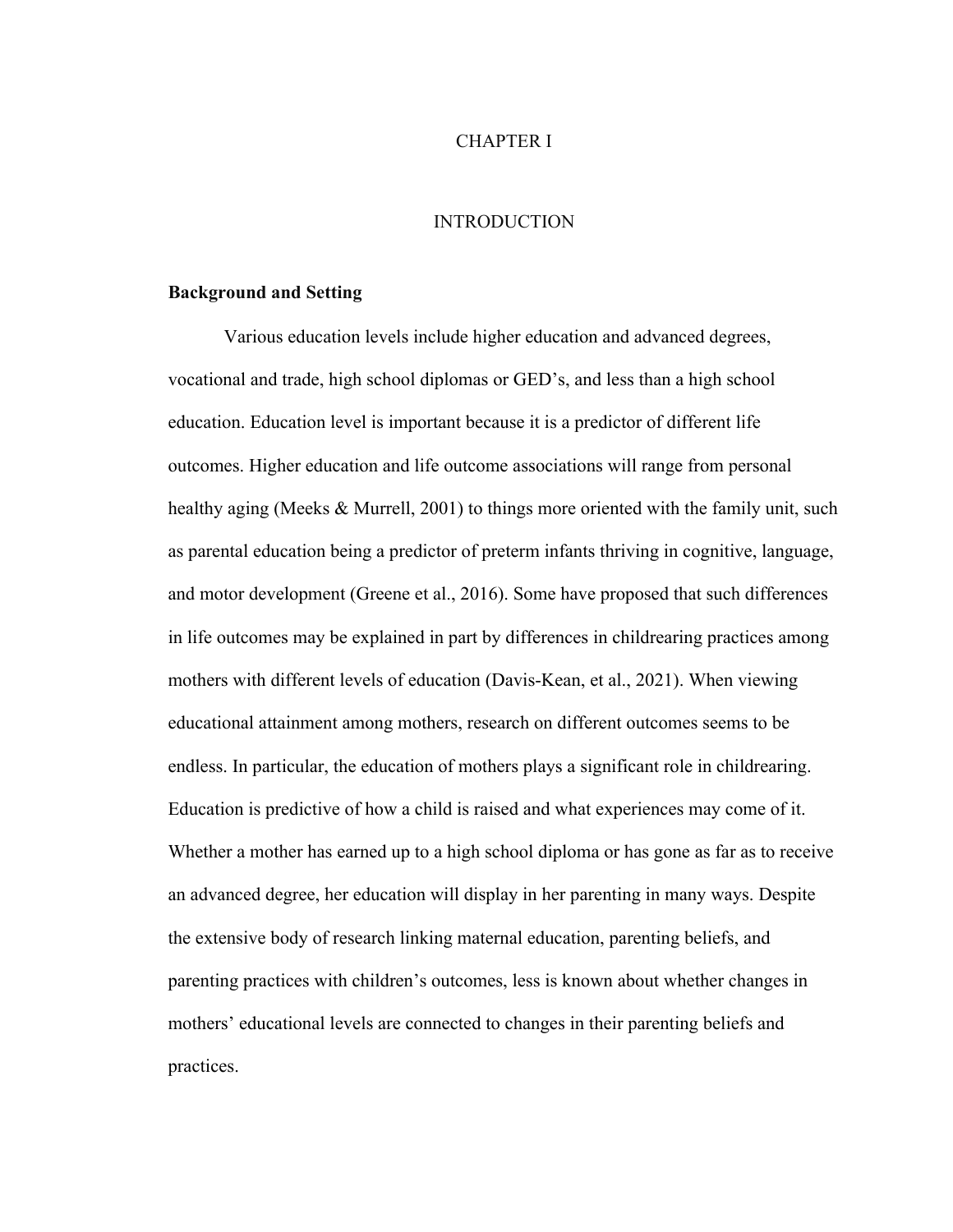Previous research has investigated the effects that higher maternal education has on child and adult outcomes. A study done by Harding (2015) focused on the cognitive and behavioral outcomes of young children when their mother chooses to return to school. Sixteen percent of the sample included mothers who returned to school when their children were young, which ultimately led to increases in their children's cognitive scores. Mothers with a higher education were more engaged in their children's schooling (Harding, 2015), and other studies have found that higher levels of maternal education are associated with decreased grade repetition for children (Oreopoulos et al., 2006). The education level of mothers has also been seen to make impacts on their children's habits as they grow to be adults. Some common associations between maternal education level and their adult offspring outcomes include the child's behaviors or habits as well as education. Singhammer and Mittlemark (2006) found that both smoking and alcohol use were lower among the offspring whose mothers chose to pursue higher education (Singhammer & Mittlemark, 2006). In addition to these findings, maternal education level also has been seen to have intergenerational effects. When parents model and coach educational habits, children will have the desire to explore their own education (Monaghan, 2017).

Among the dozens of constructs that contribute to successful parenting, the main variables under investigation in the current research study include parenting beliefs, practices, and warmth. Parenting beliefs can generally be described as what a parent sees as appropriate in teaching their children as they are raised. Beliefs refer to the ideas that parents hold, which then guide their behaviors or parenting practices. Parenting practices are what the parent actively does to rear their children. Practices refer to parenting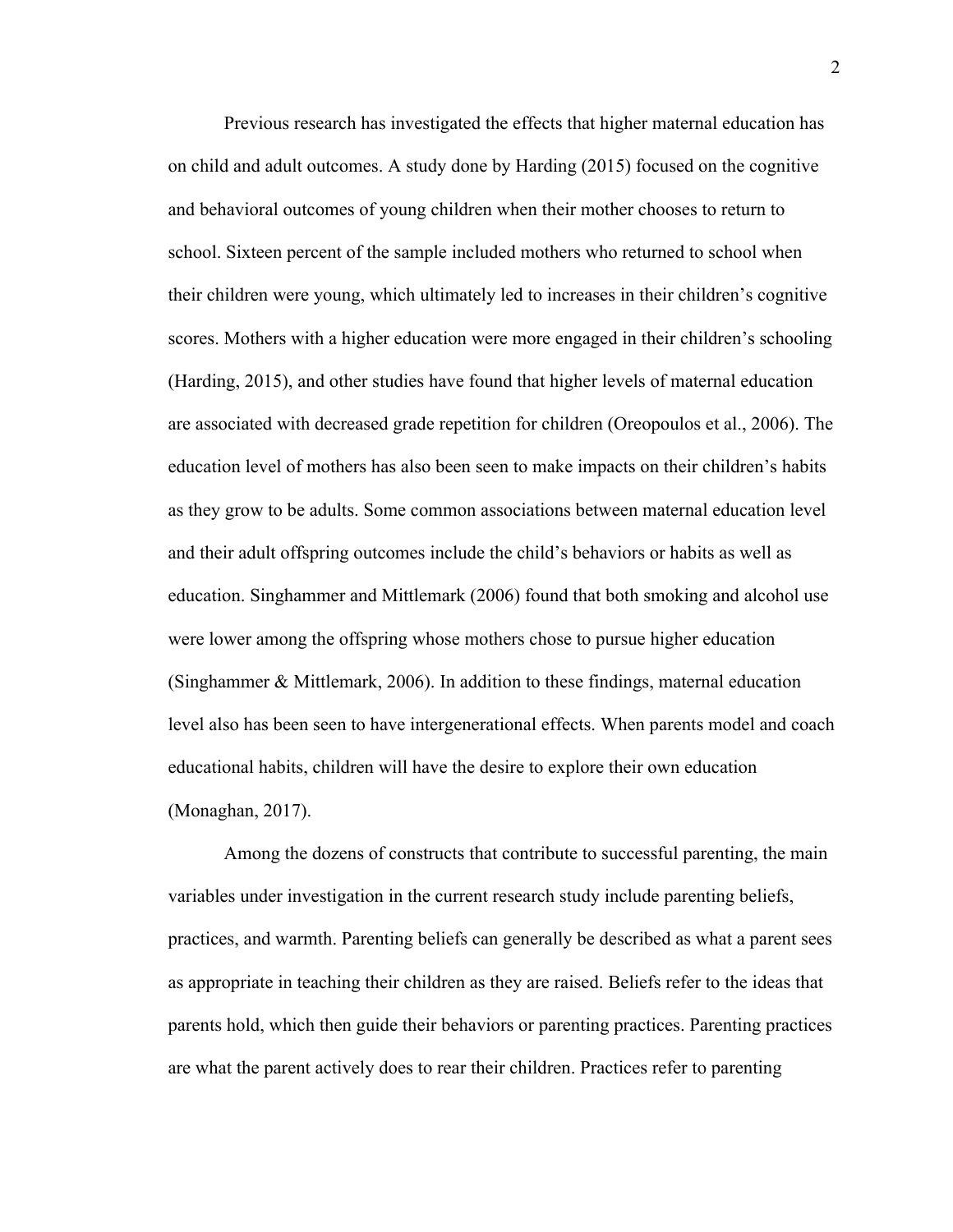behaviors and approaches that lead to how the child develops (Thompson et al., 2017). Parental warmth or responsiveness describes the affective quality of parent-child relationships. Parental warmth (also referred to as sensitivity and responsiveness) includes parents' responses to their children's emotional needs and fosters healthy development. Together with parental control ("demandingness") these dimensions of parenting constitute various parenting styles mothers or fathers adopt and use throughout their childrearing experience (Baumrind, 1991). In this study, warmth will be important to examine as it allows understanding of the mother-child relationship and their closeness overtime.

There is much to consider when reviewing the benefits to having a higher degree. Higher education has the potential to include a greater income and perhaps a higher socioeconomic status leading to greater opportunities for parents and children to navigate their parent-child relationship. Additionally, it is important to look at how parenting practices and beliefs may be impacted and how parenting styles differ among education levels. In this particular case, it is important to know how these aspects of parenting are impacted when mothers return to school and receive additional education or a higher degree compared to mothers whose educational status remains stable.

## **Statement of the Problem**

Much of the previous research on maternal education has informed our understanding of links to child and adult offspring outcomes. Additionally, other previous research on maternal education and changes in parenting emphasized between group differences, meaning the samples studied compared mothers with higher levels of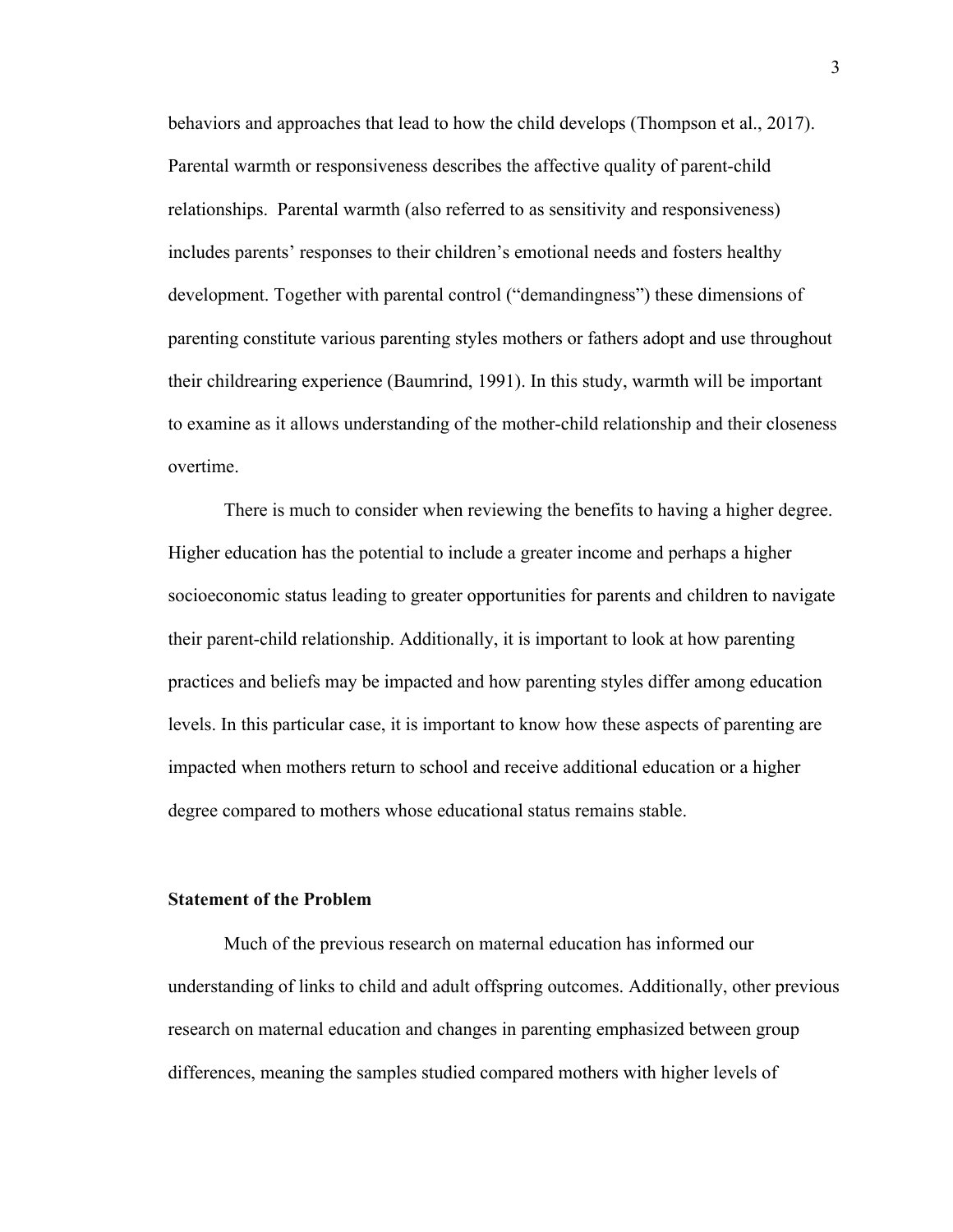education to mothers with lower levels of education. As such, there is a need to understand more of the parenting processes that are impacted by changes (i.e., increases) in maternal education. The present study will examine the within-group effects of mothers obtaining higher education. Throughout this study, differences in parenting beliefs, practices and warmth will be explored among women who choose to begin or return to school in addition to their role as a mother.

The following research questions will be examined in this study:

- 1. Are changes in mothers' education associated with changes in their parenting?
- 2. Do mothers who increase their education engage in more effective parenting practices compared to mothers whose education remains stable?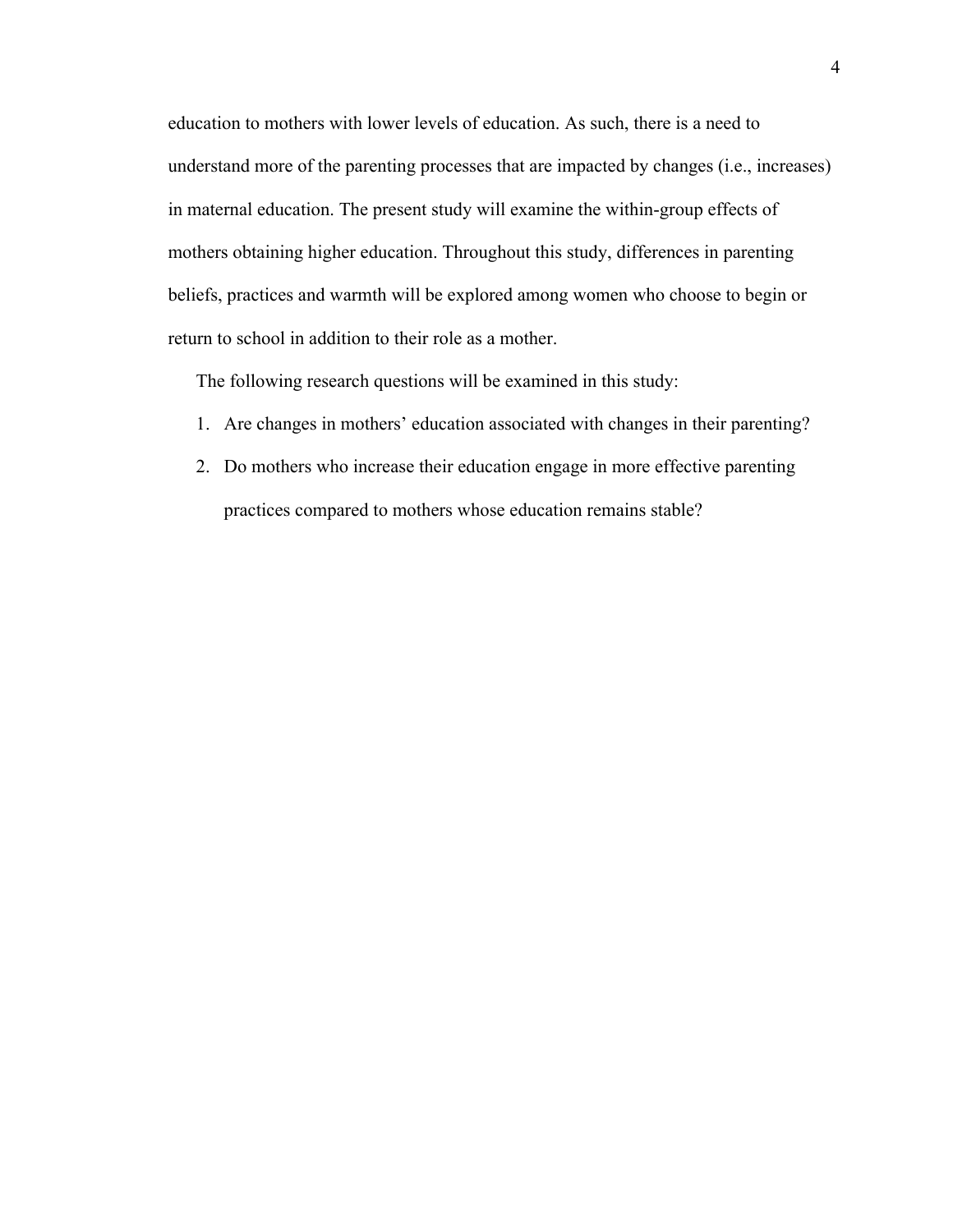#### CHAPTER II

#### REVIEW OF LITERATURE

### **Introduction**

The need to understand maternal education and parenting together also requires the understanding of many different factors. These factors within parenthood may include socioeconomic status and parents as students, both of which have a large size of past literature to be reviewed here. Much of previous research recognizes that maternal education is a strong component of socioeconomic status (SES). Many studies investigate the effects that SES, and more specifically maternal education, have on different outcomes such as adverse birth experiences (Genereux et al., 2008), child malnutrition (Urke & Mittelmark, 2011) and more. The amount of knowledge and research surrounding maternal education and SES suggests how important it is and how prevalent mothers' education is to the societal ranking of a family unit. We then explore the experiences parents have as they return to school and add the role of being a student to their identity. However, in order to fully understand the relationship between parenting and maternal education, it is important to ground the concepts in theory.

#### **Theoretical Ties**

This study draws from theoretical perspectives rooted in human capital, and bioecological models. Human capital refers to any assets or resources that an individual gathers through any source of education or training (Becker, 2008). It is also stated to be the belief that one's learning capacities are of comparative value to other resources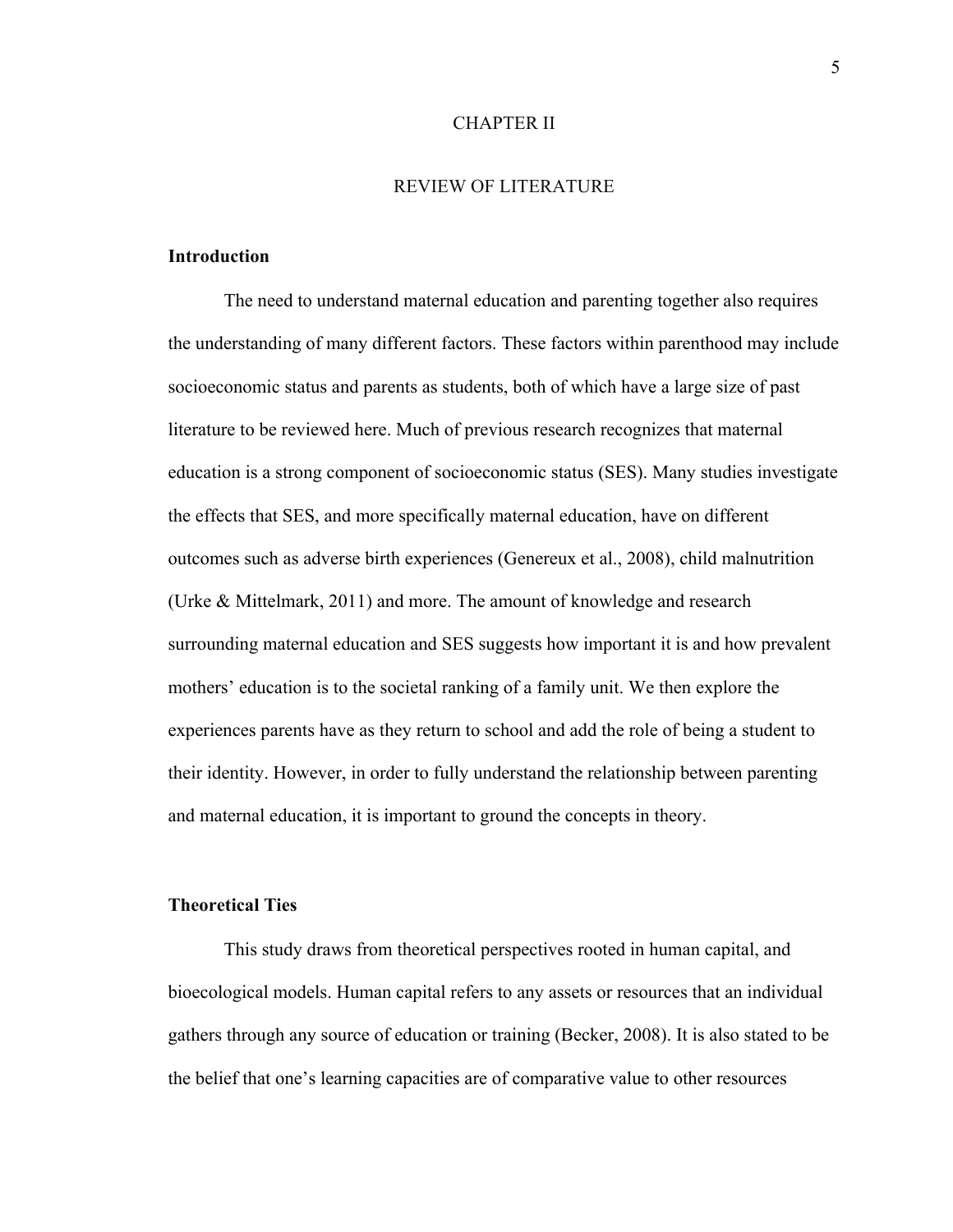(Lucas, 1988, 1990). In this case, the assets of a mother with higher levels of education include tools derived from those educational experiences such as problem solving and flexibility that guide parenting practices and behaviors. Davis-Kean et al (2021) developed a model that drew from past research suggesting that with additional years of educational attainment, mothers are more likely to have access to human, cultural, and social capital, allowing them a variety of resources to continually shape their parenting practices. Though the area of education mothers receive may not be directly related to their role as a parent, their experiences in learning to work with others, and having a curiosity mindset may strongly influence the parenting behaviors and values exhibited in the home.

Bronfenbrenner's Bioecological Model of Human Development (Bronfenbrenner & Morris, 2006) also guides this study. Bronfenbrenner posited that proximal processes including parent-child interactions that occur via parenting practices, will have a primary influence on an individual's development. Bronfenbrenner referred to proximal processes as the "engines of development" or the primary driver of development, which become more complex over time. As such, we would expect aspects of parenting to change over time. Further, Bronfenbrenner articulated person-process interactions, such that personal characteristics including maternal education, likely interact with the proximal processes such as parent-child interactions. Empirical support derived from these perspectives showed that pursuing additional schooling after the birth of a child was associated with improvements in the quality of the home environment (Magnuson, 2007). Further, the importance of parental education levels has been emphasized in research suggesting that it may underlie more proximal processes such as parent beliefs, socialization practices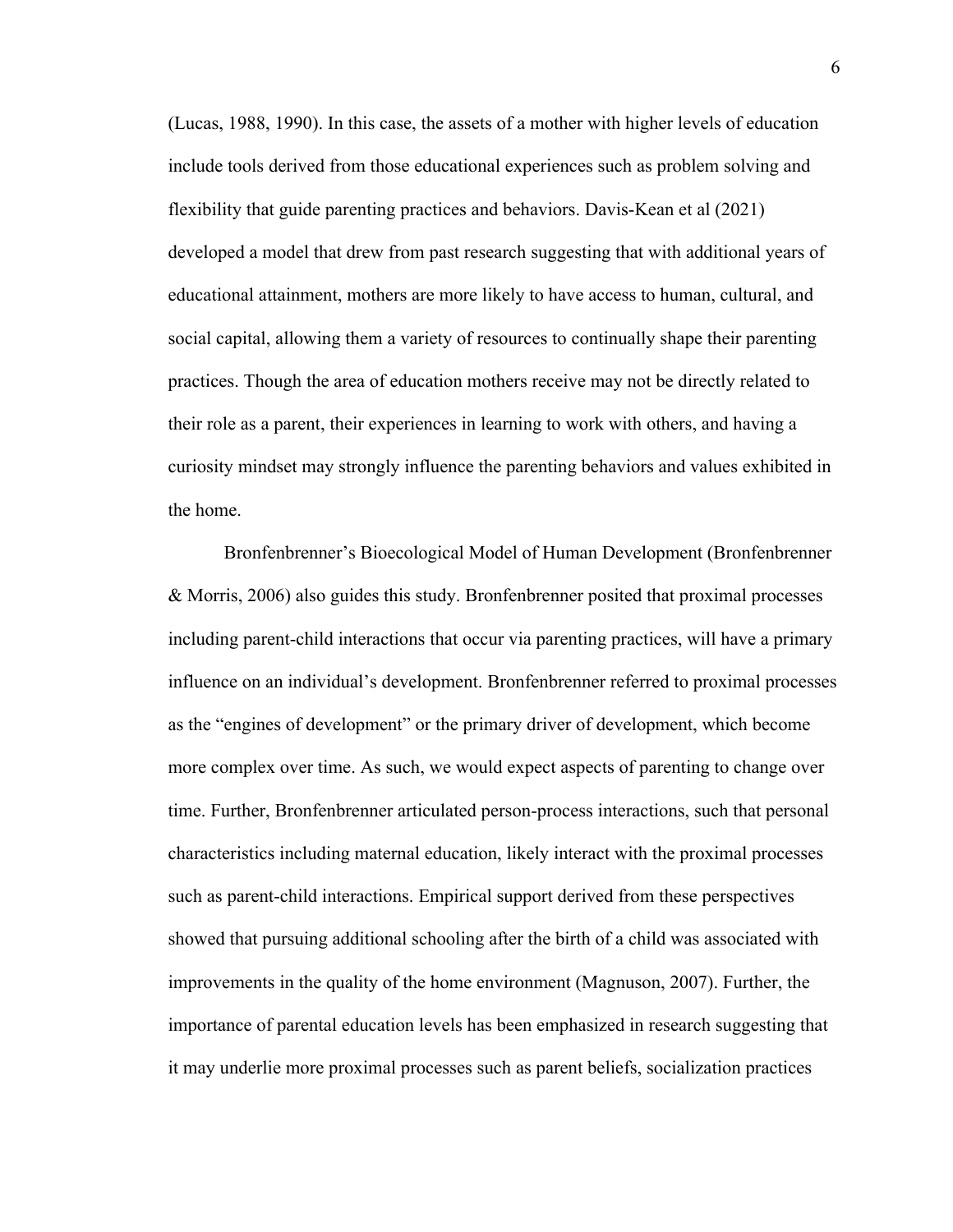(e.g., language use), and aspects of the home environment that in turn shape children's development (Davis-Kean & Sexton, 2009; Foster et al., 2005). The present study builds on this work and examines associations among increases in education and parenting practices, beliefs, and warmth.

#### **Socioeconomic Status**

Mueller and Parcel (1981) describe SES to be an individual's or family's ranking on a hierarchal level according to their wealth, power, and social status. Indicators of SES include a diverse array, including family income, family structure, and most importantly for this research, parental education. SES strongly predicts various dimensions of parenting as well as developmental outcomes in children (Bornstein & Bradley, 2002). In some research, income, education, and occupation are combined to reflect SES and in other research one indicator, such as education is used as a proxy for SES.

Crosnoe et al (2002) discussed how economic disadvantage in families is not only reliant on family income as many might suggest, but also the size of the family, the family structure, and education. Each of these aspects have the capacity to place a family unit in a lower SES and are important to have the research in order to fully understand the outcomes of SES (Harding, 2015). With higher income comes the flexibility in parents being able to better meet their children's material needs as well as getting them access to activities that may challenge and supplement their continuing development (Gardner et al., 2019). In Estes' (2011) study, qualitative findings revealed that some parents chose to pursue their college degrees because it would provide the finances that are needed to provide greater opportunities to their children. Further, they noted that their current time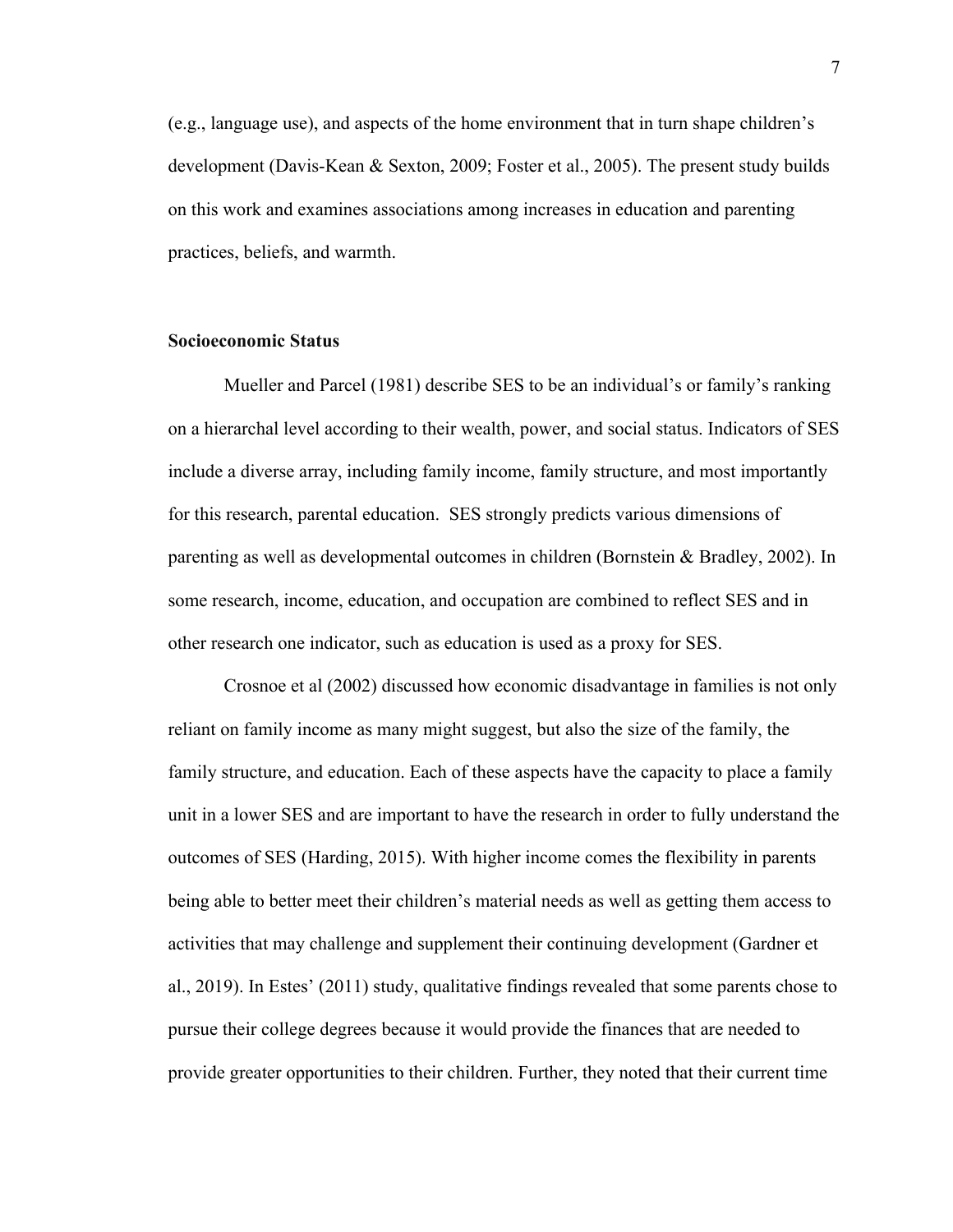away from their children would provide more time together in the future. Children, especially adolescents, belonging to a lower-income family also experience less encouragement to attend higher education. This may be due to a parent's attitudes and behaviors of being less optimistic and failing to map out any academic pathways that might lead to their children's developmental growth (Crosnoe et al., 2002).

Much like income, maternal education is a confounding factor in childrearing (Awada & Shelleby, 2021). For example, mothers with less than a college degree are more likely to have inconsistent and non-standard work hours (e.g., weekend hours, working more than forty hours a week; Pilkauskas et al., 2016), which may lead to additional stress and time constraints. The increased number of difficulties associated with lower levels of education that likely act as barriers to provide a stimulating learning environment or practicing positive parenting suggests that these mothers may have more to gain from educational attainment.

In recent decades, parental education, and particularly maternal education, has changed dramatically (Currie & Morettie, 2002). Higher education among mothers may lead to certain familial outcomes such as potential higher income and flexibility for the parents. Maternal education has been suggested to be the best predictor of parenting and child outcomes than other SES indicators because of its advantage in influencing the other components (Awada & Shelleby, 2021). For example, maternal education largely accounts for the effects SES has on child behavioral outcomes throughout development (Bornstein & Bradley, 2014). As such, the present study focused on maternal education as the primary SES construct rather than income because mothers with higher education are more likely to value shared book reading with its cognitively stimulating tendencies,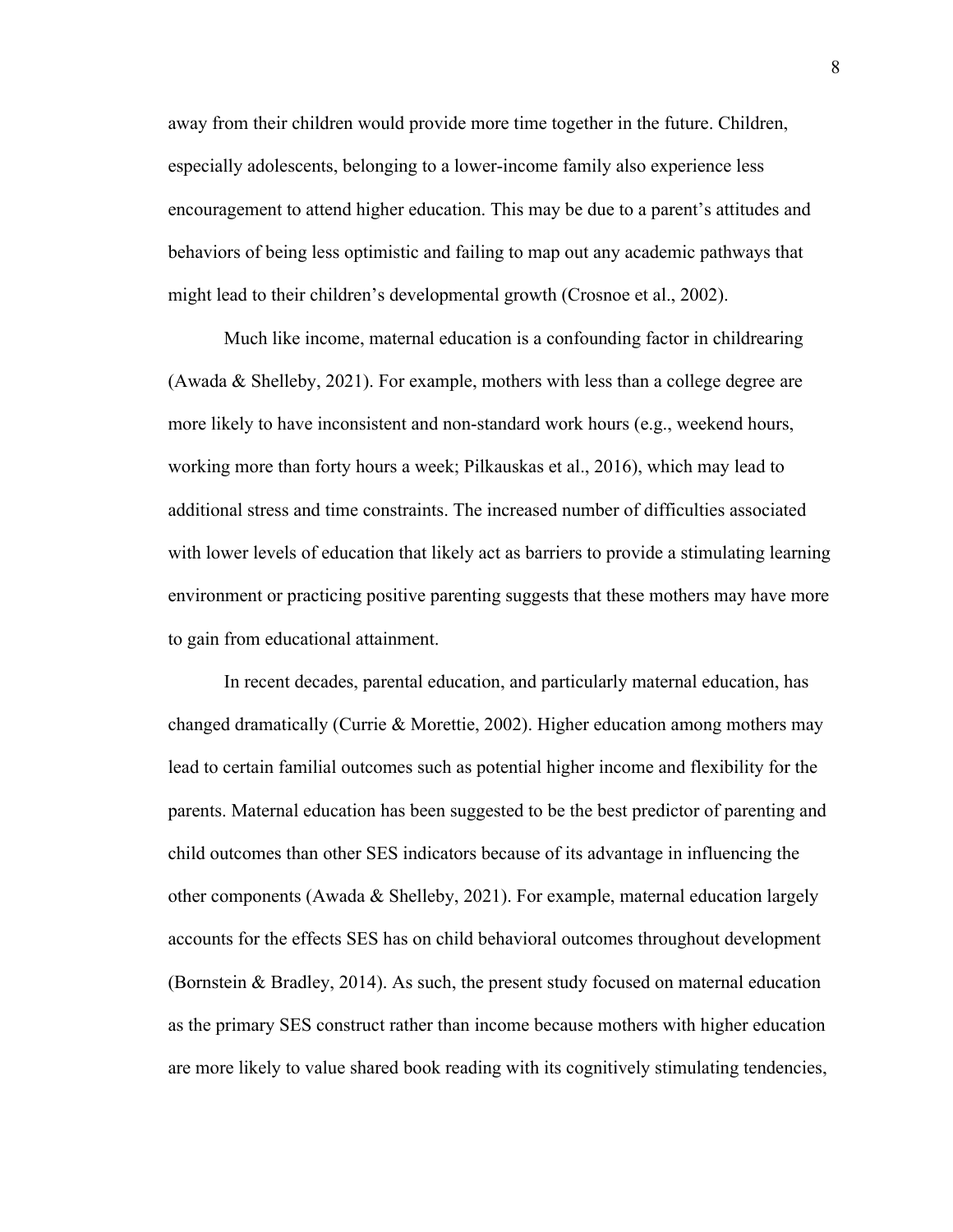whereas mothers with higher incomes are more likely to have a large number of books, resources or experiences that are cognitively stimulating (Davis-Kean et al., 2021). Income is more closely tied to the provision of resources rather than the engagement.

With income and maternal education discussed together, the research may lead us to understand that a higher income can be associated with a higher level of education. However, these findings have not been consistent among all studies. Some research has taken time to understand how some families still live in or near poverty though one or more of the parents attains a college education. It is important to fully understand the literature, even when higher education does not positively correlate with higher salary in some cases. Studies with outcomes that do not coincide with a hypothesis lead to an even greater need to investigate each construct. It was hypothesized as well as confirmed that some occupations requiring a college education did not compensate well in salary. These occupations include teaching, service industry, and managerial positions (Tighe & Davis-Kean, 2019). Tighe and Davis-Kean (2019) also suggest that other benefits to the job outweigh the salary when it comes to what is best for some families. Higher education levels are also associated with differences that parents might have with their parenting beliefs, values, and practices (Davis-Kean et al., 2019; Hoff-Ginsberg & Tardif, 1995).

#### **Student-Parents**

It is not uncommon for a mother's educational trajectory to be interrupted by childbearing. Before she is able to complete the schooling she has enrolled in, family planning as well as unplanned pregnancies may impede academic plans. Additionally, parents will generally face many different demands with their time. When adding the role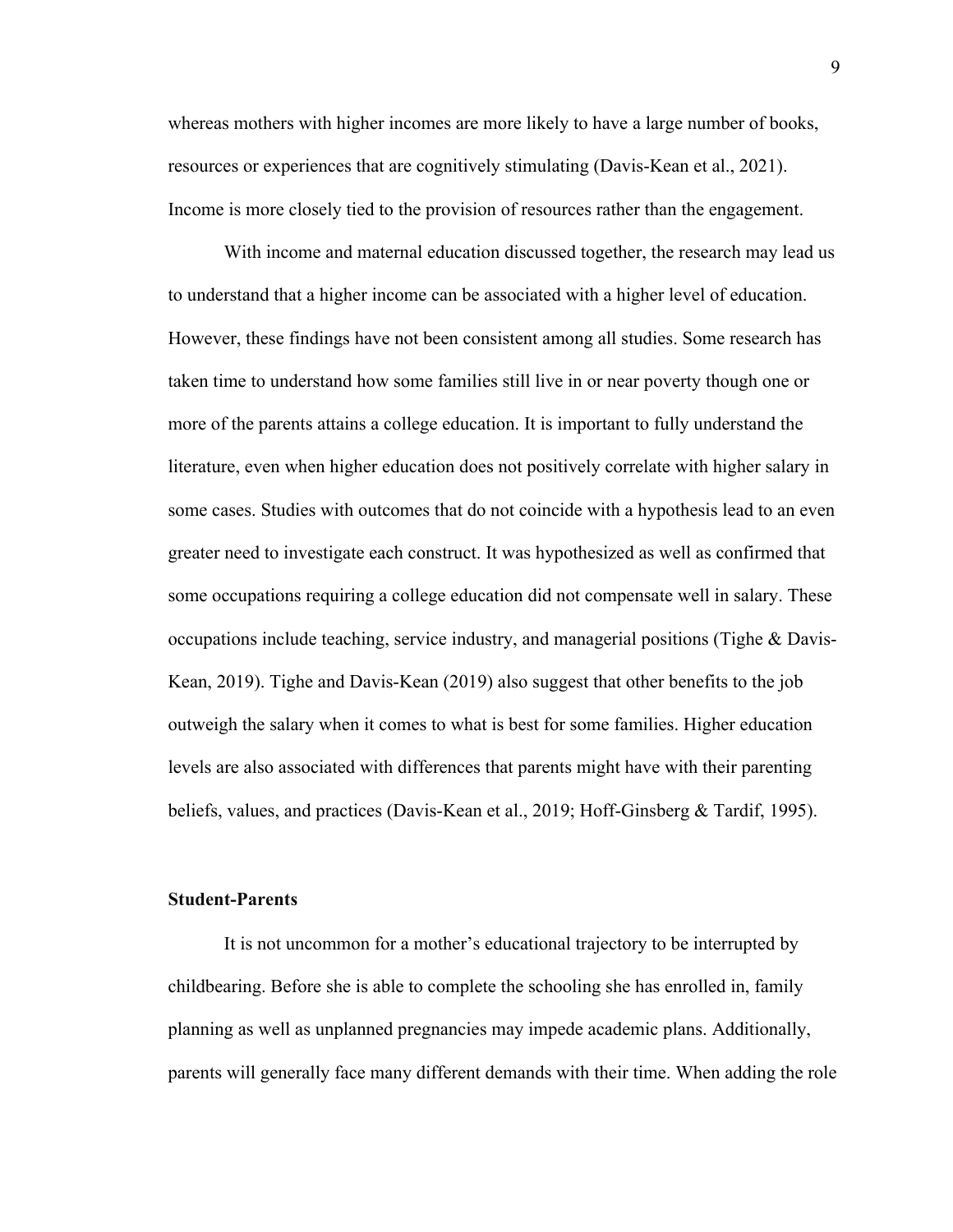of a student, their identity makes the list much longer whether that education be through college, trade or vocational schooling, or other opportunities. The individual roles of being a student and being a parent are labor intensive and require a lot of emotional energy (Estes, 2011). Society places high expectations on each of these roles, and when placed together the task may seem daunting. With the intersection of the two, individuals may face a type of crisis when trying to identify with one or the other. They want to be the best parent they can be, but they also want to be their best possible version of a student at the same time. Estes (2011) suggests that some parents will mediate the problem by rejecting ideologies that go along with parent and student identities. Other parents will manage the conflict by adjusting to both roles as much as possible. While some student-parents are shown to struggle with identity, the study by Estes (2011) involved interviewing individuals experiencing this lifestyle to get to know why they chose the path they did and their perspectives on the process. To further confirm how difficult it is to simultaneously be a student and a parent, Choy (2002) stated that students with dependents are less likely to still be enrolled in their intended program three years after their initial enrollment. They also are more likely to be working full time while attending school, as well as not complete their desired program in the expected time frame (Choy, 2002).

A similar study done by Dotterer et al (2020) focused on the stressors studentparents face and the outcomes they see from their children as they choose to continue their schooling. Because the format of the study was a mixed-methods, themes were pulled from what their participants said about their experience; student-parents found value in time and personal expectations as they worked towards their degree while also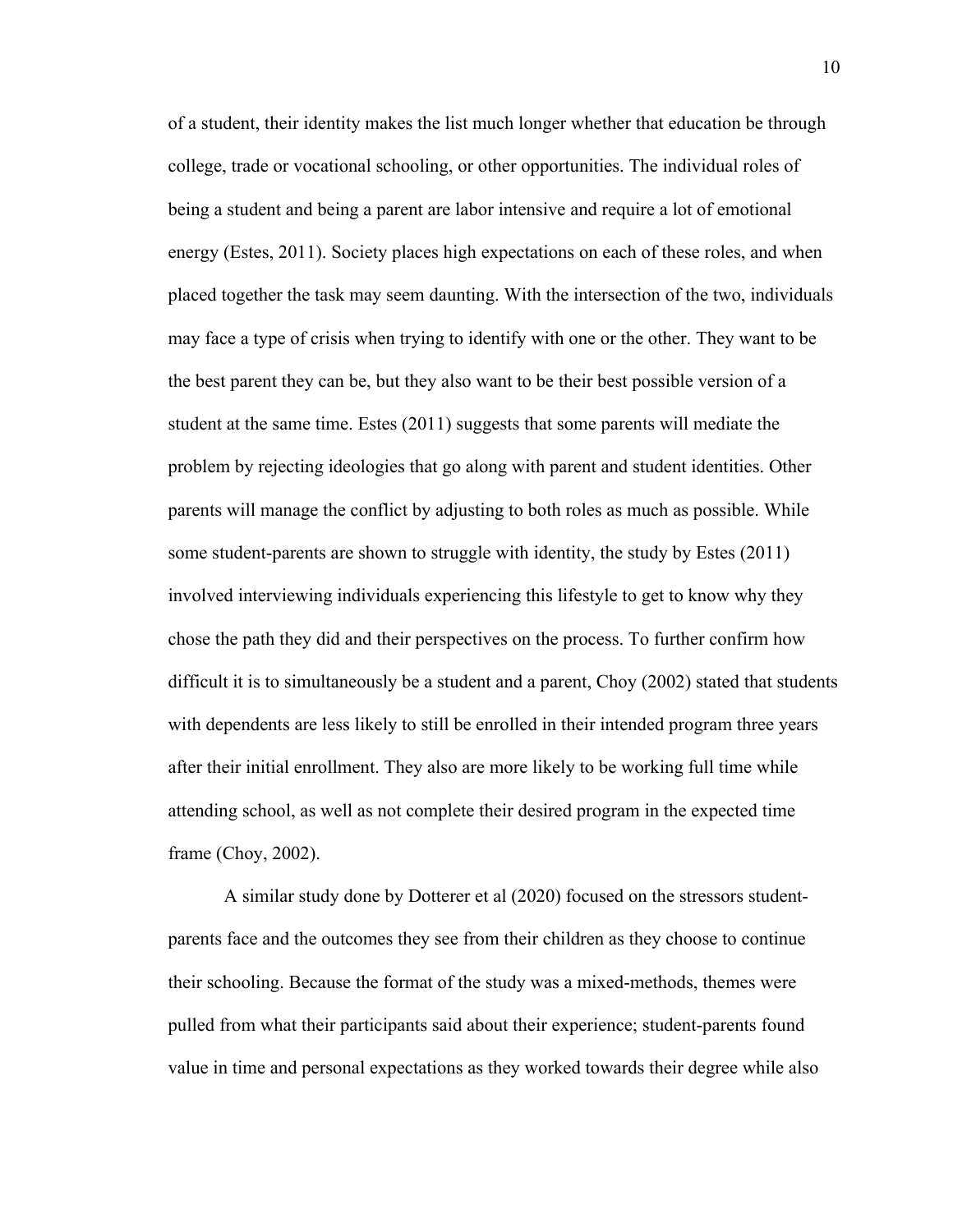trying to be the best parent possible (Dotterer et al., 2020). Qualitative findings suggested that the experience of going to school seemed to change mothers' mindsets (i.e. beliefs) and felt that it would allow them to provide more or better opportunities for their children (Dotterer et al., 2020). Results from Dotterer et al (2020) guide the current study to predict that mothers will experience changes in their parenting because of their experience at school and their change in mindset.

On the contrary, quantitative findings also indicated that the parent-child relationships experience some strains due to the many stressors the parents face in their dual roles as well as the parents' reporting feelings of guilt when they spend more time doing schoolwork than they do spending time with their children (Dotterer et al., 2020). These findings are in line with Estes' (2011) regarding the bad-parent bad-student dilemma meaning that cultural expectations were taken into account when viewing themselves through the lens of each role. Overall, with the two competing roles of being a mother and a student, the many demands may cause stress levels may elevate (Carney-Crompton & Tan, 2002; Magnuson et al., 2009). With student parents as the population of this study, it is important to understand the previous literature on how they may navigate their roles as both students and parents.

### **Parenting Beliefs**

Davis-Kean (2005) suggested that parents' beliefs can vary by their level of educational attainment and that more highly educated parents hold higher expectations, specifically to their children's success. Again, parenting beliefs refer to the ideas that parents hold, which then guide their behaviors or parenting practices. Educated mothers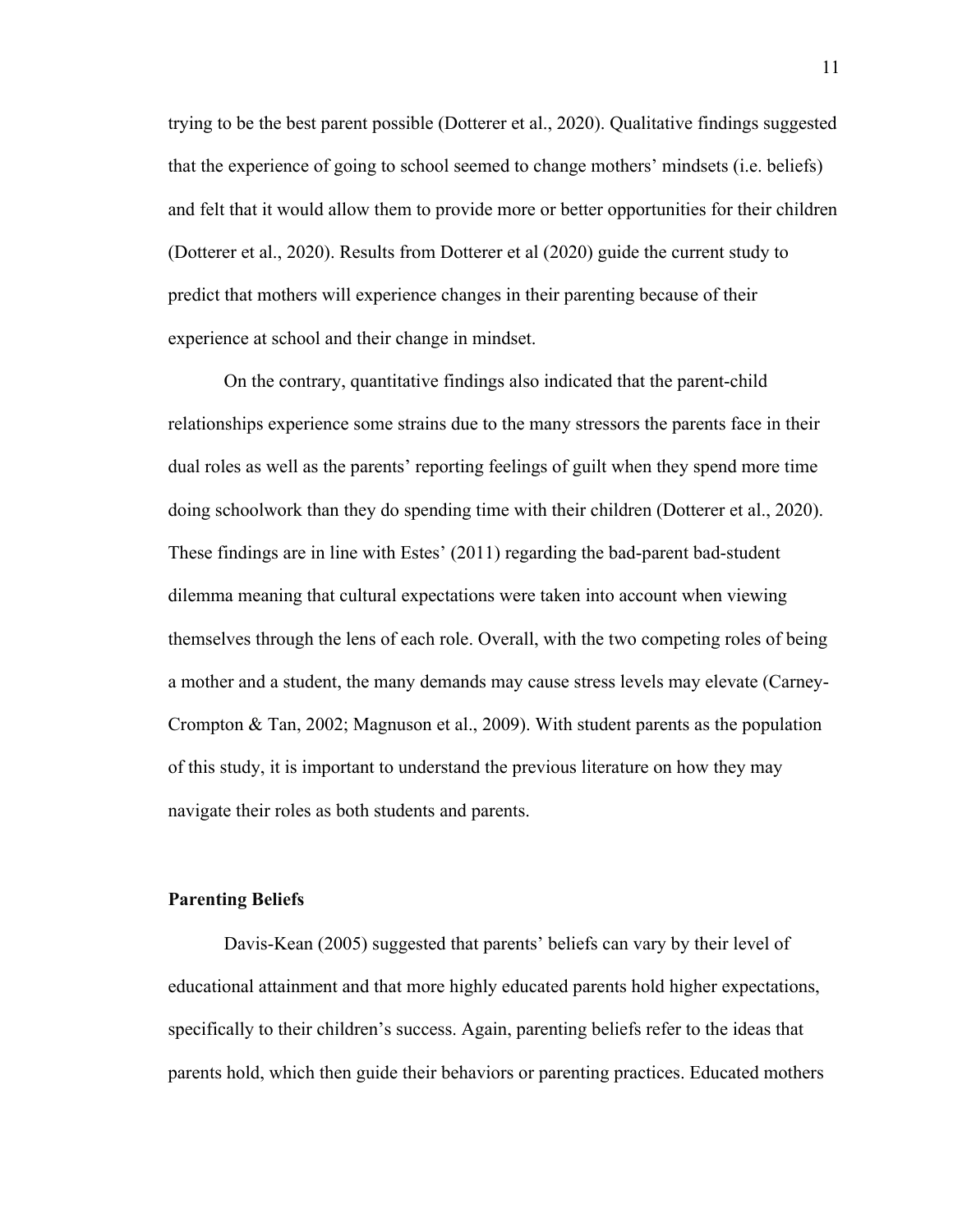are able to raise children with more perspectivistic beliefs rather than categorical. Perspectivistic views allow for multiple avenues in a decision or rearing strategy, whereas categorical beliefs are single causes to a child outcome (Horatçsu, 1995). This leads children to better understand their parent's ways of rearing them and their influences rather than believing that their parents are only being strict disciplinarians (Horatçsu, 1995). This can best be explained to children by supplying them with a "why" behind parental expectations. Horatçsu (1995) also describes what we call the "benefits" of further education on our children (e.g., financial opportunities, security, flexibility) as direct effects. They are seen to provide external outcomes in the child, whereas the indirect effects, which the researcher explains to be attributable to values and beliefs of parenting (Glatz & Buchanan, 2015), are seen in how the child is raised and what the parent views as appropriate for their family unit.

### **Parenting Practices**

Parenting practices are the actions a parent takes in the child-rearing process. Appropriate parenting practices are attributable to increases in maternal education, and previous research has been done to show how child outcomes improve because of a change in parenting practices. Previously discussed, Harding (2015) focused on the cognitive and behavioral outcomes of young children when a mother chooses to return to school during the first-grade years. Mothers who returned to school were found to be more engaged in their children's schooling and were more willing to structure their children's environment to be more developmentally enriching (Harding, 2015). This study discusses the importance for higher maternal education because a mother will be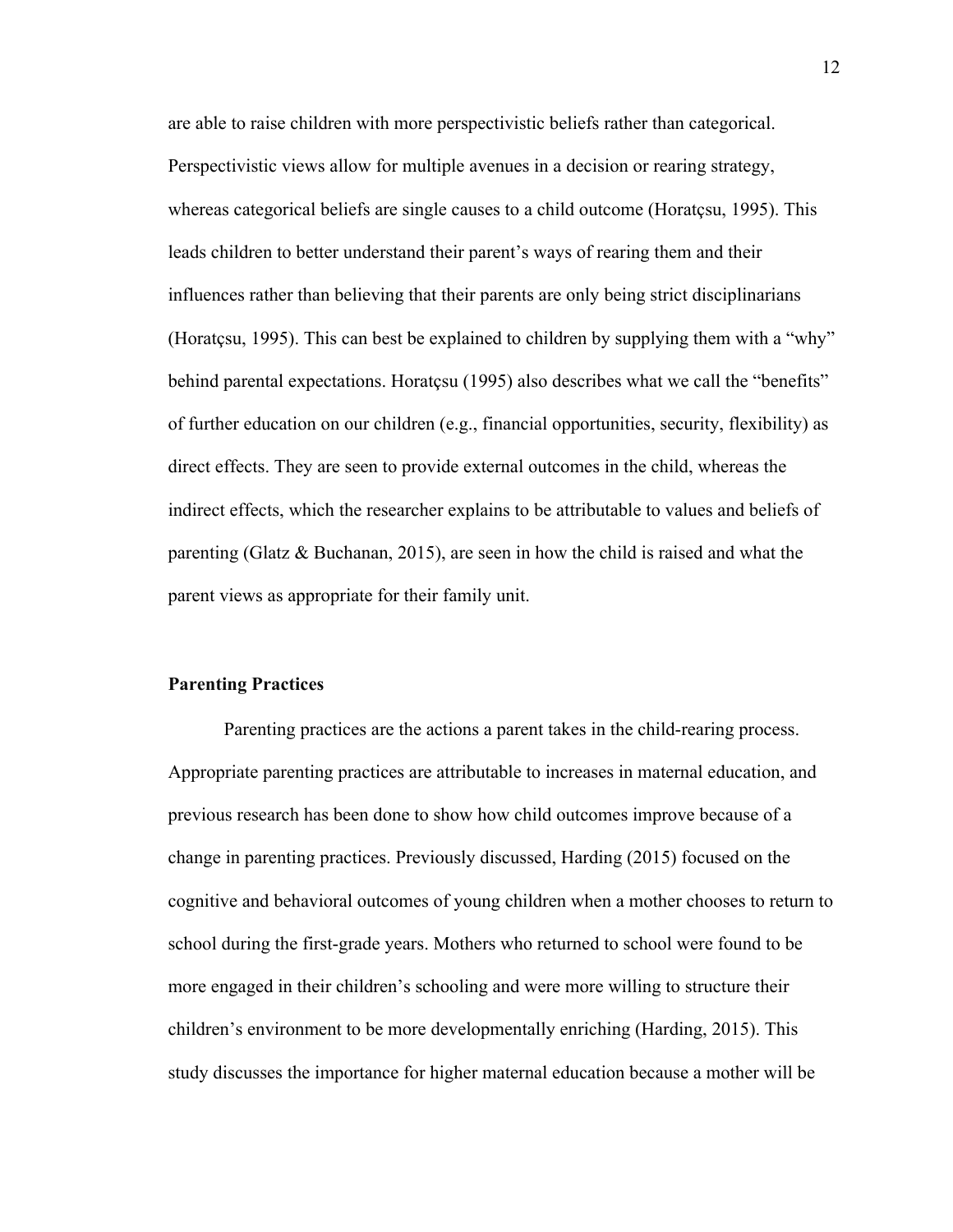provided with the organizational skills that may allow them to structure a home and environment for the child that will promote learning, behavior regulation and additional positive child outcomes (Harding, 2015).

A large part of being a parent is to provide a learning environment for children within the home in addition to their formal schooling. This may look like doing homework together, practicing writing, learning new words, and reading aloud. It has been found that more educated parents find their children to be at a higher readiness for school settings because their literacy development has advanced due to the learning environment provided at home by their mothers. This may be because more educated parents are likely to have a higher awareness of what challenging oral language activities should be incorporated into the home (Rowe et al., 2016). Magnuson et al (2009) found similar results when studying the language skills among children and educated mothers. With mothers' advanced education there are seen to be more learning-related activities provided both in the home and outside of the home (e.g., extracurricular activities). Another study found that college-educated mothers were seen to talk more, ask more questions, and use more contingent responses with their children, providing them language and vocabulary development (Hoff-Ginsberg, 1998). Magnuson et al (2009) stated how educated mothers exhibit a higher order of thinking when rearing their children, meaning that their expectations are shaped and curated around education for their children as they have been educated themselves.

In addition to language skills is the importance of reading. Tracey and Young (2002) studied the impact maternal education level has on at-home reading practices. Many educators will stress the importance of this practice within the home and encourage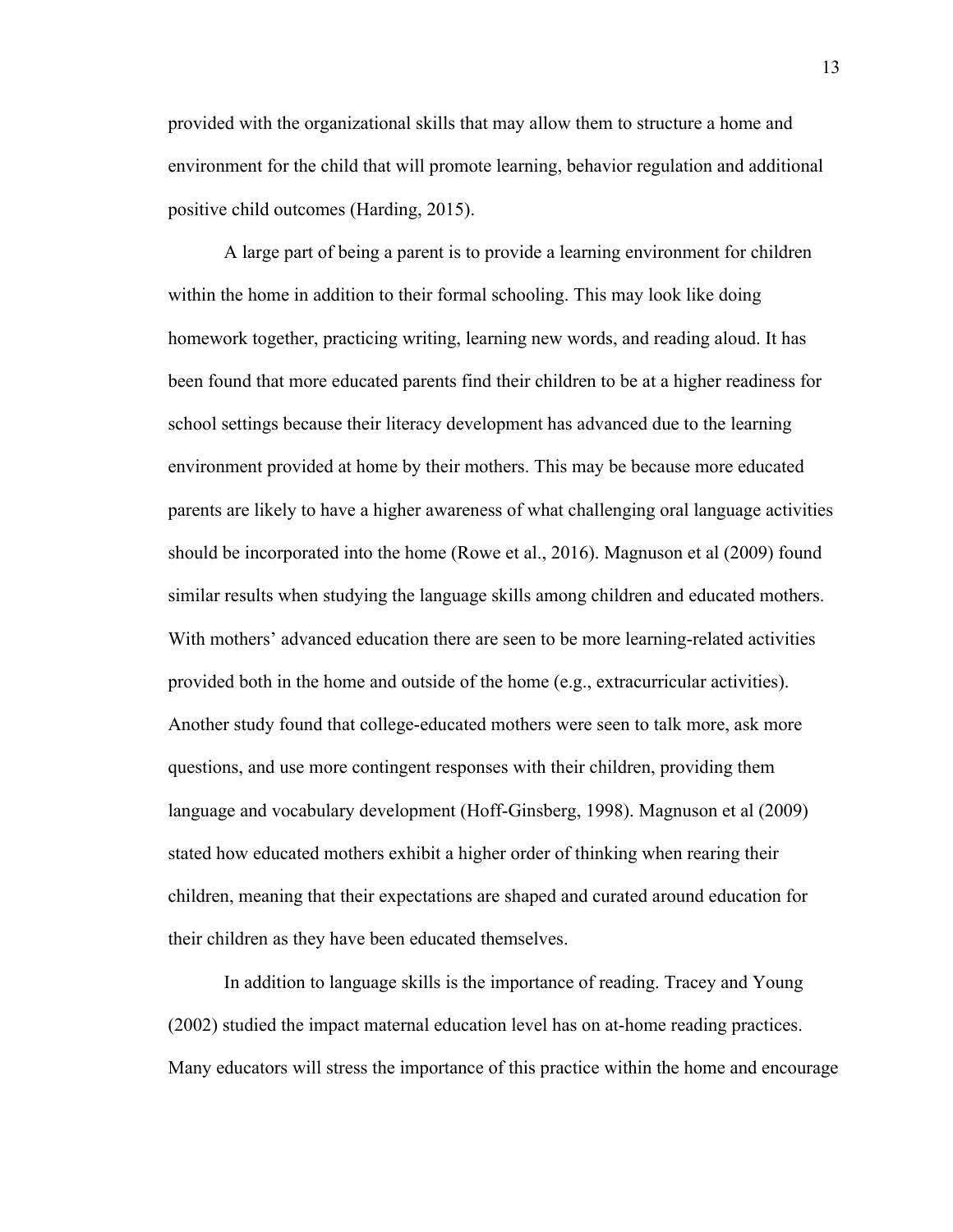parents to make it a positive experience. In this study it was found that high schooleducated mothers made more total error corrections or negative comments to the child while they were reading, which does not provide a lot of feedback to that supports children's learning. Comparatively, college-educated-mothers were found to make more positive comments that provided more thought-provoking questions to their child as they read aloud allowing the child to reflect on the words (Tracey  $& Young, 2002$ ). This study provided the idea that education level is a key factor in influencing how mothers interact with their children (Tracey  $& Young, 2002$ ) and provide them an effective learning environment in their home.

## **Parental Warmth**

Parenting styles are the ways in which parents mold and shape their children through a collection of attitudes and behaviors (Darling, 1999). The practices and beliefs that parents adopt into their rearing techniques derive from their individual or dyadic parenting style. Diana Baumrind's influential model of parenting styles reflect the level of warmth/responsiveness and demandingness of a parent (Darling, 1999). The model would suggest that authoritative parenting is the most desirable of each style because it is high in demandingness as well as responsiveness or warmth, creating for a healthy environment for a child to thrive in as they develop. Authoritarian parenting is seen to have more focus on a child's obedience and is less warm to the child. Extensive research has supported the benefits of authoritative parenting and the adverse effects of authoritarian parenting styles among families (Lazelere et al., 2013). A permissive parenting style suggests that the parents are fairly responsive to their child but do not set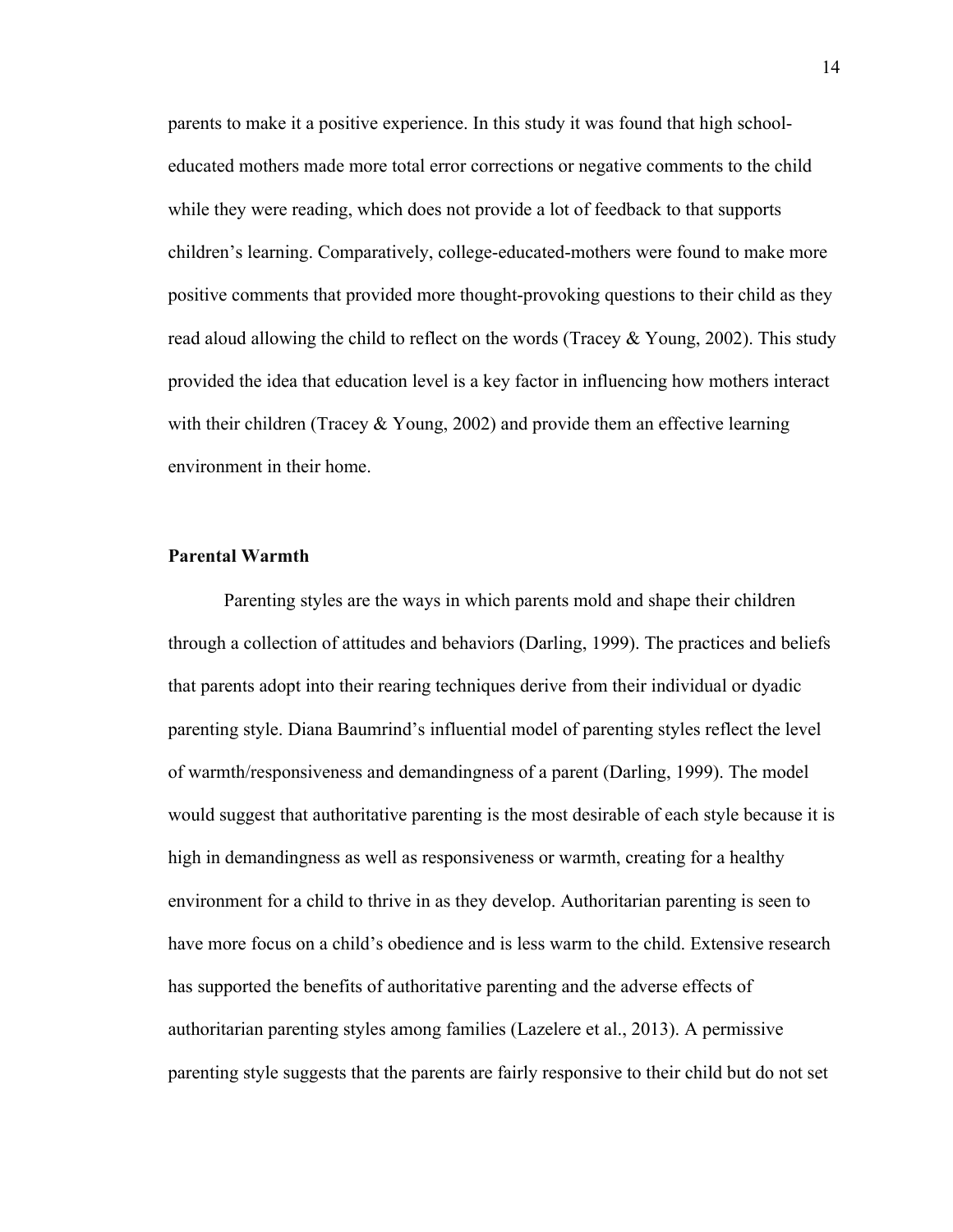expectations for the child to meet. In later years, the style of neglect was added meaning that the parent was neither responsive nor demanding (Brenner & Fox, 1999). Baumrind (1978) suggested that active parenting that is lacking in either parental control, consistent monitoring or discipline, or affection will be associated with greater problems in child behavior.

Many previous findings have shown that mothers who have obtained higher levels of education are more responsive and warm and less correctional during general parentchild interactions (Hoff, 2003; Hoff-Ginsberg & Tardif, 1995; Neitzel & Stright, 2004), thus displaying more authoritative patterns in their parenting. For example, Carr and Pike (2011) examined the effects that parenting style and maternal education have on scaffolding behaviors in mothers using a sample of between-group mother-child dyads with various levels of education. The researchers found that maternal education was significantly and positively associated with positive parenting, and negatively associated with harsh parenting.

Parental sensitivity or warmth is a positive attribute for parents to include in their practices. This term is understood in research as the ability for a parent to receive and interpret a child's signals and respond to them appropriately (Neuhauser, 2016). This may look like a mother warmly welcoming a child to her comfort when they are upset or calmly validating a child's big emotions, reflective of an authoritative parenting style. Maternal warmth is important to a parent-child relationship as well as child development but overarching research has suggested how necessary of a factor sensitivity is of a secure maternal-child attachment (Belsky & Fearon, 2002). Neuhauser's (2016) cross sectional study found that lower maternal education was correlated with lower levels of sensitivity.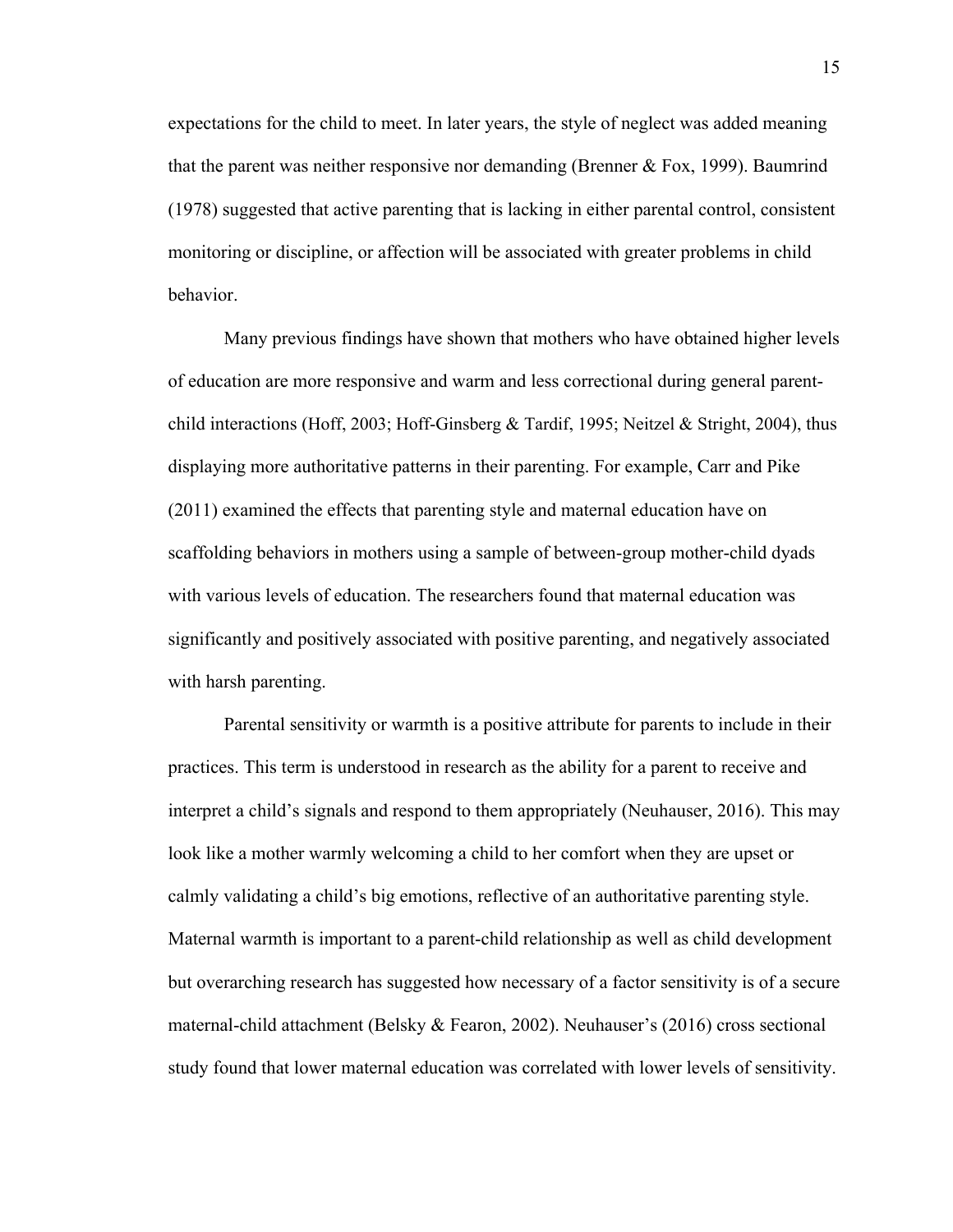Similarly, an international study conducted by Wang et al (2019) investigated beliefs about sensitive parenting across Chinese parents. Meins et al (2013) also described parental sensitivity to be a mother's capacity to appropriately consider her child's desires, feelings, and thoughts as well as understanding the child's perspective on a situation. Their findings suggested that maternal educational level was positively associated with parenting beliefs that were similar to an expert's view of sensitivity (Wang et al., 2019).

An exception that was found among the literature pertained to the idea of positive parenting. Awanda and Shelleby (2021) hypothesized in their research that maternal education would be associated with higher positive parenting when the children are at the age of five. Results suggested that the two are not positively correlated and it cannot be determined that maternal education makes a large impact, if any impact at all, on positive parenting beliefs. Again, though these findings do not align with the majority of the literature, it allows for more reason to further research the topic.

### **Between-Group vs. Within Group**

Previous studies have shown between-group differences in the relationship between mothers' level and the parenting practices they engage in. Consistent findings have discovered the positive familial outcomes from higher levels of maternal education, but fewer studies have spent time understanding the effects of increases in maternal education (Awada & Shelleby, 2021). For example, less-educated mothers have been found to use an average amount of punishment with only a moderate amount of time participating in activities that will allow their child to develop while also reporting the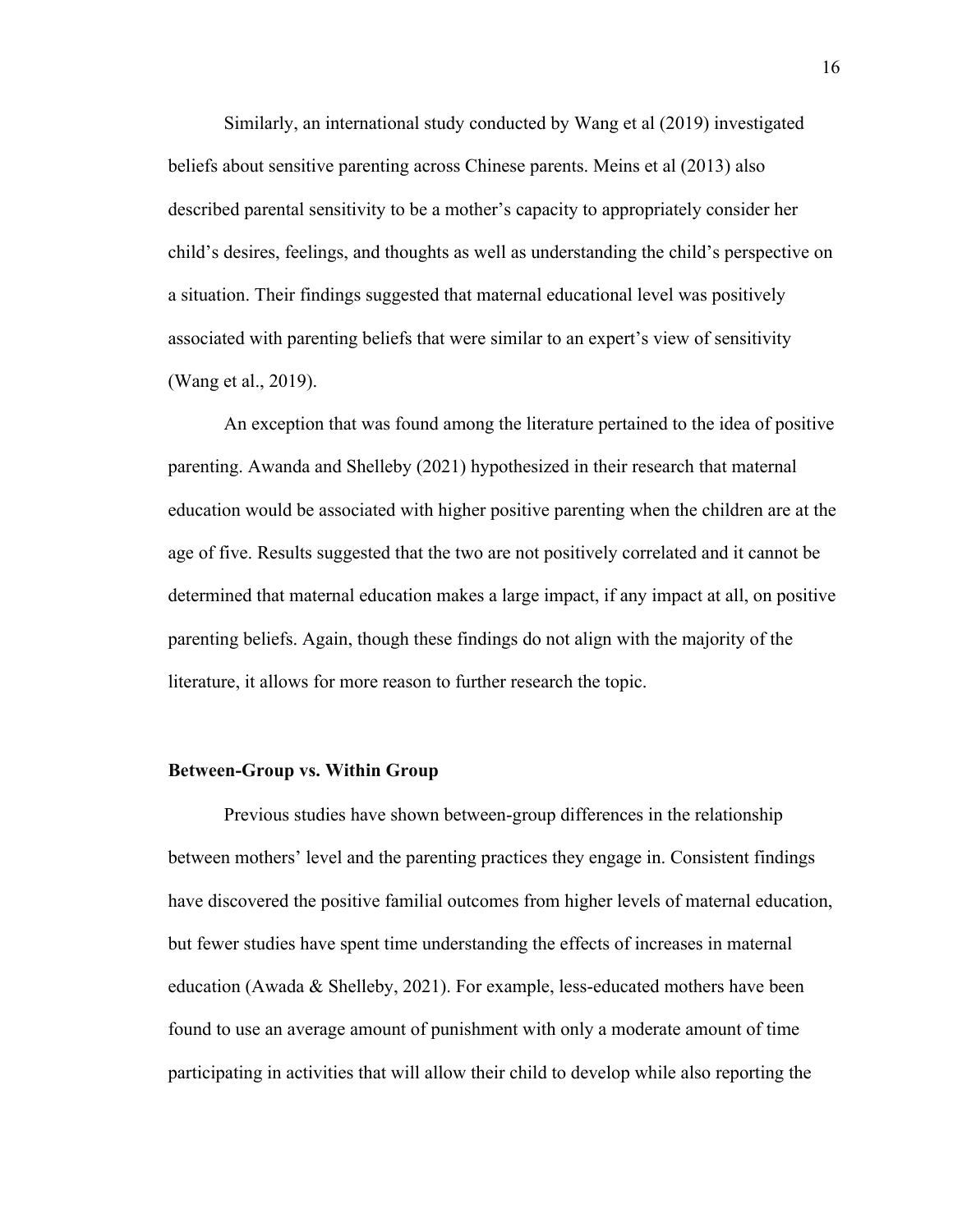most externalizing problem behaviors from their children (Brenner & Fox, 1999). Additionally, more-educated mothers tend to be more involved in their children's lives whether that be in their academics or activities that they participate in (Lareau, 2011; Pomerantz et al., 2007).

With the previous research done on mothers who have a higher education level compared to mothers who have had lower educational opportunities, the purpose of this study is to understand how mothers' parenting might change should they choose to pursue higher education in the midst of parenthood. Magnuson et al (2009) addressed a similar situation in which child developmental outcomes were investigated when maternal education was completed before the birth of children compared with after. Increases in maternal education were associated with improvements in some aspects of children's home environments, particularly mothers' responsiveness and provision of learning materials. Researching the timing in which mothers attain an education allows for an opportunity to estimate the association between parental practices and maternal education with fewer confounding factors (Magnuson et al., 2009).

#### **Current Study**

Previous research has examined the many between-group differences when looking at maternal education. There are outcomes pertaining to children and how their academic pursuits are being attended to, the behaviors they experience, as well as the lifestyle they are able to apply within the home. Maternal education levels have been found to follow children in their adulthood in similar ways. Studies have also been conducted to examine what Estes et al (2011) calls the student-parent and how they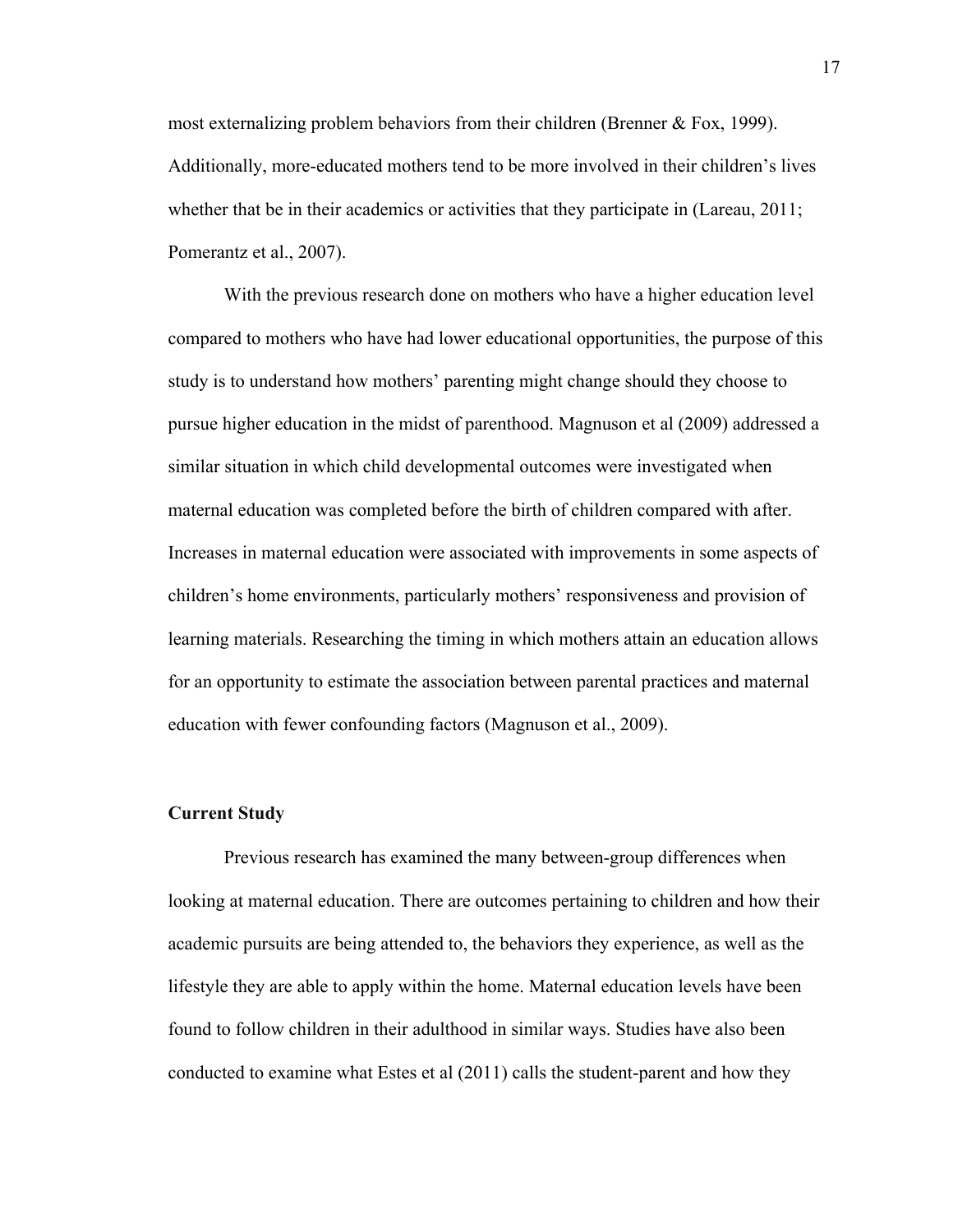navigate parenthood while also working towards a degree to better their children's lives. Overall, the differing levels of education have indeed been found to have an impact on maternal parenting beliefs, practices, and styles thus affecting their children. Following the numerous findings of parents with a higher education compared to those without, it would be of importance to understand the same question from a slightly different perspective, which would be to examine mothers who choose to further their education in parenthood. From here, analyzation may predict how the same individual's parenting attitudes and styles change over time. This examination will not analyze the level of maternal education as the main construct, rather, it will study whether mothers are currently enrolled in school or not at each point in time of data collection. Guided by Human Capital Theory, Bioecological Theory, and past empirical research, it is hypothesized that:

- Hypothesis 1: Over time, as mothers gain more experience through their education, mothers will have more progressive parenting beliefs, less traditional parenting beliefs, higher quality home environment, and higher levels of maternal warmth.
- Hypothesis 2: Mothers who return to school will have more progressive parenting beliefs, less traditional parenting beliefs, higher quality home environment, and higher levels of maternal warmth than mothers who do not return to school.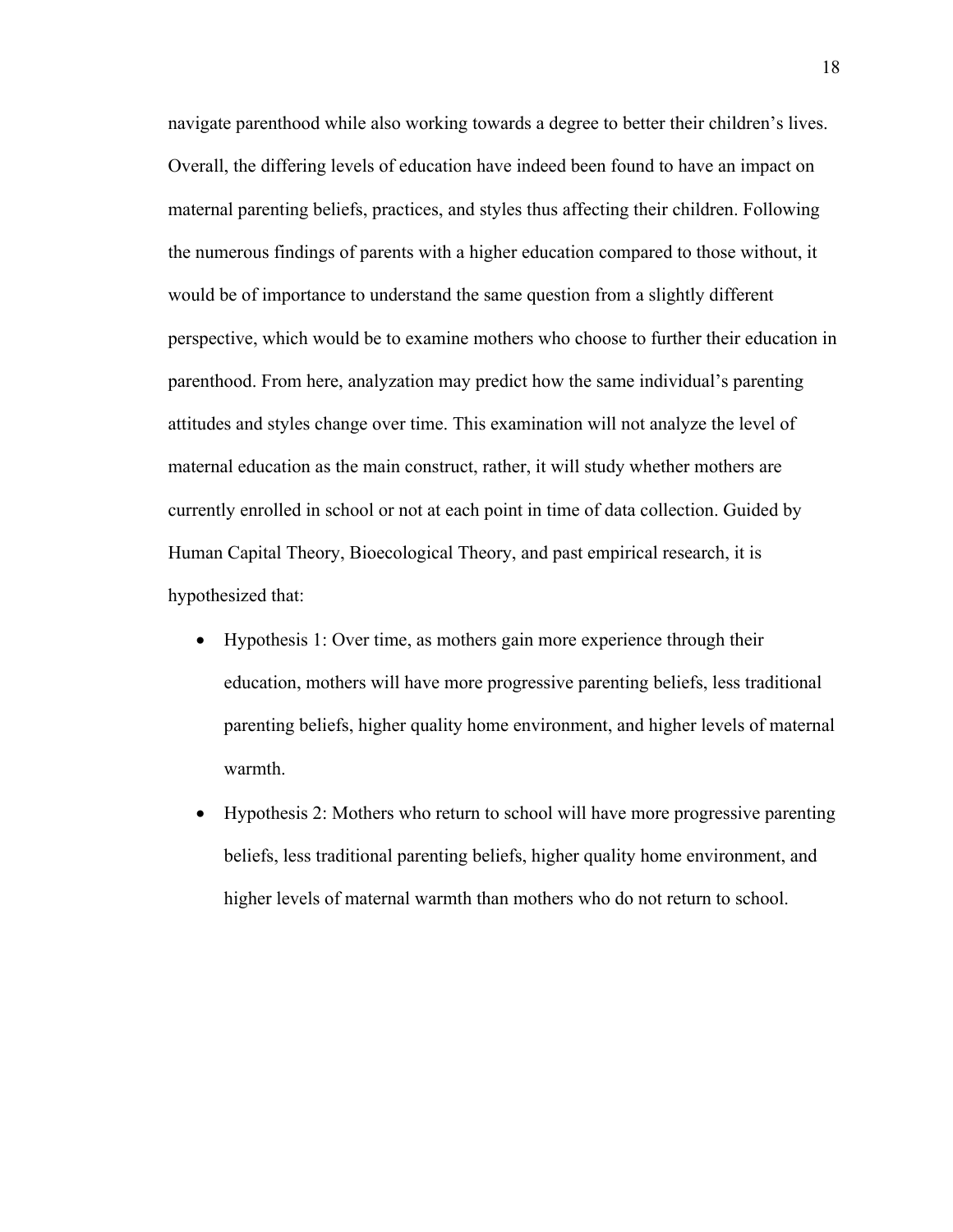#### CHAPTER III

#### **METHODS**

#### **Participants**

All data for this study was drawn from the NICHD Study of Early Child Care and Youth Development (SECCYD), which is a longitudinal study that took place across 10 different sites. In 1991, participants were gathered directly after giving birth which included 1,364 women and their newborn child. Participants were recruited throughout the U.S. as mother-child dyads living in or near urban and suburban areas. Mothers who were not eligible to participate included those who had given birth to a child with a disability, the mother being under the age of 18, who lived in a potentially dangerous neighborhood, and those who did not fluently speak English. The participating mothers were a pool of women who were full-time employees or students, or part-time, as well as stay-at-home mothers. It was important for the researchers to gather participants who came from a variety of economic lifestyles, educational standpoints, and with a diversity of ethnicity. Researchers found diversity to be important among their participants in order to gather as much data as possible that would later be applicable to various populations.

#### **Procedures**

Data were collected and assessed using trained observers, interviews, questionnaires. Data collection was able to be conducted at a site that was most convenient for the family at that time; this included in their home, daycares, or in the laboratory. Between major assessments phone calls were made for any additional updates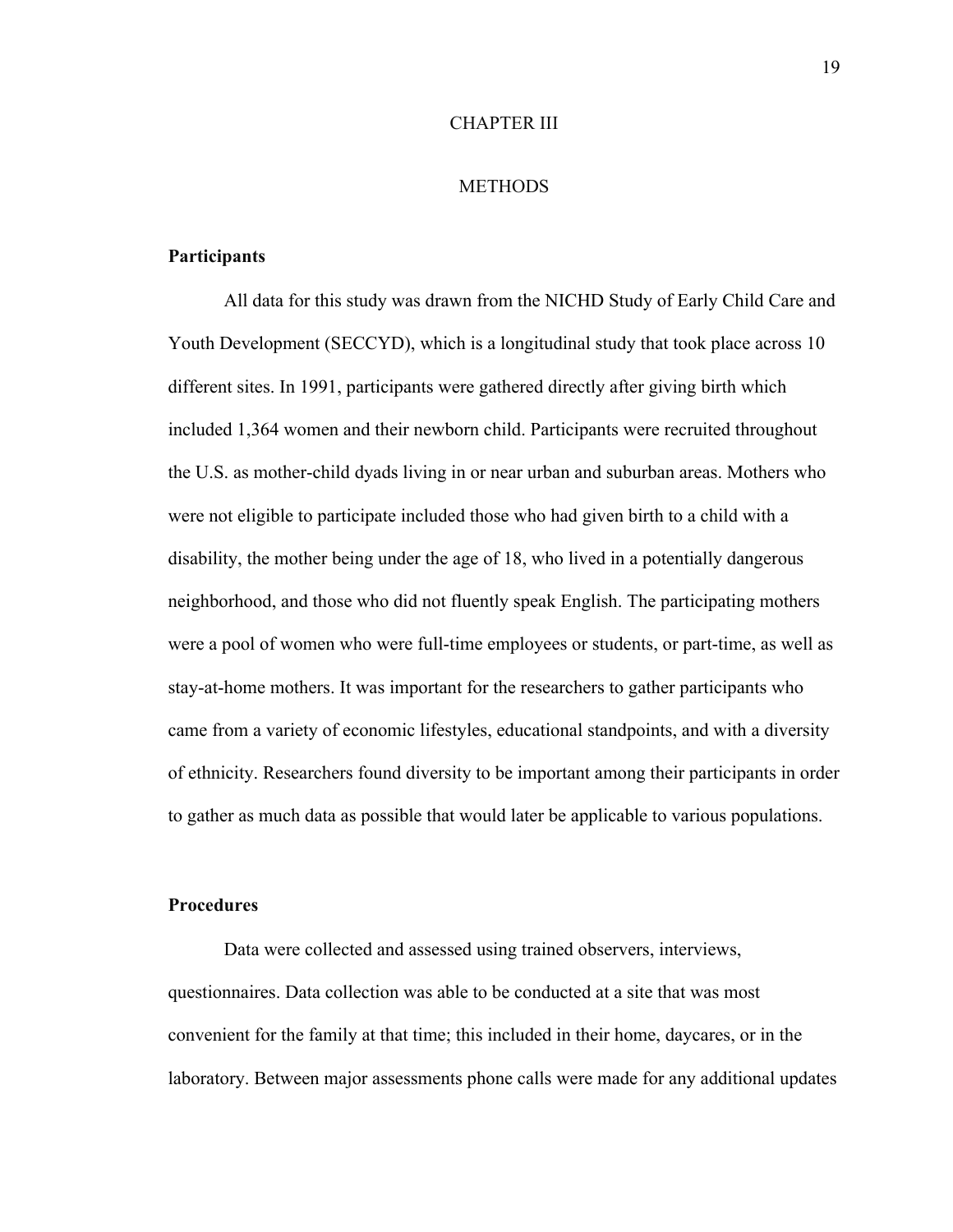such as changes in the family dynamics, a geographical change or move, etc. Four phases of this study took place, each phase's procedure being similar to the previous stage with minor changes to address the differing age groups. In Phase I, direct assessments took place at 6, 15, 24, and 36 months of age, Phase II at 54 months and in the first grade, Phase III through the third and fifth grade, and Phase IV taking place into the adolescent years up until the age of eighteen years old.

The following approaches were utilized to conduct the assessments; computerassisted personal interview (CAPI), computer-assisted self-interview (CASI), computerassisted telephone interview (CATI), coded on-site observation, cognitive assessment test, face-to face interviews, mail questionnaires, paper and pencil interview (PAPI), selfenumerated questionnaire, on-site questionnaire, and lastly telephone interviews.

#### **Measures**

**Mother's education level.** Mothers' education level was determined through the collection of demographics at the first data collection. Mothers indicated their highest grade or level of education at the baseline survey. Responses ranged from 7 (seventh grade) to 21 (doctoral degree).

**Poverty.** Poverty level was determined by an income to needs ratio created by the owners of the dataset. Those who were not poor were identified by an income to needs ration greater than or equal to 1.0; those who were poor were identified by an income to needs ration less than 1.0. This was collected at the one-month assessment based on income.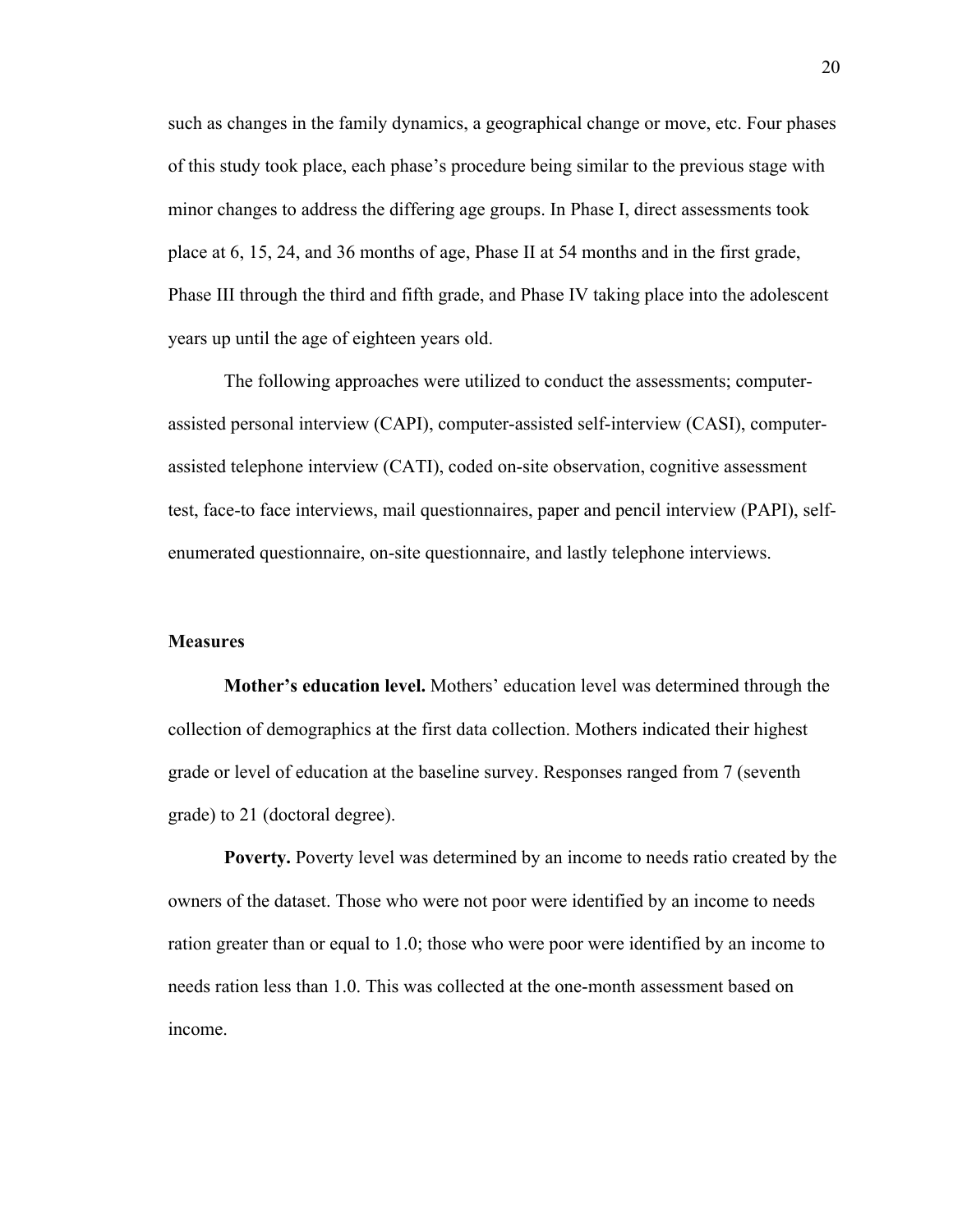**School status**. Periodic telephone updates in each phase provided participants the opportunity to update researchers on mothers' current school status; mothers could report whether they were enrolled in any type of schooling or not. In phase one, telephone interviews were administered at five, 13, 23, and 34 months. In phase two, it was collected at 42, 46, 50, 53, and 60 months. In phase three, it was collected twice in each grade: third, fourth, and fifth. In the final phase, telephone interviews were used to ask maternal school status at seventh grade, and paper forms were used in eight grade and at age 15. During analysis, a single variable was created that reflected whether or not mothers were currently enrolled in school at the time of data collection.

**Parenting beliefs.** Parenting beliefs were measured using the Parental Modernity Scale. The purpose of this measure was to compute two scores: Progressive beliefs and Traditional beliefs. This is a 30-item measure of traditional and authoritarian beliefs on parenting as well as the progressive and democratic beliefs. Each item in this measure consists of a four-point scale measuring from one = *strongly disagree* to four = *strongly agree.* Progressive Ideas About Raising Kids was also collected at 54 months, first grade (Chronbach's alpha = .64), and fourth grade (Chronbach's alpha = .62). The scores computed for first grade ranged from 8-40, and for fourth grade, 8-40. Higher scores indicated more progressive beliefs about raising children. A sample item includes, *"Children should be treated the same regardless of the differences among them".*  Traditional Ideas About Raising Kids was collected at one month, first grade (Chronbach's alpha = .89), and fourth grade (Chronbach's alpha = .89). The scores computed for first grade ranged from 22-110, and for fourth grade, 22-110. Higher scores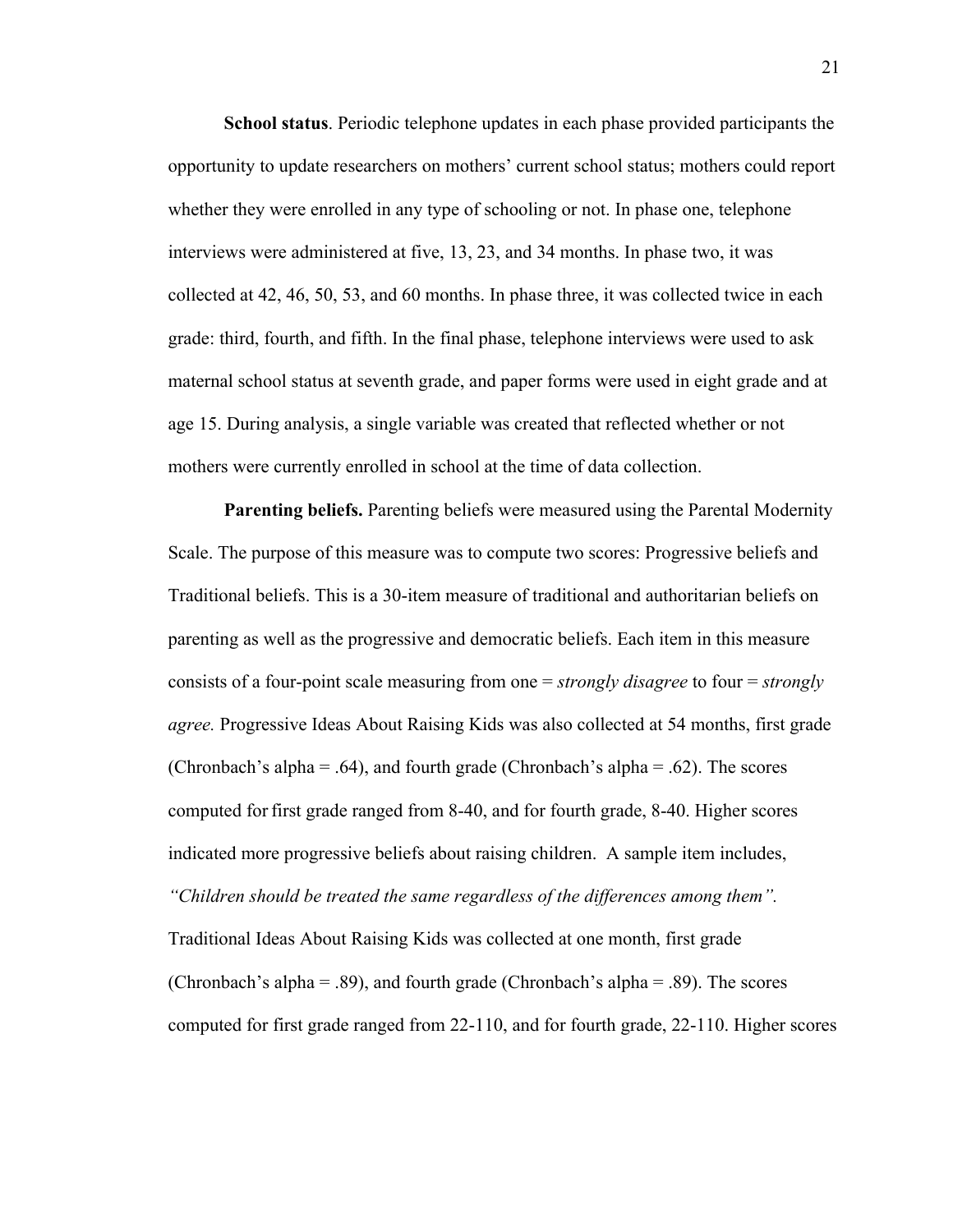indicated more traditional beliefs about raising children. A sample item includes, *"Children should be kept busy with work and study at home and at school".*

**Parenting practices.** Parenting practices were measured using the Home Observation for Measurement of the Environment, otherwise known as the HOME Inventory. This inventory assists in identifying consistencies in relationships between the home environment and children's development (Bradley, 1993). With this tool, a family's social status as well as other ecological factors were gathered to reflect the quality of stimulation a child may be receiving in their home environment. However, this tool is not used to classify homes as 'good' or 'bad' homes (Caldwell & Bradley, 1978). The Early Childhood Home (EC-HOME) consists of 55 items divided into eight different subscales: 1) Learning Materials, 2) Language Stimulation, 3) Physical Environment, 4) Responsivity, 5) Academic Stimulation, 6) Modeling, 7) Variety, and 8) Acceptance. Each item on the subscales were scored yes or no and was collected through means of observation and semi-structured interview. The HOME Inventory was collected at six months (Chronbach's alphas for the subscales ranged from .50 to.66), 15 months (Chronbach's alpha = .89), 36 months (Chronbach's alpha = .93), 54 months (Chronbach's alpha = .82),  $3<sup>rd</sup>$  grade (Chronbach's alpha = .82), and  $5<sup>th</sup>$  grade.

*Note*. Reliability for the fifth grade HOME score was unavailable in the instrument rationale.

**Parental Warmth.** Parental warmth was measured through the maternal selfreport Child-Parent Relationship Scale (CPRS). This measure consists of 30 items which are rated on a five-point Likert scale. Participants selected the number that they find the most like their life; one = *definitely does not apply* and five = *definitely applies.* Sample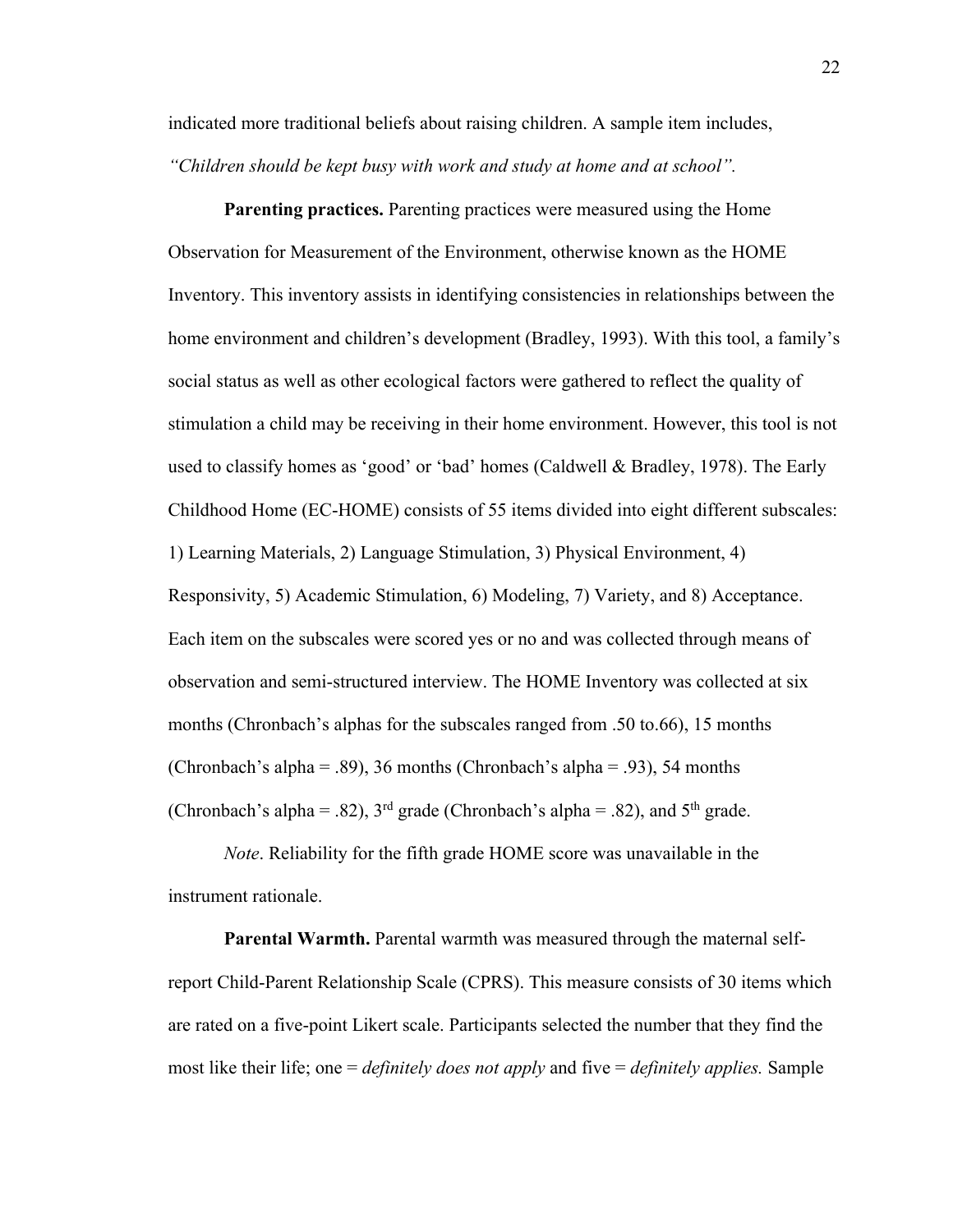items include *"I share an affectionate, warm relationship with my child"* as well as *"My child is uncomfortable with physical affection or touch from me".* Mother Closeness with Child was collected at 54 months (Chronbach's alpha =. 84), kindergarten (Chronbach's alpha = .68), first grade (Chronbach's alpha = .84), third grade (Chronbach's alpha = .85), fourth grade (Chronbach's alpha =.80), and fifth grade (Chronbach's alpha = .86). The scores computed at 54 months fall in the possible range from 11 to 55, for kindergarten, 8 to 40, for first grade, 12 to 40, and for third, fourth, and fifth grade, 8 to 40. Higher scores in each range indicated more closeness between the mother and child.

### **Analysis**

Maternal school status was examined across all phases of data collection and coded for whether or not mothers were enrolled in school  $(0 = no; 1 = yes)$ . Poverty was also examined and coded as poor and not poor  $(0 = poor; 1 = not poor)$ . Maternal education level was coded as the number of years of education  $(7 =$  seventh grade;  $21 =$  doctoral degree, etc). Mixed model ANCOVAs were conducted to test between and within-group differences in school status on parenting outcomes with separate models conducted for parenting beliefs, parenting practices, and parental warmth. Repeated measures ANCOVA assessed the effect for time and school status as well as time by school status. Models controlled for initial maternal education attainment, poverty, and race/ethnicity.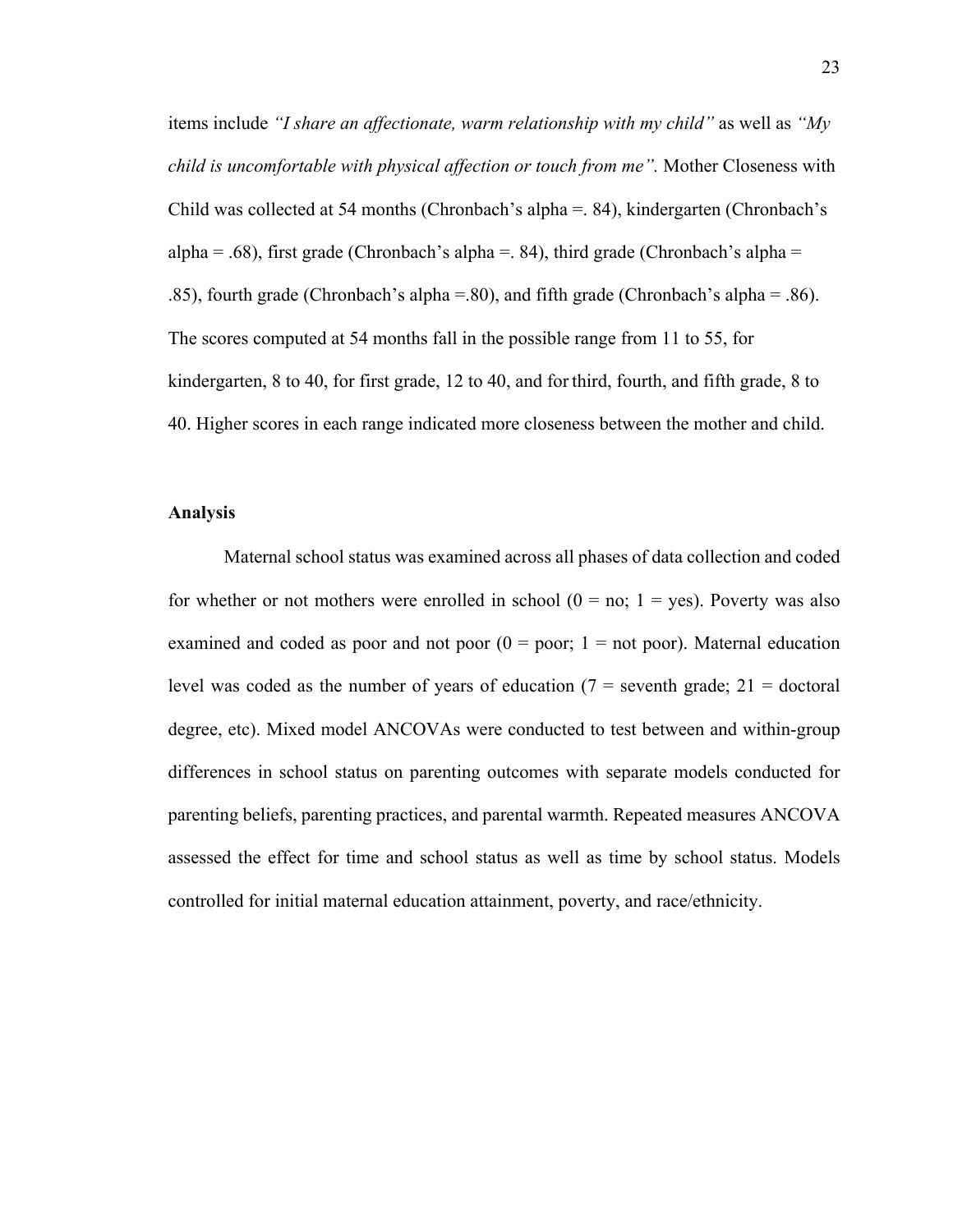#### CHAPTER IV

#### RESULTS

#### **Descriptive Statistics**

The population for the current study included mothers with various backgrounds. The descriptive statistics will describe the population in terms of the covariates that were used. Mothers involved were of different races and ethnicities. This included American Indian, Eskimo, Aleutians (.6%), Asian or Pacific Islanders (2.2%), African American (12.8%), White (82.6%), and Other (1.8%). Mothers of different income were examined as poor and not poor. Approximately 73% of mothers were not poor and 20% were poor. The remaining 7% of the population did not have poverty level recorded.

On average, mothers attended two years of school beyond high school graduation, with a mean total of 14.23 years of education  $(SD = 2.51)$ . Seventh grade is the lowest recorded education level with .2% of mothers having up to a seventh-grade education, and 17% of mothers completed high school or GED. Approximately 27% of mothers had attended some college but did not have a degree and 17% received a bachelor's degree from a college or university. Higher education included mothers who completed some graduate work, or a master's degree (10%), a law degree (.8%) and a doctoral degree such as an M.D., or Ph.D (1.5%). The following graph represents the school status of mothers at each time point of data collection.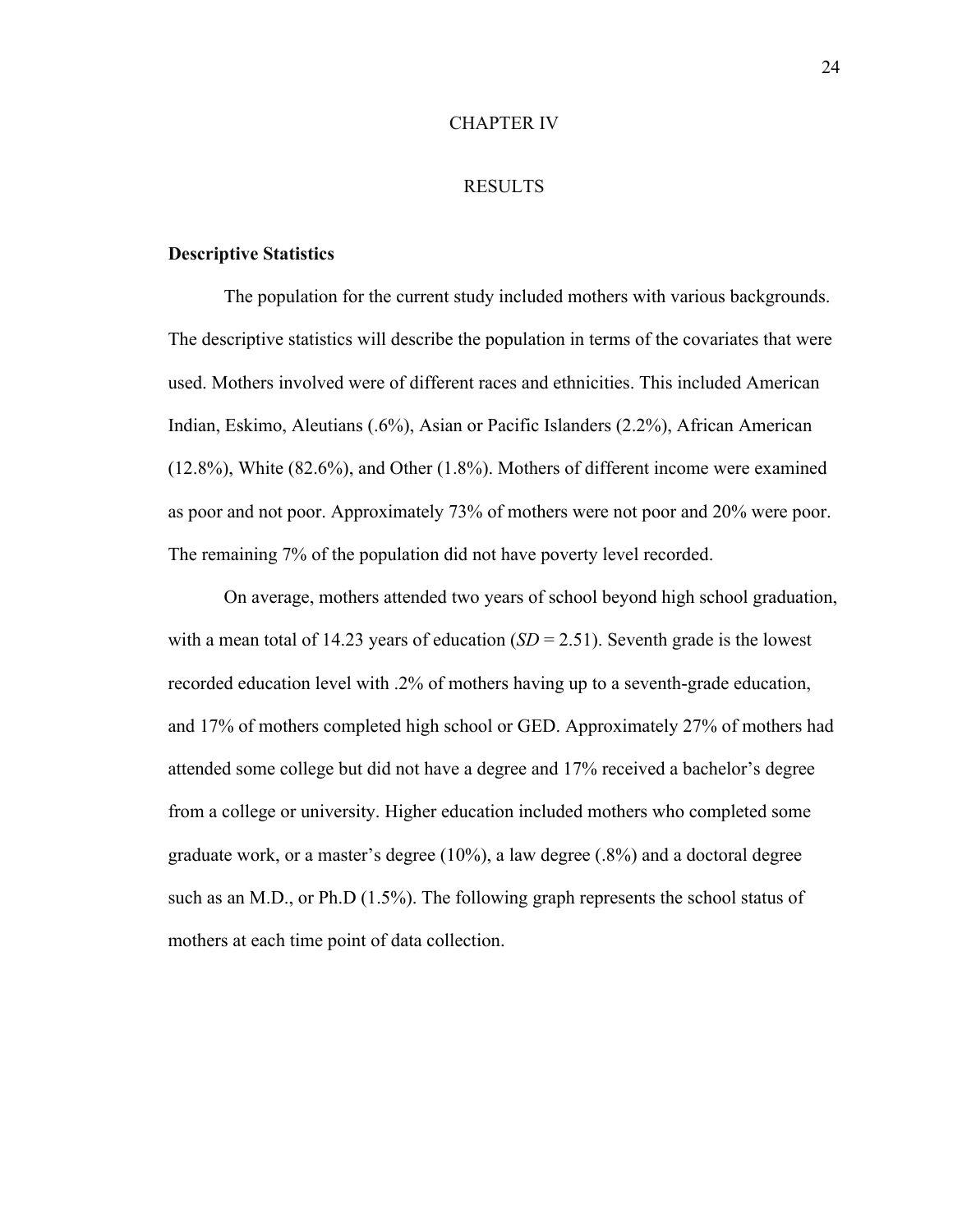## **Figure 1**

*Mothers Enrolled in School*



*Note*: Data collection for mothers' education level at one month is the pre-birth education level.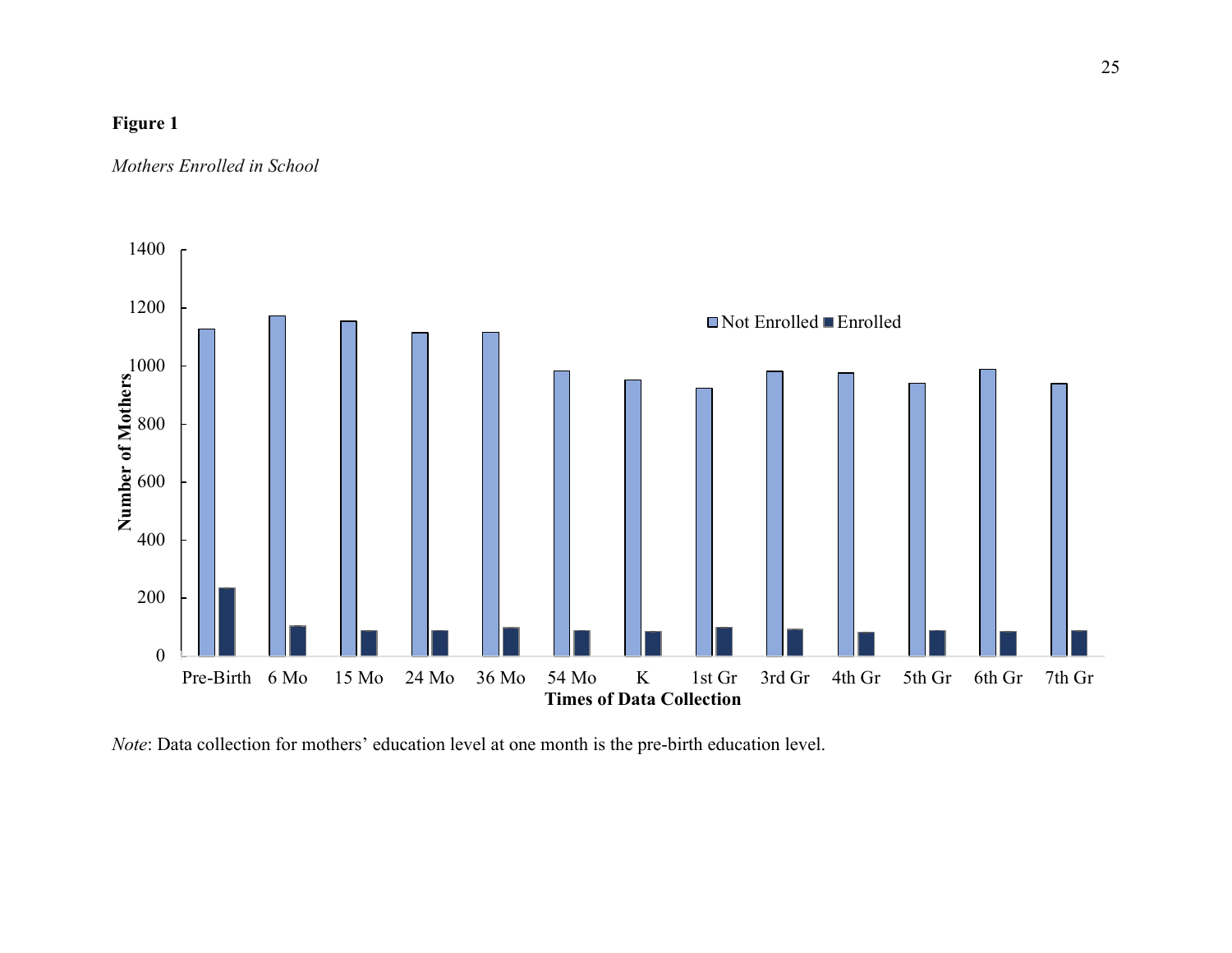During each time of data collection, mothers reported their current school status. As shown in Figure 1, 1128 mothers were not in school and 236 reported to be currently enrolled pre-birth of their child. At six months, 1173 mothers were not enrolled in school and 105 were enrolled. At 15 months, 1155 mothers were not in school and 88 reported to be enrolled. At 24 months, 1115 mothers were not enrolled in school and 90 mothers were enrolled. At 36 months, 1116 mothers were not in school and 99 mothers were enrolled. At 54 months, 984 mothers were not in school and 90 were enrolled. When the child reached kindergarten, 952 mothers were not in school and 85 mothers reported they were enrolled. At first grade, 923 were not currently in school and 100 were enrolled. At third grade, 982 mothers were not in school and 93 were in school. At fourth grade, 976 mothers were not in school and 83 reported to be currently enrolled. At fifth grade, 941 mothers were not in school and 89 were enrolled. At sixth grade, 939 mothers were not in school and 85 were enrolled. Finally, at seventh grade, 940 mothers reported that they were not in school and 88 reported that they were currently enrolled.

It is important to note the significant difference in mothers who were in school compared to those who were not across all time points. Clearly, the majority of mothers were not enrolled in school with small fluctuations in numbers of those who were overtime.

# *Do Maternal Beliefs/Attitudes (Progressive and Traditional) Change Overtime as a Function of Mothers' School Status?*

As shown in Table 1, mothers' progressive beliefs were significantly and positively correlated over time, which indicated strong stability in progressive beliefs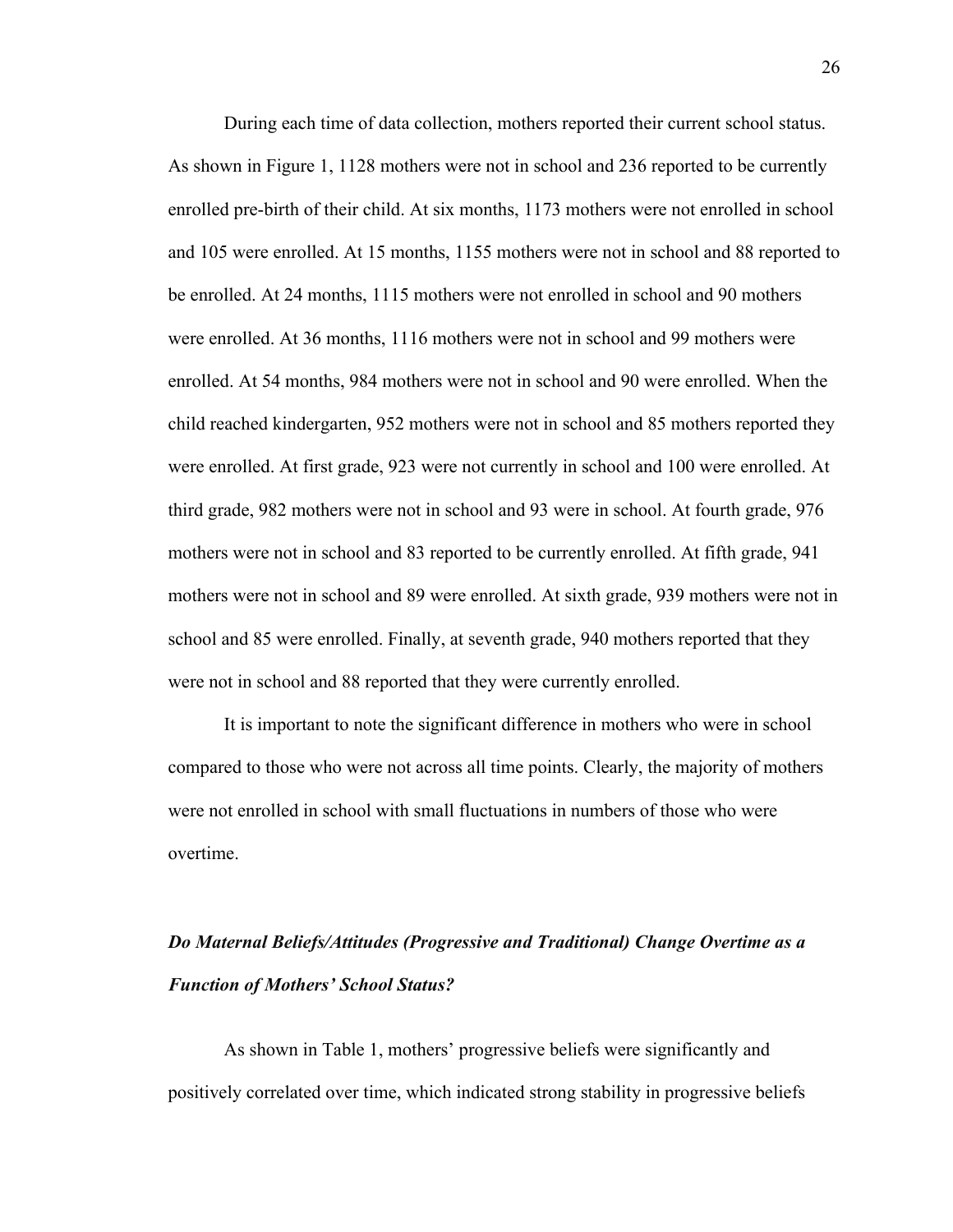across assessments from when children were one month old to when children were in the fourth grade. Mothers' initial education level was significantly and positively associated with progressive beliefs such that mothers with higher levels of education also endorsed more progressive parenting beliefs. These patterns were observed across time when children were one month old to when children were in fourth grade. However, mothers' school status was not related to progressive parenting beliefs at any of the time points.

Repeated Measures ANCOVA controlling for maternal education at birth, poverty status, and mothers' race/ethnicity examined within-person change in progressive beliefs as a function of mothers' status in school. Results showed that the within-person effect of time was not significant,  $F(2,1710) = .566$ ,  $p = .568$  and the effect for time by school status was not significant,  $F(2,1710) = .941$ ,  $p = .39$ . The between-person results showed a significant effect for poverty  $F(1,855) = 5.82$ ,  $p = .016$  and indicated that mothers in poverty had significantly lower mean scores on the progressive beliefs scale  $(M = 31.43, SD = 4.31)$  compared to mothers who were not in poverty  $(M = 32.95, SD =$ 3.4). A significant between-person effect for maternal education at birth,  $F(1, 855)$  = 56.30  $p < .001$  indicated that mothers with initially higher levels of education, had higher scores on the progressive beliefs scale compared to mothers with lower levels of education at birth. However, there were no significant differences in mothers' progressive beliefs based on whether or not she obtained additional school,  $F(1, 855) = 2.7$ ,  $p = .101$ .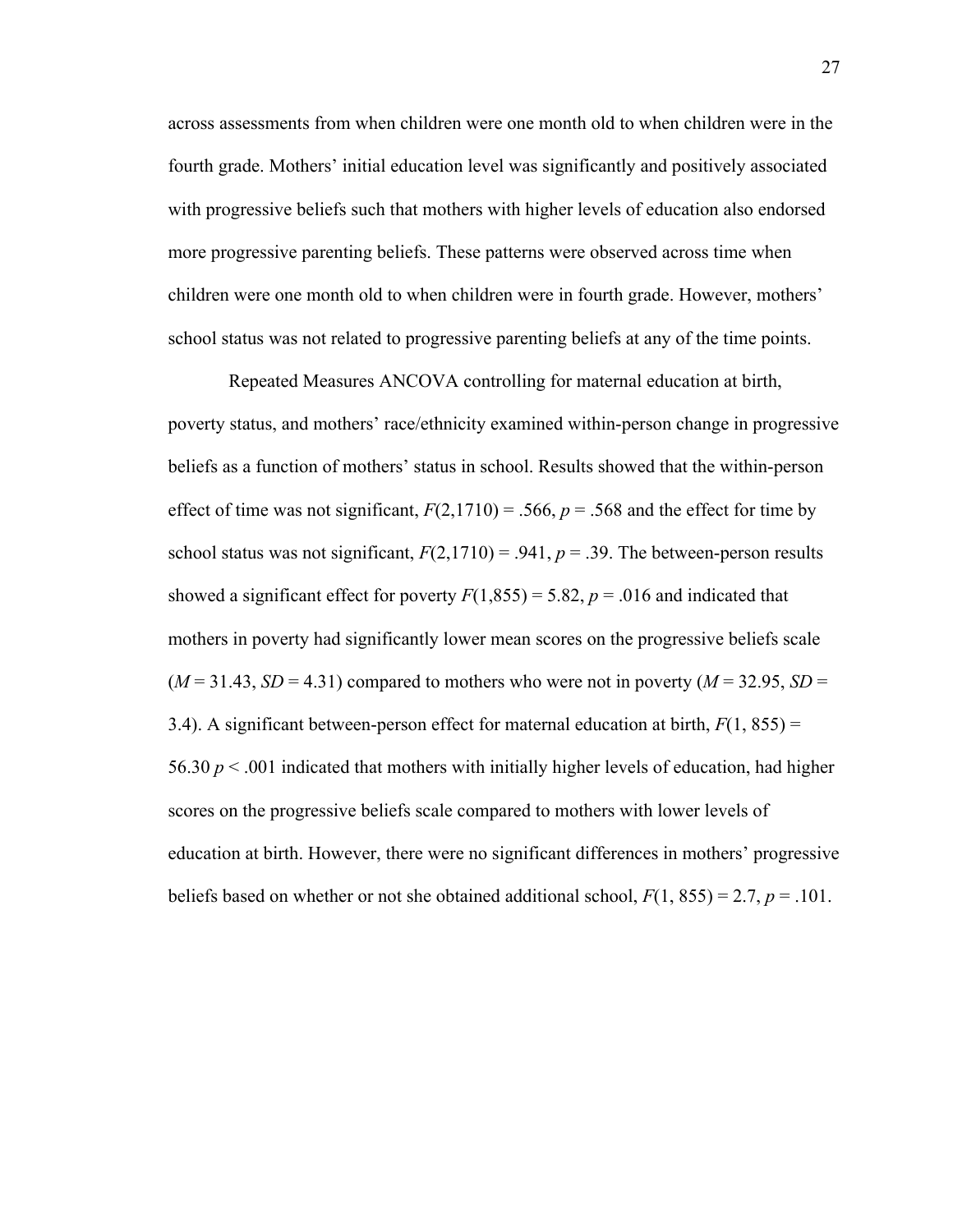## **Table 1**

| Variable         |          | 2       | $\overline{3}$ | $\overline{4}$ | 5       | 6   |
|------------------|----------|---------|----------------|----------------|---------|-----|
| Prog1M           |          |         |                |                |         |     |
| Prog1G           | $.48**$  |         |                |                |         |     |
| Prog4G           | $.44**$  | $.64**$ |                |                |         |     |
| Educ             | $.23**$  | $.22**$ | $.24**$        | $\mathbf{1}$   |         |     |
| Poor             | $-.15**$ | $-16**$ | $-.18**$       | $-.36**$       |         |     |
| School Stat      | .004     | $-.03$  | .02            | $-.10**$       | $.10**$ |     |
| $\boldsymbol{M}$ | 32.73    | 32.67   | 32.45          | 14.23          | .21     | .45 |
| <b>SD</b>        | 3.53     | 3.74    | 3.69           | 2.51           | .41     | .50 |

*Descriptive Statistics and Correlations for Mothers' Progressive Beliefs*

\**p* < .05, \*\* *p* <.001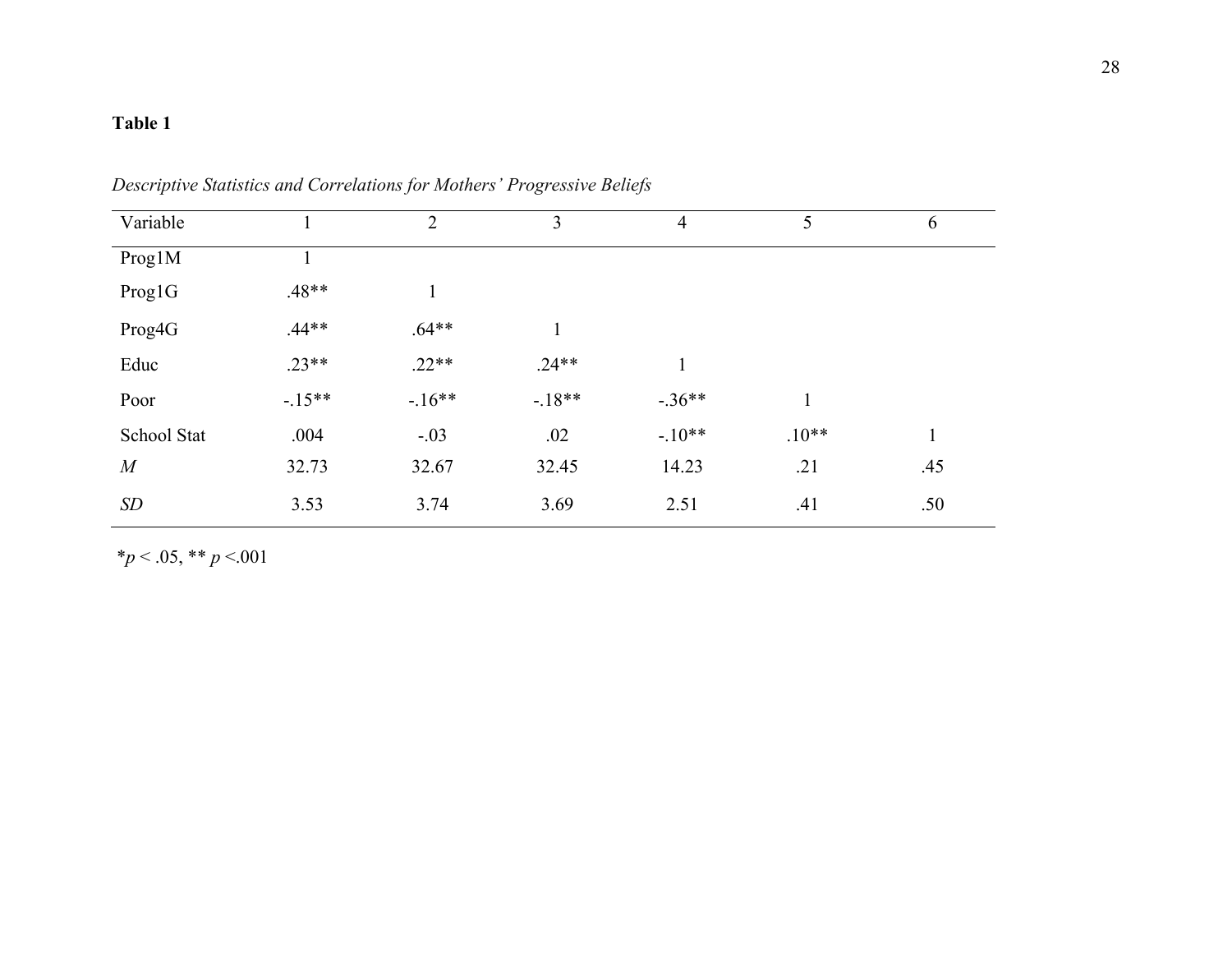As shown in Table 2, mothers' traditional beliefs were significantly and positively correlated over time, which indicated strong stability in traditional beliefs across assessments from when children were one month old to when children were in the fourth grade. Mothers' initial education level was significantly associated with traditional beliefs such that mothers with higher levels of education also endorsed less traditional parenting beliefs. These patterns were observed across time when children were one month old to when children were in fourth grade. Mothers' school status was also significantly correlated with traditional parenting beliefs.

Repeated Measures ANCOVA controlling for maternal education at birth, poverty status, and mothers' race/ethnicity examined within-person change in traditional beliefs as a function of mothers' status in school. Results from this analysis showed that the within-person effect of time was significant,  $F(2,1728) = 10.38$ ,  $p = .001$  and the effect for time by school status was not significant,  $F(2,1728) = .79$ ,  $p = .46$ . Between-person results showed a significant effect for poverty  $F(1,855) = 12.68$ ,  $p = .001$  and indicated that mothers in poverty had significantly higher mean scores on the traditional beliefs scale ( $M = 67.48$ ,  $SD = 15.36$ ) compared to mothers who were not in poverty ( $M = 56.05$ ,  $SD = 14.02$ ). A significant between-person effect for maternal education at birth,  $F(1,855) = 233.50 \, p \leq 0.001$  indicated that mothers with initially higher levels of education, had lower scores on the traditional beliefs scale compared to mothers with lower levels of education at birth. However, there were no significant differences in mothers' traditional beliefs based on whether or not she obtained additional school,  $F(1,855) = .06, p = .808.$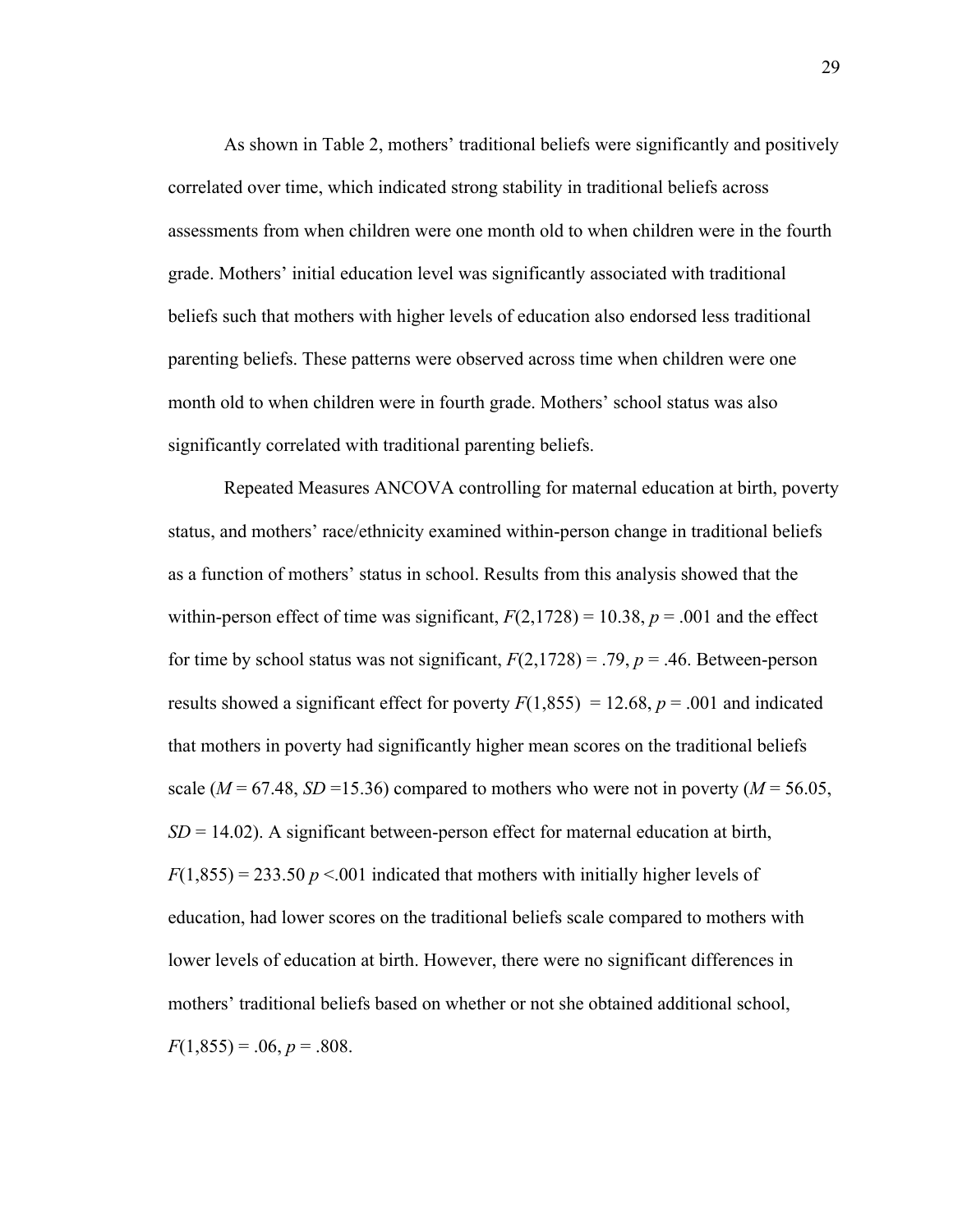## **Table 2**

| Variable       |          | $\overline{2}$ | 3            | $\overline{4}$ | 5       | 6            |
|----------------|----------|----------------|--------------|----------------|---------|--------------|
| Trad1M         | T.       |                |              |                |         |              |
| Trad1G         | $.75**$  | $\mathbf{1}$   |              |                |         |              |
| Trad4G         | $.73**$  | $.81**$        | $\mathbf{1}$ |                |         |              |
| Educ           | $-.55**$ | $-46**$        | $-.45**$     |                |         |              |
| Poor           | $.33**$  | $.29**$        | $.28**$      | $-.36**$       | 1       |              |
| School Stat    | $.09**$  | $.120**$       | $.10**$      | $-.10**$       | $.10**$ | $\mathbf{1}$ |
| $\overline{M}$ | 60.34    | 58.09          | 57.69        | 14.23          | .21     | .45          |
| SD             | 15.21    | 14.93          | 15.21        | 2.51           | .41     | .50          |

## *Descriptive Statistics and Correlations for Mothers' Traditional Beliefs*

\**p* < .05, \*\* *p* <.001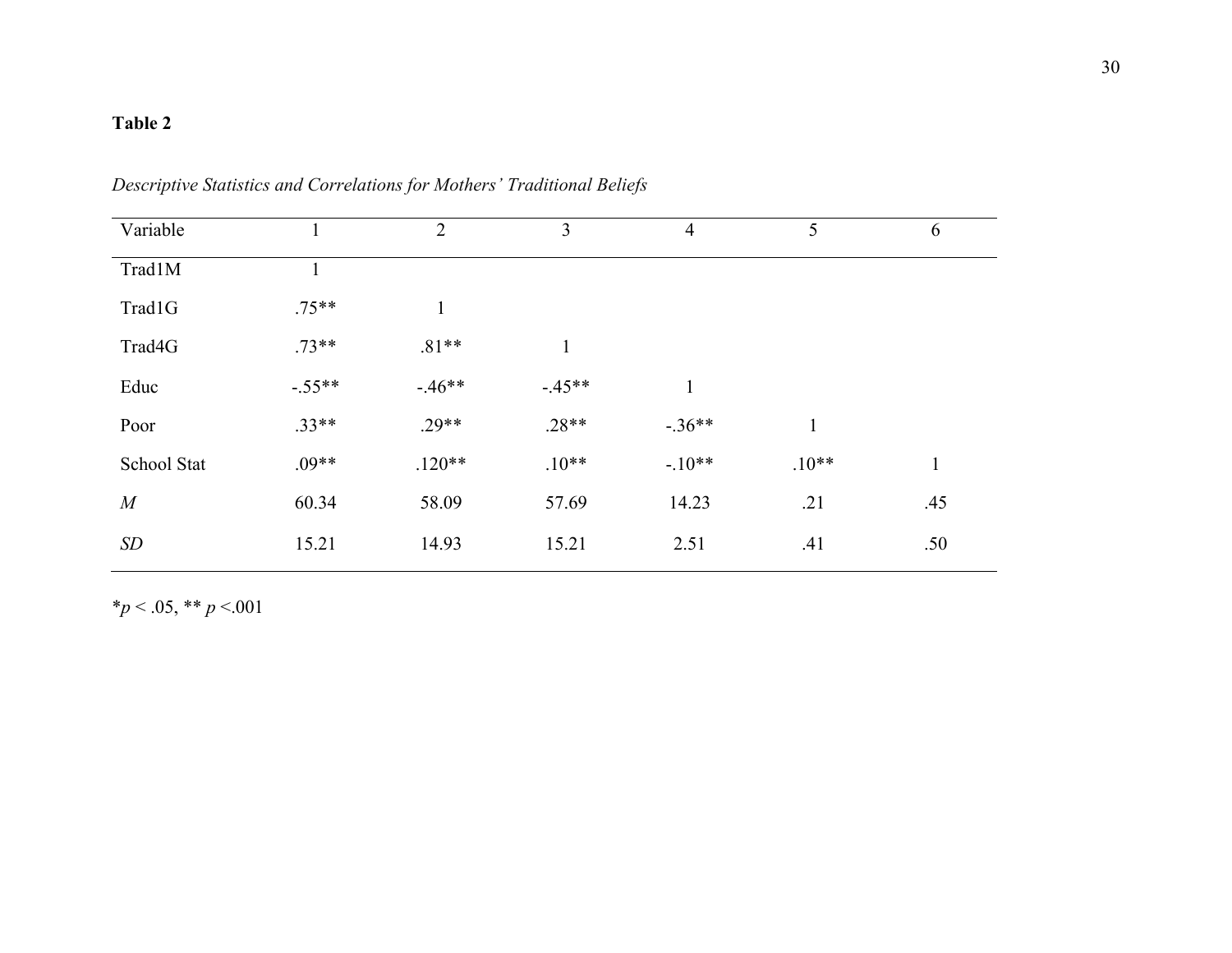#### *Do Maternal Practices Change Overtime as a Function of Mothers' School Status?*

Table 3 suggests that mothers' parenting practices were significantly and positively correlated over time, which indicated stability in parenting practices across assessments from when children were six months old to when children were in the fifth grade. Mothers' initial education level was significantly and positively associated with parenting practices such that mothers with higher levels of education also had higher HOME scores. Mothers' school status was also significantly correlated to HOME at each time of data collection.

Repeated Measures ANCOVA controlling for maternal education at birth, poverty status, and mothers' race/ethnicity examined within-person change in parenting practices as a function of mothers' status in school. Results from this analysis showed that the within-person effect of time was significant,  $F(5,3925) = 19.4$ ,  $p = .001$  and the effect for time by school status was not significant,  $F(5, 3925) = .84$ ,  $p = .52$ . Between-person results showed a significant effect for poverty  $F(1,785) = 71.70$ ,  $p = .001$  and indicated that mothers in poverty had significantly lower mean scores on the HOME scale (*M* = 36.66,  $SD = 6.57$  compared to mothers who were not in poverty  $(M = 41.94, SD = 4.73)$ . A significant between-person effect for maternal education at birth, *F*(1,785) = 274.54, *p* <.001 indicated that mothers with initially higher levels of education, had higher scores on the HOME scale compared to mothers with lower levels of education at birth. However, there were no significant differences in mothers' parenting practices based on whether or not she obtained additional school,  $F(1,785) = .214$ ,  $p = .64$ .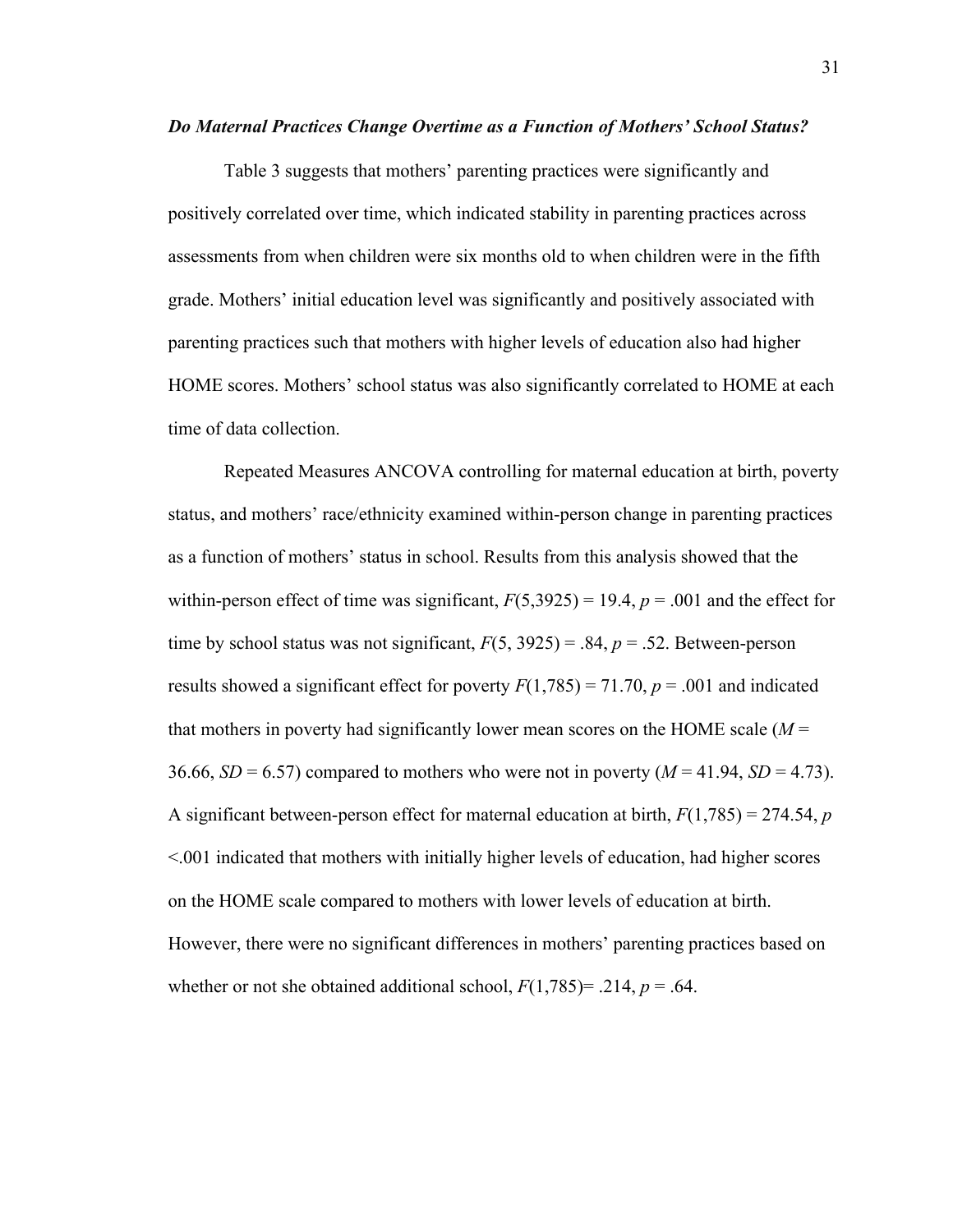## **Table 3**

| Variable    |          | $\overline{2}$ | 3        | $\overline{4}$ | 5        | 6        | $\overline{7}$ | 8       | 9   |
|-------------|----------|----------------|----------|----------------|----------|----------|----------------|---------|-----|
| HOME6M      |          |                |          |                |          |          |                |         |     |
| HOME15M     | $.58**$  |                |          |                |          |          |                |         |     |
| HOME36M     | $.48**$  | $.56**$        |          |                |          |          |                |         |     |
| HOME54M     | $.49**$  | $.54**$        | $.70**$  | 1              |          |          |                |         |     |
| HOME3G      | $.46**$  | $.52**$        | $.55**$  | $.55*$         |          |          |                |         |     |
| HOME5G      | $.50**$  | $.50**$        | $.57**$  | $.62**$        | $.66**$  |          |                |         |     |
| Educ        | $.41**$  | $.42**$        | $.51**$  | $.51**$        | $.47**$  | $.47**$  |                |         |     |
| Poor        | $-.38**$ | $-.37**$       | $-.35**$ | $-.38**$       | $-.40**$ | $-.38**$ | $-.36**$       |         |     |
| School Stat | $-15**$  | $-12**$        | $-13**$  | $-16**$        | $-15**$  | $-12**$  | $-.10**$       | $.10**$ |     |
| M           | 36.55    | 37.31          | 41.45    | 46.00          | 46.50    | 36.46    | 14.23          | .21     | .45 |
| <b>SD</b>   | 4.65     | 4.68           | 7.41     | 5.46           | 6.34     | 5.37     | 2.51           | .41     | .50 |

*Descriptive Statistics and Correlations for Mothers' Parenting Practices*

\**p* < .05, \*\* *p* <.001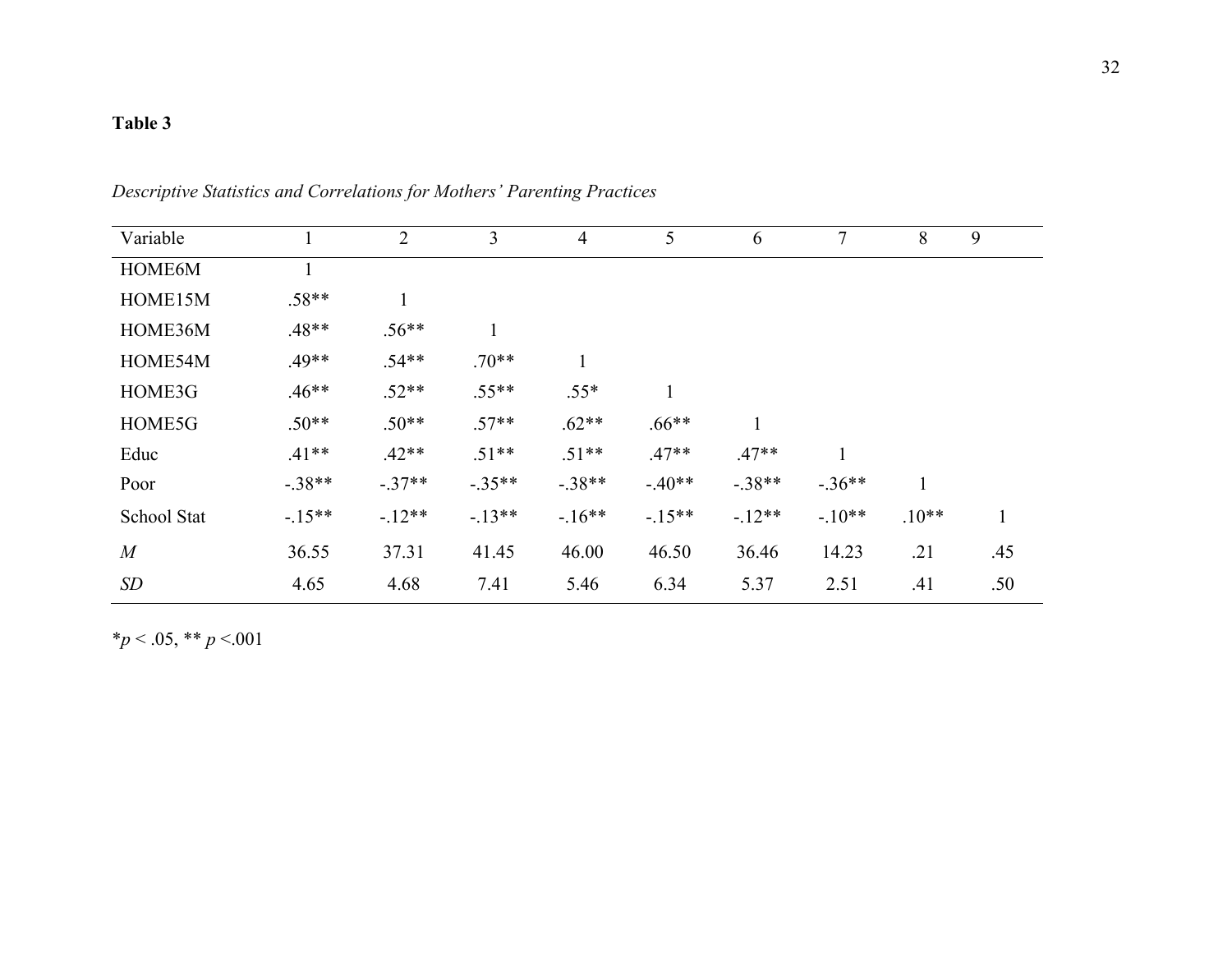# *Does Mother-Child Closeness Change overtime as a Function of Mothers' School Status?*

Table 4 suggests that mothers' closeness with her child were significantly and positively correlated over time, which indicated stability in mother-child closeness across assessments from when children were 54 months old to when children were in the fifth grade. Mothers' initial education level was significantly and positively associated with higher levels of closeness with her child such that mothers with higher levels of education also endorsed closer relationships with their children. Mothers' school status was also significantly associated with mother-child closeness at each time point.

Repeated Measures ANCOVA controlling for maternal education at birth, poverty status, and mothers' race/ethnicity examined within-person change in maternal closeness with their child as a function of mothers' status in school. Results from this analysis showed that the within-person effect of time is significant,  $F(5, 3865) = 55.34$ ,  $p = .001$ and the effect for time by school status was not significant,  $F(5, 3865) = 1.18$ ,  $p = .48$ . Between-person results showed a significant effect for poverty  $F(1,773) = 5.64$ ,  $p = .018$ and indicated that mothers in poverty had lower mean scores on the maternal closeness scale ( $M = 38.73$ ,  $SD = 3.58$ ) compared to mothers who were not in poverty ( $M = 39.65$ , *SD* = 3.58). A significant between-person effect for maternal education at birth, *F*(1,773)  $= 5.324, p < 0.021$  indicated that mothers with initially higher levels of education, had higher scores on the maternal closeness scale compared to mothers with lower levels of education at birth. However, there were no significant differences in mothers' closeness with their children based on whether or not she obtained additional school,  $F(1,773) =$ 1.89  $p = .1.69$ .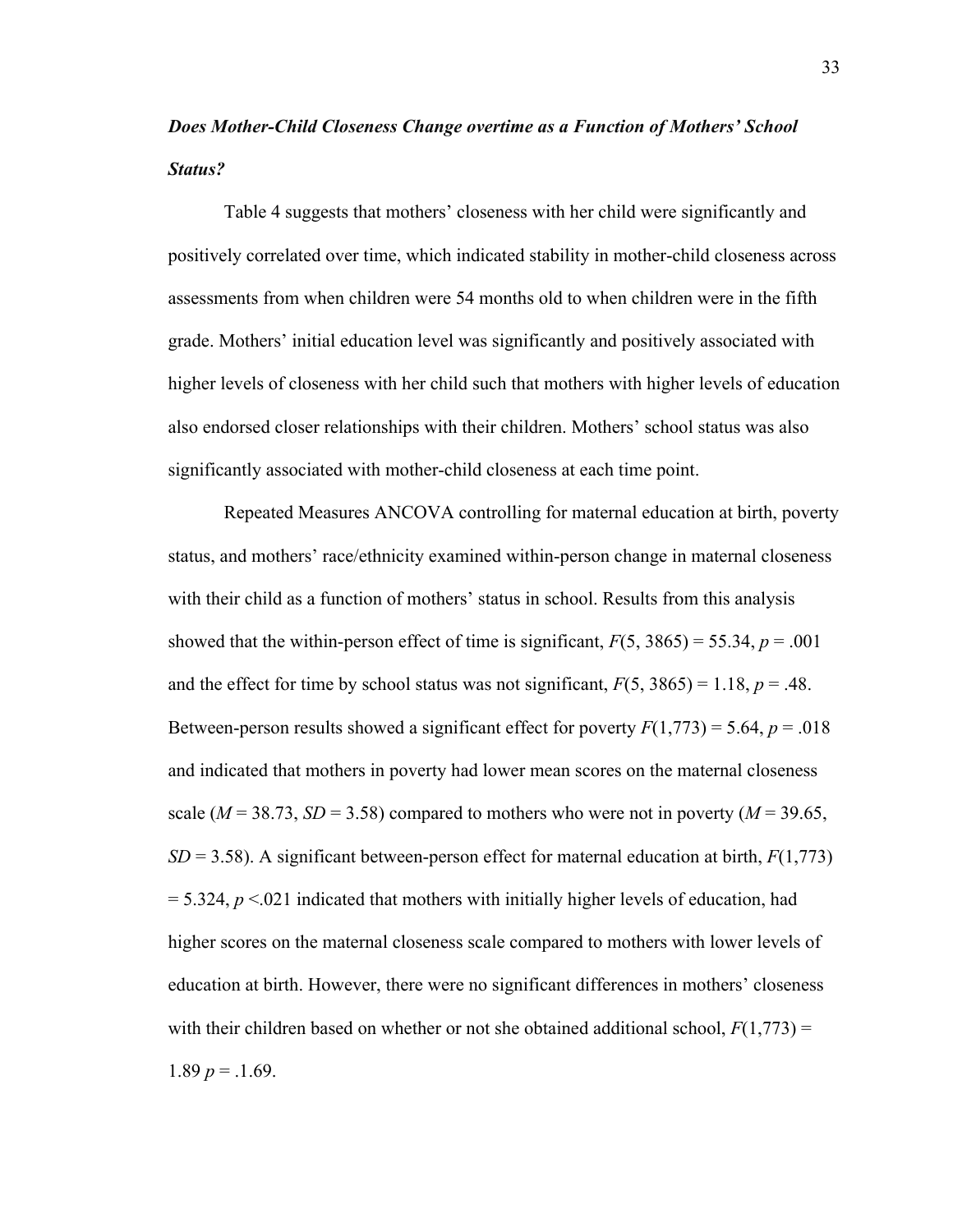## **Table 4**

| Variable         |         | $\overline{2}$ | 3        | $\overline{4}$ | 5            | 6       | 7        | 8       | 9            |
|------------------|---------|----------------|----------|----------------|--------------|---------|----------|---------|--------------|
| CLSN54M          |         |                |          |                |              |         |          |         |              |
| <b>CLSNK</b>     | $.49**$ |                |          |                |              |         |          |         |              |
| CLSN1G           | $.43**$ | $.56**$        | 1        |                |              |         |          |         |              |
| CLSN3G           | $.36**$ | $.46**$        | $.48**$  | 1              |              |         |          |         |              |
| CLSN4G           | $.38**$ | $.49**$        | $.51**$  | $.66**$        | $\mathbf{1}$ |         |          |         |              |
| CLSN5G           | $.34**$ | $.41**$        | $.46**$  | $.59**$        | $.64**$      |         |          |         |              |
| Educ             | $.18**$ | $.12**$        | .05      | $.10**$        | $.14*$       | $.09**$ | 1        |         |              |
| Poor             | $-17**$ | $-.09**$       | $-.10**$ | $-.12**$       | $-15**$      | $-.08*$ | $-.36**$ | 1       |              |
| School Stat      | .02     | $-.02$         | $-.20$   | $-.01$         | .10          | $-.004$ | $-.10**$ | $.10**$ | $\mathbf{1}$ |
| $\boldsymbol{M}$ | 50.05   | 37.99          | 37.98    | 37.19          | 36.96        | 36.56   | 14.23    | .21     | .45          |
| SD               | 3.67    | 2.63           | 2.50     | 2.82           | 3.33         | 3.25    | 2.51     | .41     | .50          |

*Descriptive Statistics and Correlations for Mother-Child Closeness*

\**p* < .05, \*\* *p* <.001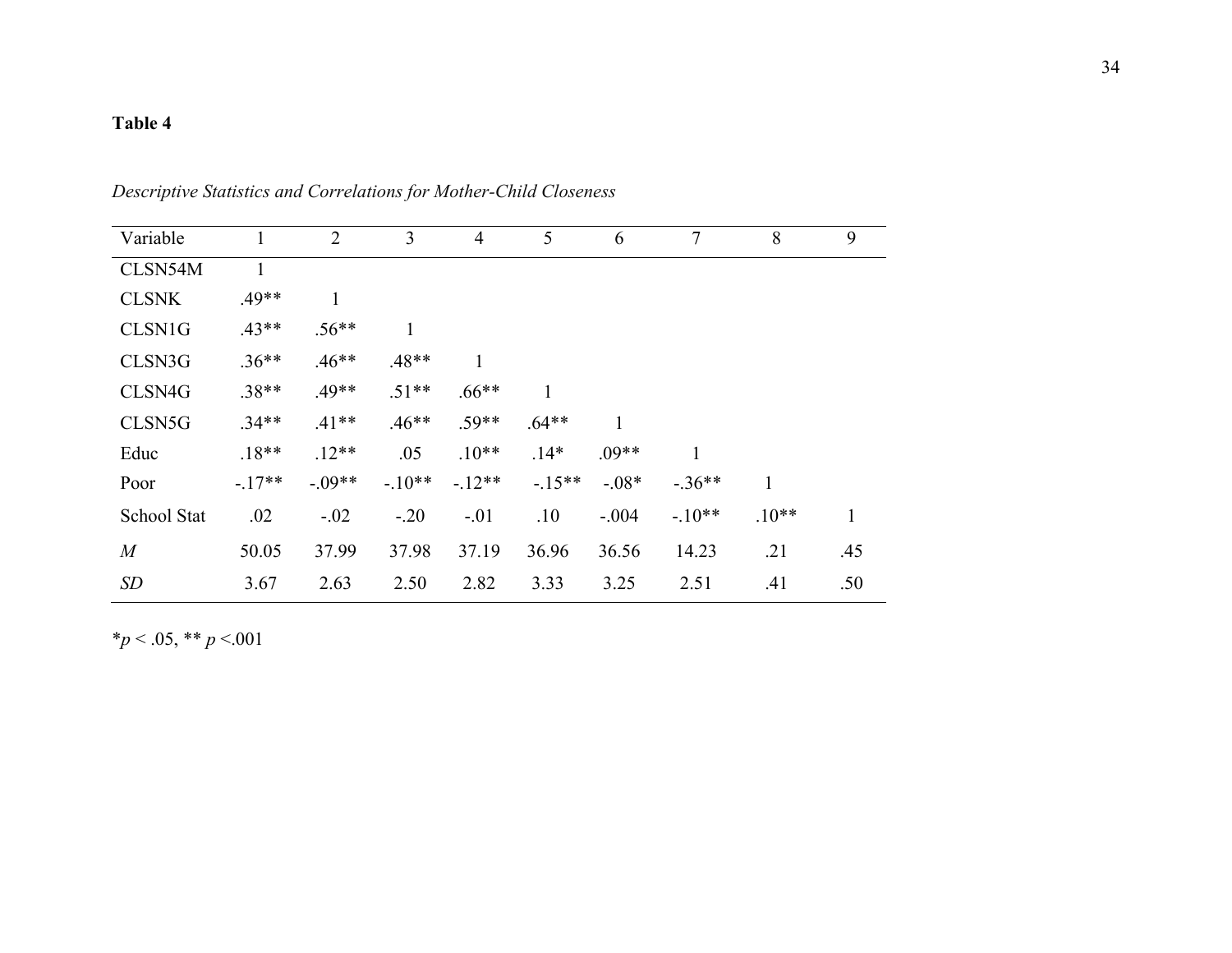#### CHAPTER V

### DISCUSSION

#### **Overview**

Throughout research, education has been an important variable when examining the behaviors and practices within families. More specifically, maternal education has been a common predictor of life outcomes for the mother herself as well as for her children (Meeks & Murrell, 2001; Greene et al., 2016). With many past significant findings pointing to different child and adult outcomes (i.e., cognitive, behavioral, etc.) in relation to changes in mothers' education, the current study aims to understand more of the parenting processes themselves and how they are related to those changes. Parenting beliefs, practices and closeness were important variables for this study for a variety of reasons and they each represent a different dimension of motherhood. Parenting beliefs are what drive the direction of child rearing; an ideation of how to navigate raising a child will then lead how it is acted upon, or the parenting practices. Maternal warmth represents the relationship the mother and child have. More warmth from the mother is typical to a closer, more trusting relationship with the child. Though these all represent different parts of motherhood, Davis-Kean et al (2021) posited that parenting beliefs are most notable when seeking change, and practices or warmth are thus influenced by the expectations set by the parents.

The current study's purpose was to identify whether changes in mothers' education were associated with changes in parenting beliefs, practices, and values. An additional purpose was to understand if mothers with increases in education experienced changes in more effective parenting strategies or practices compared with those whose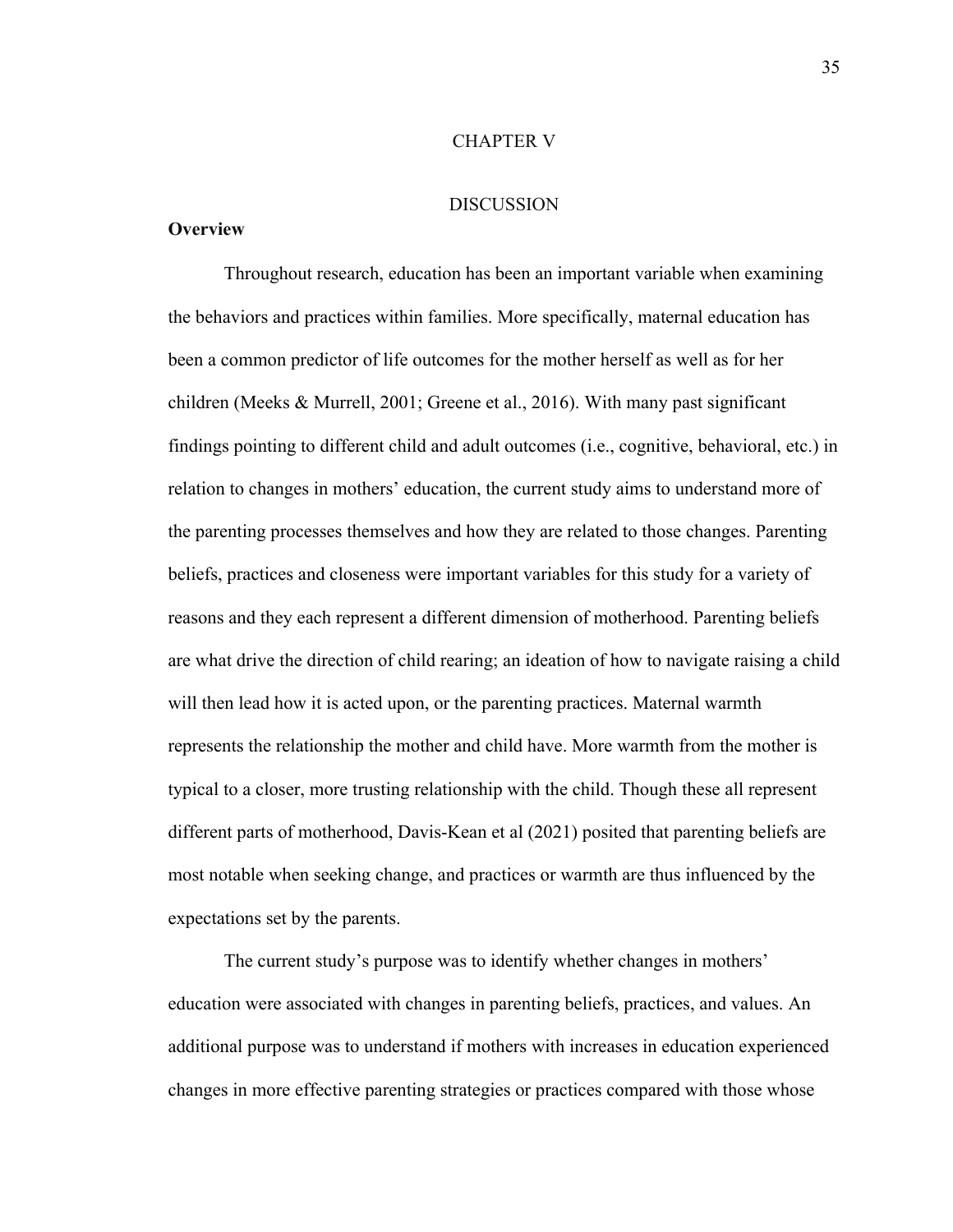education remained stable. It was hypothesized that over time, mothers will have more progressive parenting beliefs, less traditional parenting beliefs, higher quality home environments, and higher levels of maternal warmth. The second hypothesis predicts that mothers who return to school will have more progressive parenting beliefs, less traditional parenting beliefs, higher quality home environments and higher levels of maternal warmth than mothers who do not return to school. An additional gap in the research included multiple uses of between-group examinations, and very limited withingroup cases. Here, the study fills that gap by involving a population that included mothers over time and whether or not they enrolled in school following childbearing. The demographics included race/ethnicity, poverty, maternal education, and mothers' current school status. An overall strength of this study includes the analysis which was done to discover our results. Using ANCOVA, we found strong and reliable statistics to verify our findings.

Theoretical frameworks to ground the research included Human Capital theory as well as Bronfenbrenner's Bioecological Model of Human Development because of their focus on outside sources that impact families, in this case higher education. Human Capital suggests that education acts as an asset or resource (Becker, 2008) that would allow mothers more access to human, cultural, and social capital (Davis-Kean et al., 2021). Resources in each of these areas allow parents room for growth in their parenting practices and role as a maternal figure. Bronfenbrenner's model suggests that proximal processes, such as parent-child interactions, explains how aspects of parenting change over time. With increases in education may come additional proximal processes to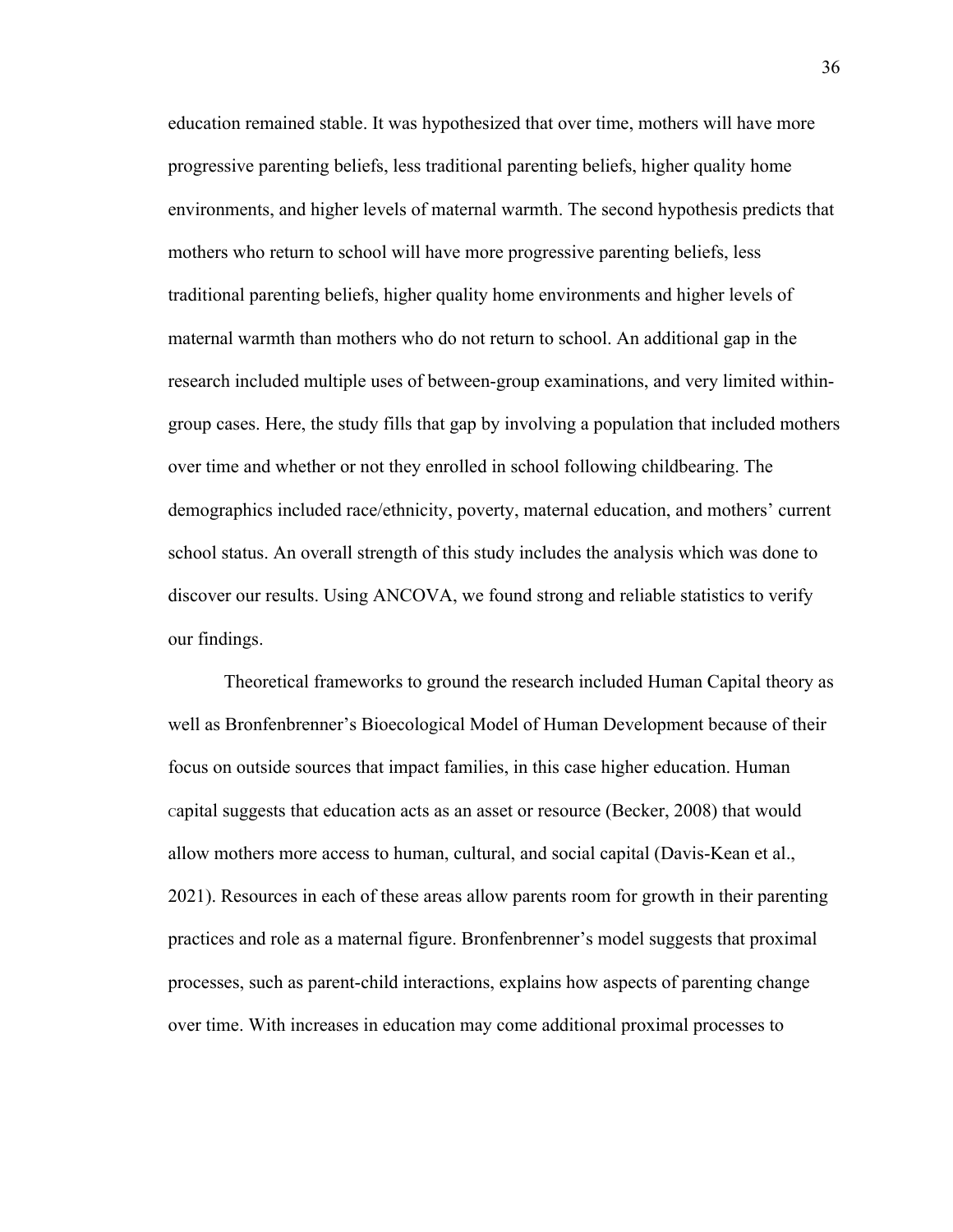positively shape children's development (Davis-Kean & Sexton, 2009; Foster et al., 2005) through the home environment (Magnuson, 2007).

#### **Research Question Findings**

 For the first research question, the hypothesis was not supported. Some changes in parenting over time did change, however, they were not due to mothers returning to school. The changes that did take place in traditional parenting beliefs, practices, and values were more closely correlated with the covariates in this study, which included race, poverty, and maternal education rather than mothers' current school status.

For the second research question, the hypothesis was also not supported. There were no changes over time in progressive parenting beliefs, traditional parenting beliefs declined over time, quality of the home environment improved over time, and maternal warmth declined over time, however these changes in parenting beliefs and practices were not related to mothers' school status. Though the predictions of this study were incorrect, there are implications for why parenting did change, just not due to changes in education.

#### **Progressive and Traditional Beliefs**

In this study, parenting beliefs were examined through progressive and traditional ideations. Progressive parenting beliefs refer to encouraging children to think independently and verbalize ideas that they feel strongly about without interference (Okagaki & Frensch, 1998), whereas traditional beliefs refer to more authoritarian attitudes to childrearing (Dornbusch et al., 1987). Over time, progressive beliefs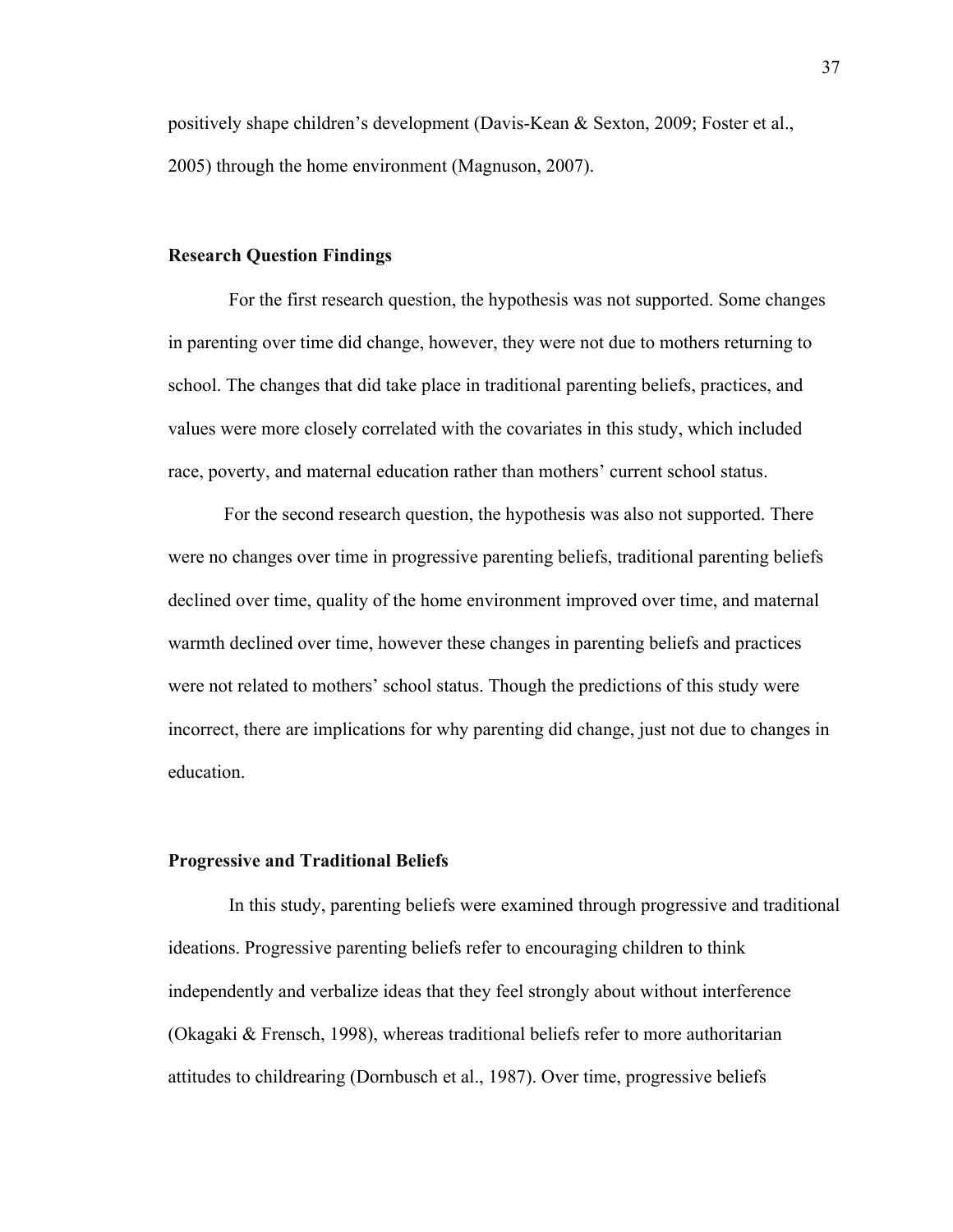experienced no change, and traditional beliefs decreased. However, these changes were positively associated with factors outside of the main focus; race/ethnicity, poverty, and education level showed differences in both progressive and traditional beliefs, but mothers' school status did not. The variables used to analyze parenting beliefs are a strength in the current study because of they represent two dimensions of parenting values. Progressive and traditional beliefs are quite opposite, allowing a full range of different beliefs to include.

A potential reason for change over time in traditional beliefs, but not progressive, could be the rise and fall of importance in certain values over time. For example, a mother might choose time-out for her child as a form of discipline, but with experience and practice, she might later opt for a teaching opportunity as she had discovered that time-out was not as effective in teaching her child right from wrong. Perhaps that mother at one time valued quiet time when her child did wrong, but later found more value in using that time as an opportunity to bond and help her child learn.

#### **Parenting Practices**

Parenting practices are the actions that parents take when guiding, disciplining, and interacting with their children. The results from this study suggest that general changes in parenting practices, as well as positive changes, were associated with race/ethnicity, poverty, and maternal education level and increased over time. However, these changes are not correlated with maternal school status. Some potential reasons for this outcome may be due to time itself. As years pass and time goes on, mothers will be growing alongside their children. It would be understandable to see how a mother parents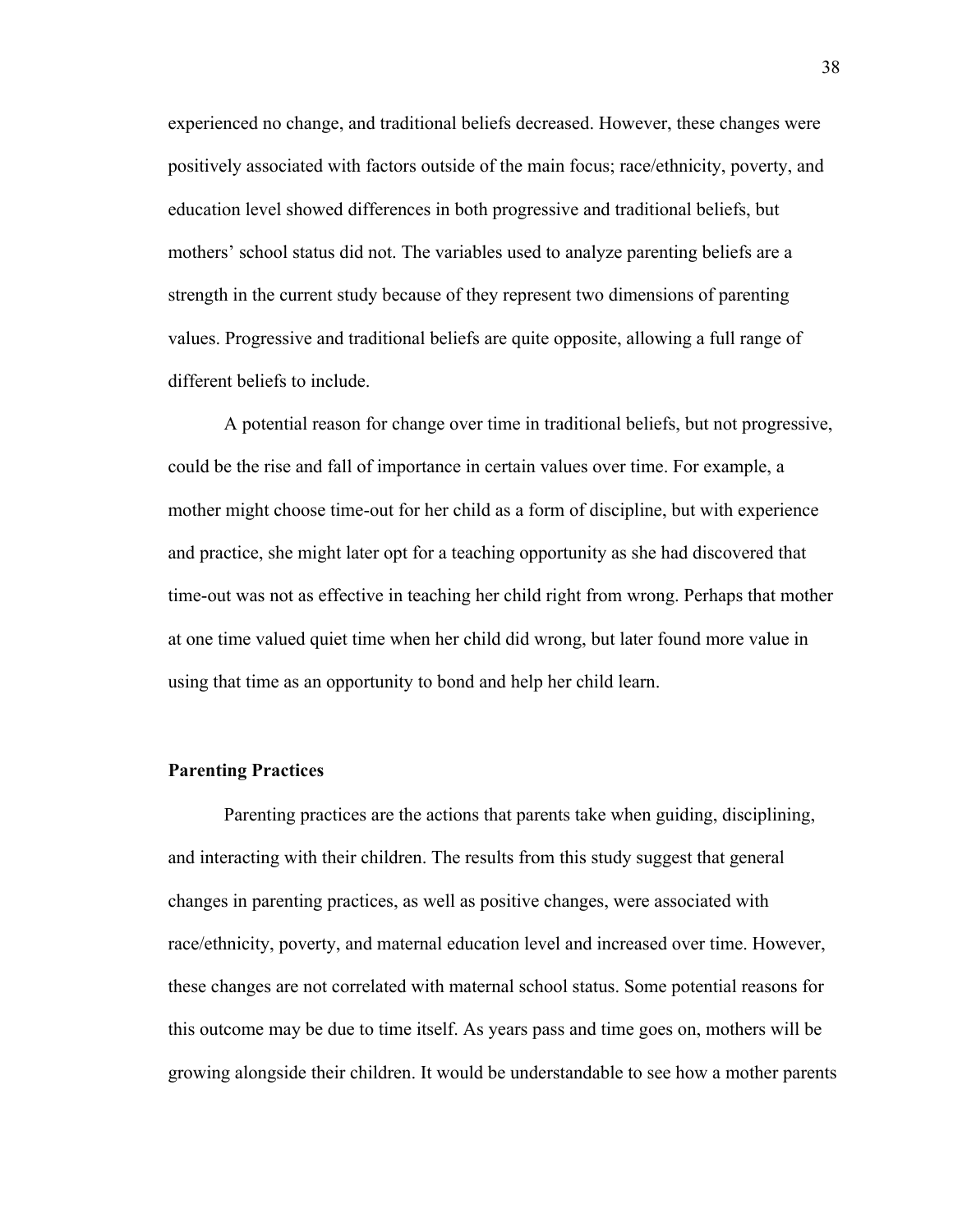her second child different from the first, or the third child differently from the second and so on; there are areas in childrearing that the mother may have made mistakes and learned from them. Similar to mastering any other skill, parenting requires practice and mistakes along the way. The HOME variable used to represent parenting practices in this study acts as a strength because of the number of times it was collected over time. In total, it was collected ten times, allowing for an all-encompassing result for a longitudinal study.

Some additional potential reasons for this outcome may be due to an increase in resources over time. Some families are started when the parents are fairly young and at the forefront of their careers, thus lower salaries. As time passes, skills are built, and raises in salary are given. With increased income, changes in parenting may become apparent due to the newfound access to materials and time for the children and parents to engage (Gardner et al., 2019). Lastly, parenting strategies change over time in relation to developmental needs of the child in order to address specific behavioral development, experiences of family stress, and mothers' personal life circumstances (Greenley et al., 2006).

### **Mother-Child Closeness**

Mother-child closeness or warmth was found to have decreased over time in the present study. These changes in mother-child closeness are not in line with the findings of Magnuson et al (2009), who reported that mothers' responsiveness increased as a result of maternal education. Potential reasoning for differences in findings may be due to the different constructs used in each study; Magnuson et al (2009) included constructs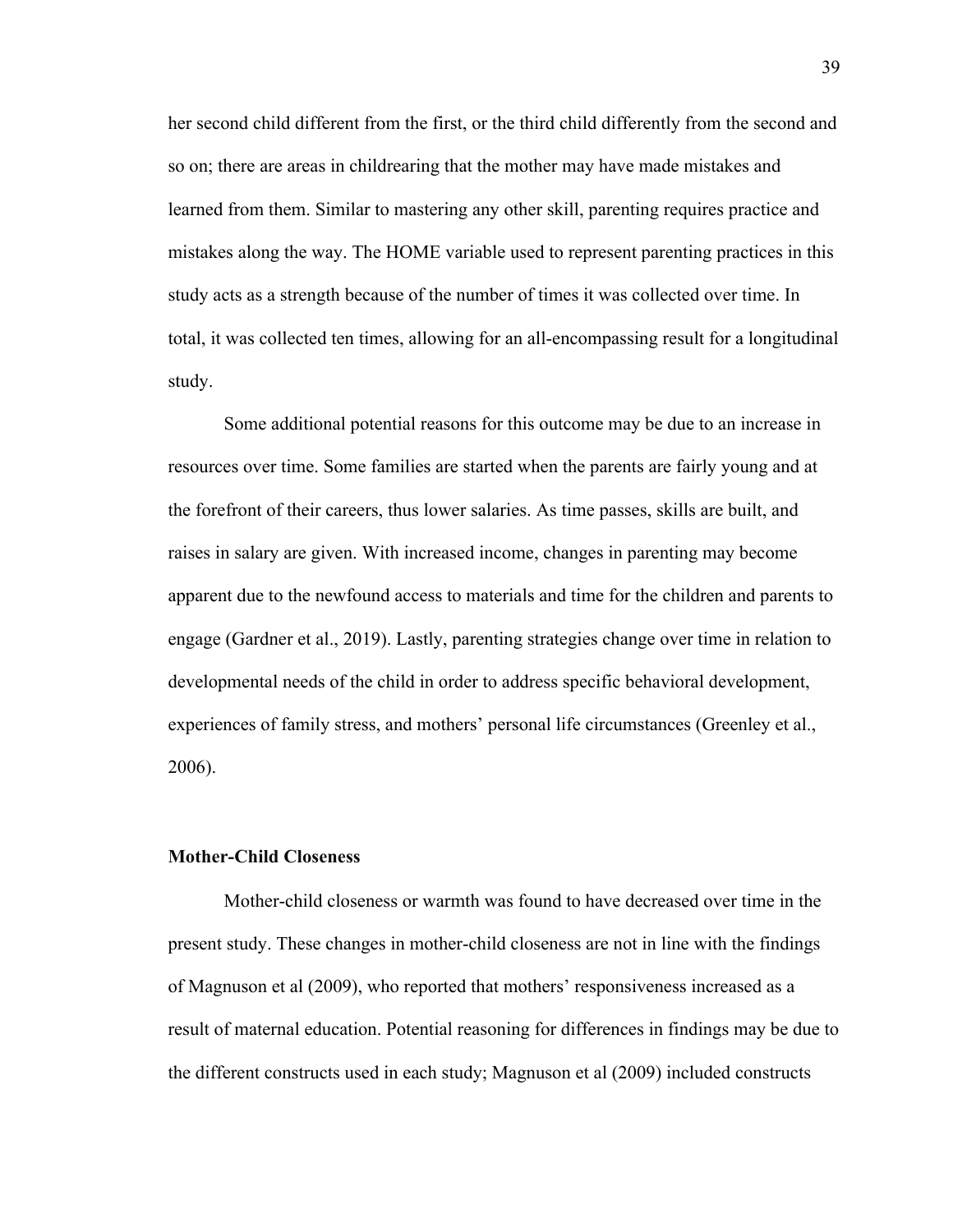more aligned with child academic outcomes, whereas the current study focused on the parenting changes found in the mother herself. With the different constructs, parenting beliefs, practices, and maternal warmth added different avenues of change. The literature review discusses much of previous research and how it has navigated the changes in child outcomes whether they be academic or behavioral. Again, the current study has filled the gap in how parenting beliefs, practices, and maternal warmth changes with mothers' education. The study of these constructs allows understanding of the growth mothers experience as they attend school rather than just the effects it has on her family. Similar to the HOME variable, mother-child closeness was collected a preferable amount of times to fully capture the potential changes. In total, it was collected six times over the course of the study.

#### **Limitations**

There are some limitations that may be addressed in this study. One limitation may be the need for more specification in education types during the analysis. The current study examined the current school status of mothers at each data collection time point, but there was no analysis for types of education. Perhaps results would show to be different if the research question were posed more towards specific levels of education and how they correlate with changes in parenting. Similarly, so many of the mothers in this sample had a college education; perhaps a sample with even more educational diversity would better address school status.

Additionally, the proportion of mothers who were enrolled in school was fairly low and it is unknown if being in school lead to increase in attainment. Mothers who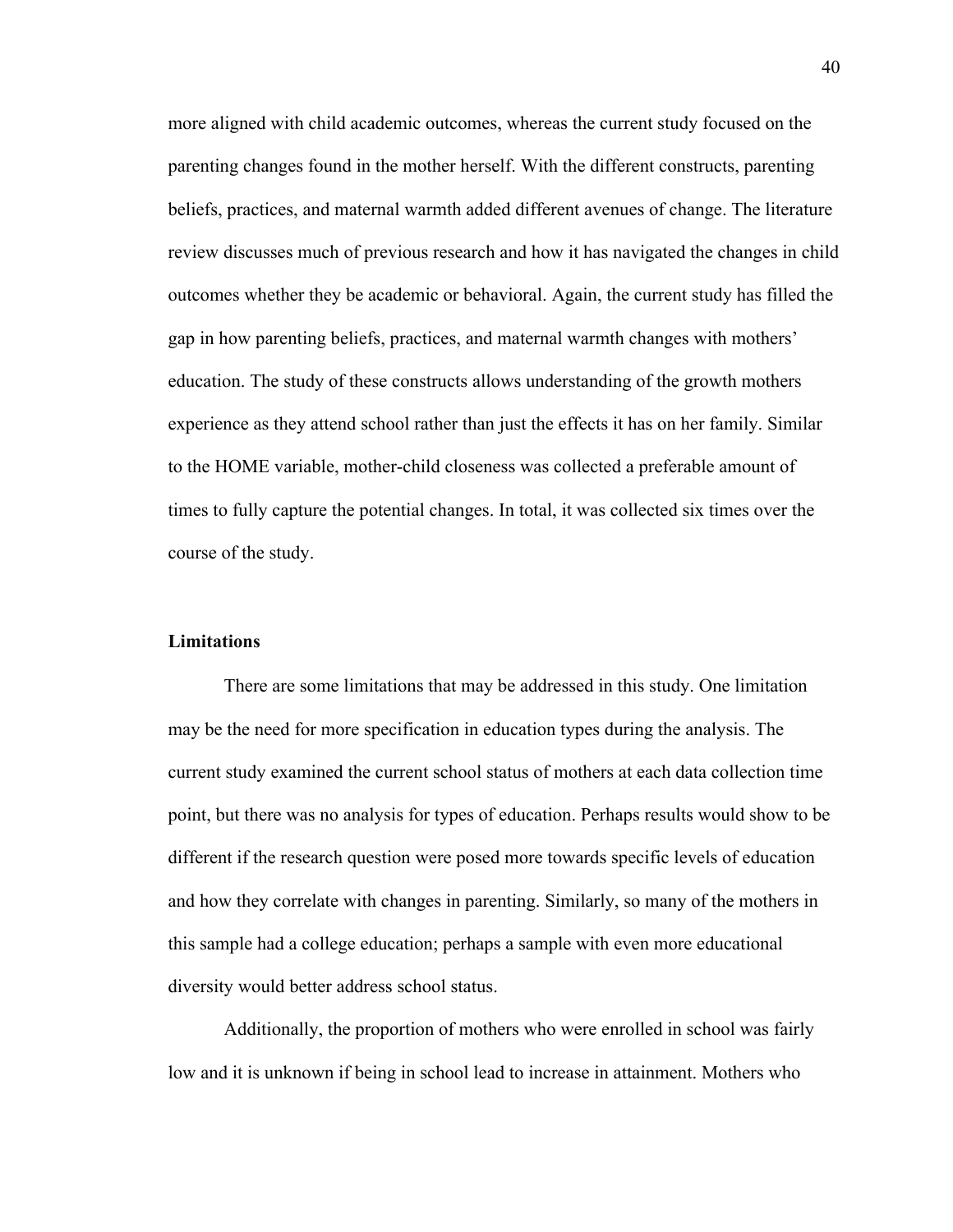indicated at one time that they were in school were in the same group as mothers who were in school many times throughout the data collection assessments, but that impact of education could then have been obscured by grouping these mothers together. However, the sample size of mothers in school was too small to break up into various categories based on the extent of their additional schooling

An additional limitation may be due to the time the data was collected, as the collection began in 1991. Though the data is not significantly old, more and more women are entering the work force as time progresses. Statistics have suggested that between 1988 and 1998, the percentage of working women with pre-school children dramatically jumped from 45 percent to 55 percent (Marks & Houston, 2002). With more than 20 years having passed since that 55 percent was collected, it is likely the percentage has increased. With an increasing amount of women working, it is also quite often that workforces require some form of education. For example, a woman may want to work out of her home as a hair stylist, but she will need to complete vocational schooling to become a cosmetologist. Using more recent data could also lead to differences in results.

Lastly, there were limitations in the population for the study that refused inclusion of those who were not fluent in the English language as well as those who lived in potentially dangerous neighborhood. Perhaps this could have added a selection effect on the population, and it was not taken into account various characteristics mothers would have that could contribute to their decision of returning to school.

#### **Implications for Future Research**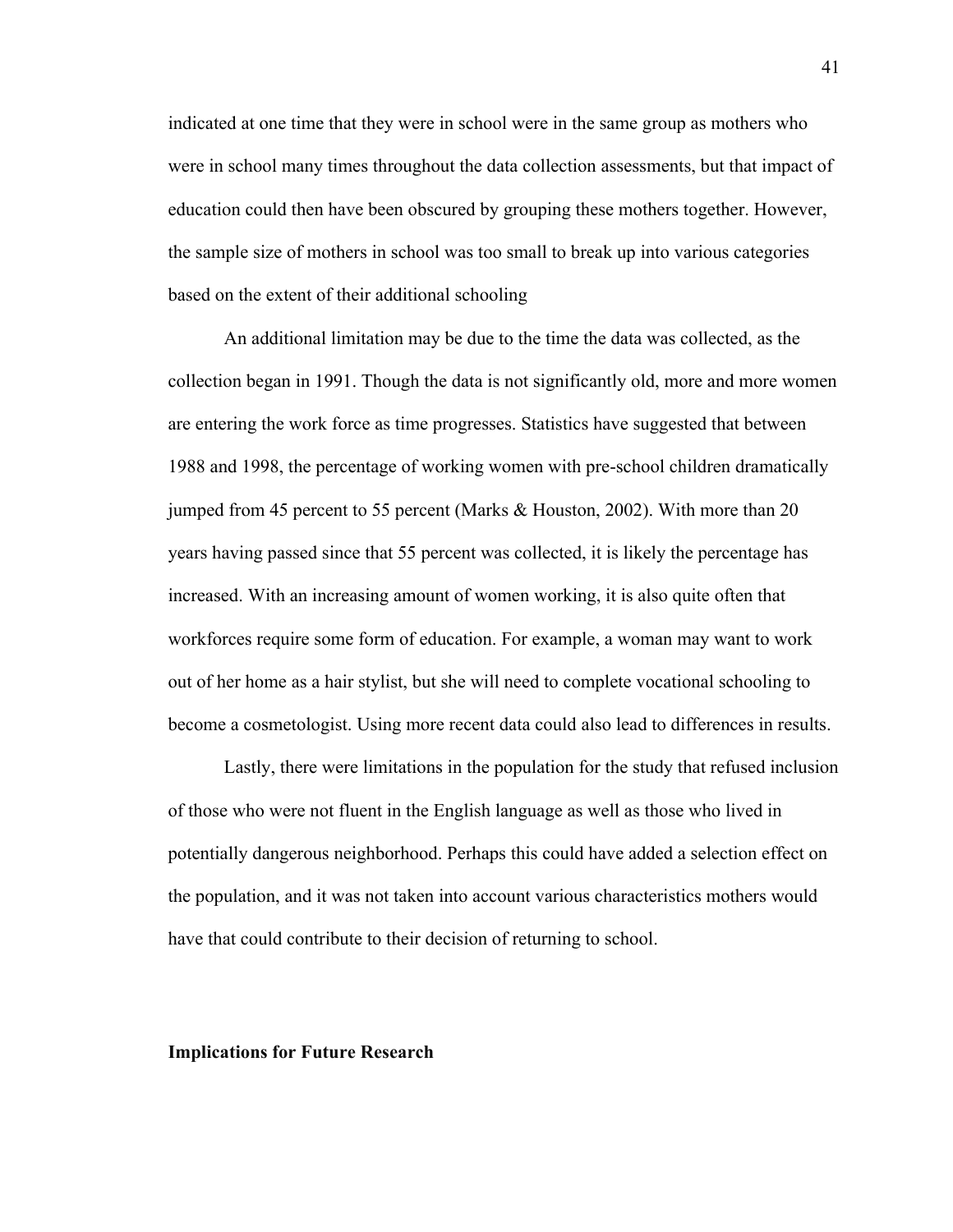With this study and the surrounding research that was included in the literature review, the findings can be useful for researchers wanting to understand more about parenting and maternal school status. Future research should consider the effects of different education types on parenting and the initial education level, as previously discussed. This could identify barriers and gaps in the current study and can further identify the associations between school status and mothers' education. Additionally, as this study remained focused on maternal education and parenting, perhaps it would be of value to conduct something similar while including fathers to find more inclusive findings in families.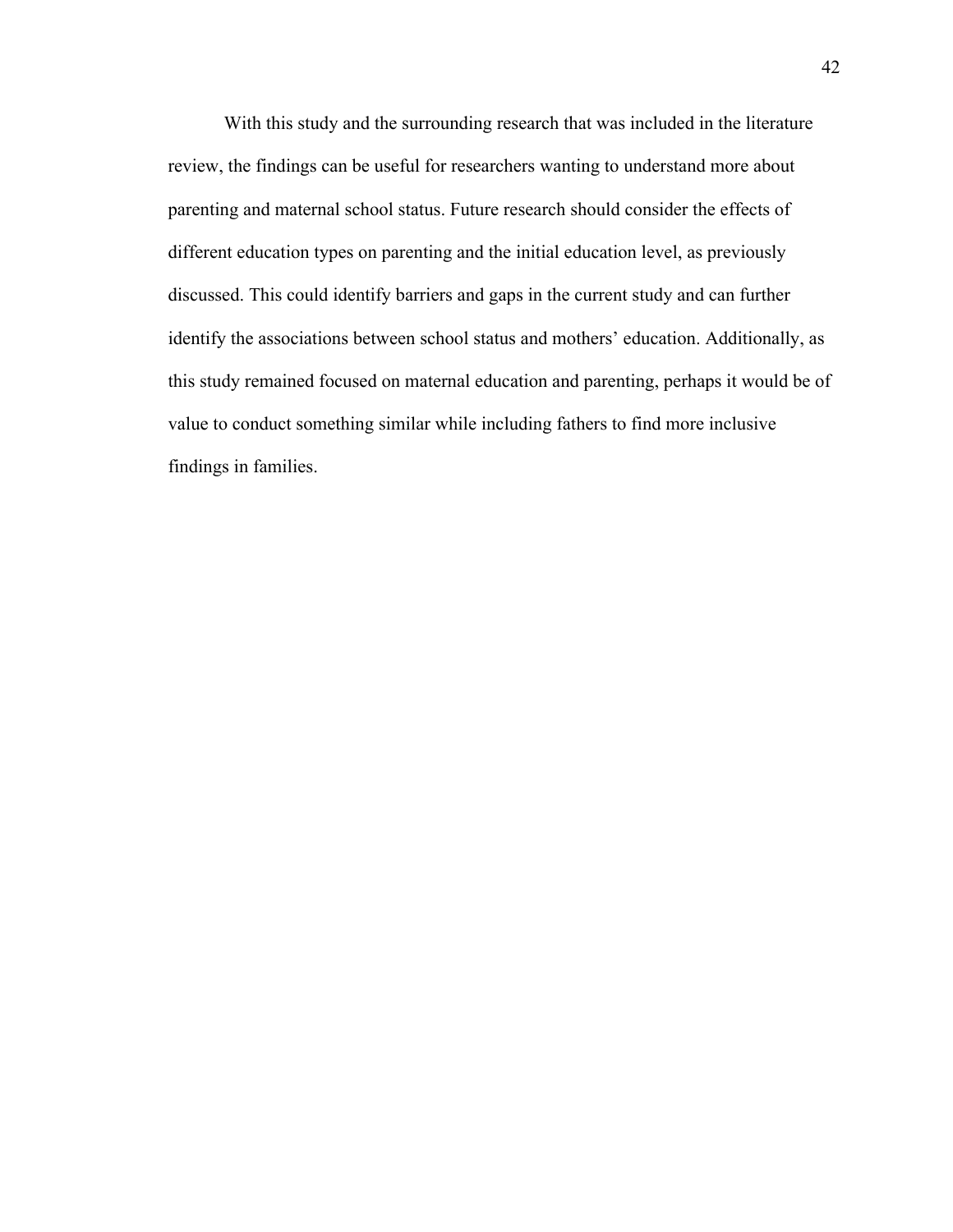#### **References**

- Awada, S.R., Shelleby, E.C. (2021). Increases in maternal education and child behavioral and academic outcomes. *Journal of Child and Family Studies 30,* 1813–1830. https://doi.org/10.1007/s10826-021-01983-7
- Baumrind, D. (1978). Parental disciplinary patterns and social competence in children. *Youth & Society*, *9*(3), 239–267. https://doi.org/10.1177/0044118x7800900302
- Baumrind D. The Influence of Parenting Style on Adolescent Competence and Substance Use. *The Journal of Early Adolescence*. 1991;11(1):56-95. doi:10.1177/0272431691111004
- Becker, G. S. (2008). *Human capital: A theoretical and empirical analysis, with special reference to Education*. The Univ. of Chicago Press.
- Belsky, J., & Fearon, P. R. (2002). Early attachment security, subsequent maternal sensitivity, and later child development: Does continuity in development depend upon continuity of caregiving? *Attachment & Human Development*, *4*(3), 361– 387. doi:10.1080/14616730210167267
- Bradley, R. H., Caldwell, B. M. & Corwyn, R. F. (2003). The Child Care HOME inventories: Assessing the quality of family child care homes. *Early Childhood Research Quarterly*, *18,* 294-309.

Bradley, R. H. (1993). Children's home environments, health, behavior, and intervention efforts: A review using the HOME Inventory as a marker measure. *Genetic, Social, and General Psychology Monographs, 119*(4), 437–490.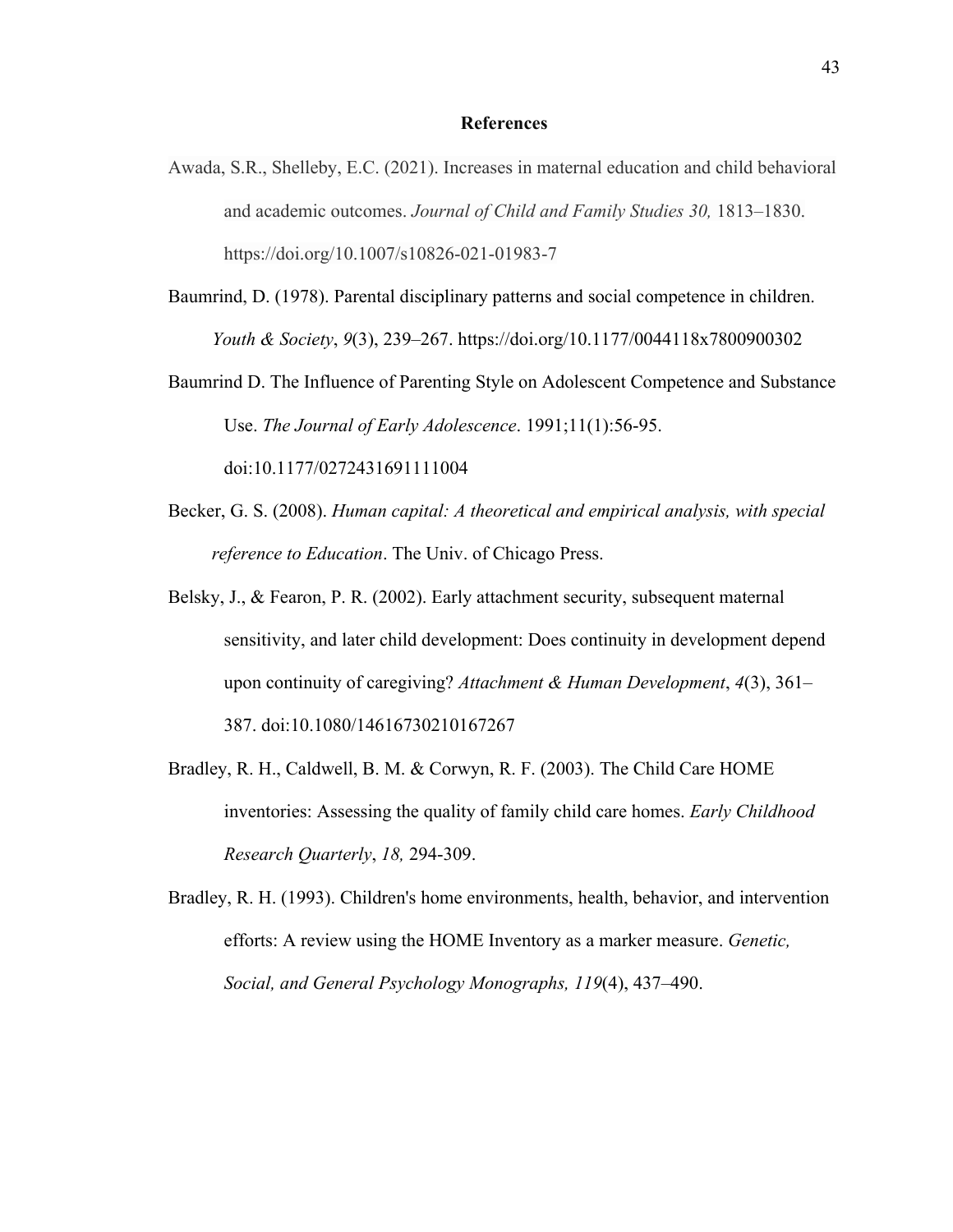- Brenner, V., & Fox, R. A. (1999). An Empirically Derived Classification of Parenting Practices. *The Journal of Genetic Psychology, 160*(3), 343-356. doi:10.1080/00221329909595404
- Bornstein, M. H., & Bradley, R. H. (2014). *Socioeconomic status, parenting, and child development*. Taylor and Francis.

Caldwell, B. M., & Bradley, R. H. (2014). *HOME Inventory (0-3) Home Observation for Measurement of the Environment* [PDF]. UW Milwaukee Child Welfare Partnership and WI Dept. of Children and Families.

- Carney-Crompton, S., & Tan, J. (2002). Support systems, psychological functioning, and academic performance of nontraditional female students. *Adult Education Quarterly*, *52*(2), 140–154. https://doi.org/10.1177/0741713602052002005
- Carr, A., & Pike, A. (2012). Maternal scaffolding behavior: Links with parenting style and maternal education. *Developmental Psychology, 48*(2), 543-551. doi:10.1037/a0025888
- Choy, S. (2002). *Nontraditional undergraduates: Findings from the condition of Education 2002. Nces 2002-012*. Distributed by ERIC Clearinghouse.
- Cooper, C. E., Mclanahan, S. S., Meadows, S. O., & Brooks-Gunn, J. (2009). Family Structure Transitions and Maternal Parenting Stress. *Journal of Marriage and Family, 71*(3), 558-574. doi:10.1111/j.1741-3737.2009.00619.
- Crosnoe, R., Mistry, R. S., & Elder, G. H. Jr. (2002). Economic disadvantage, family dynamics, and adolescent enrollment in higher education. *Journal of Marriage and Family 64*(3), 690-702: https://doi-org.dist.lib.usu.edu/10.1111/j. 1741- 3737.2002.00690.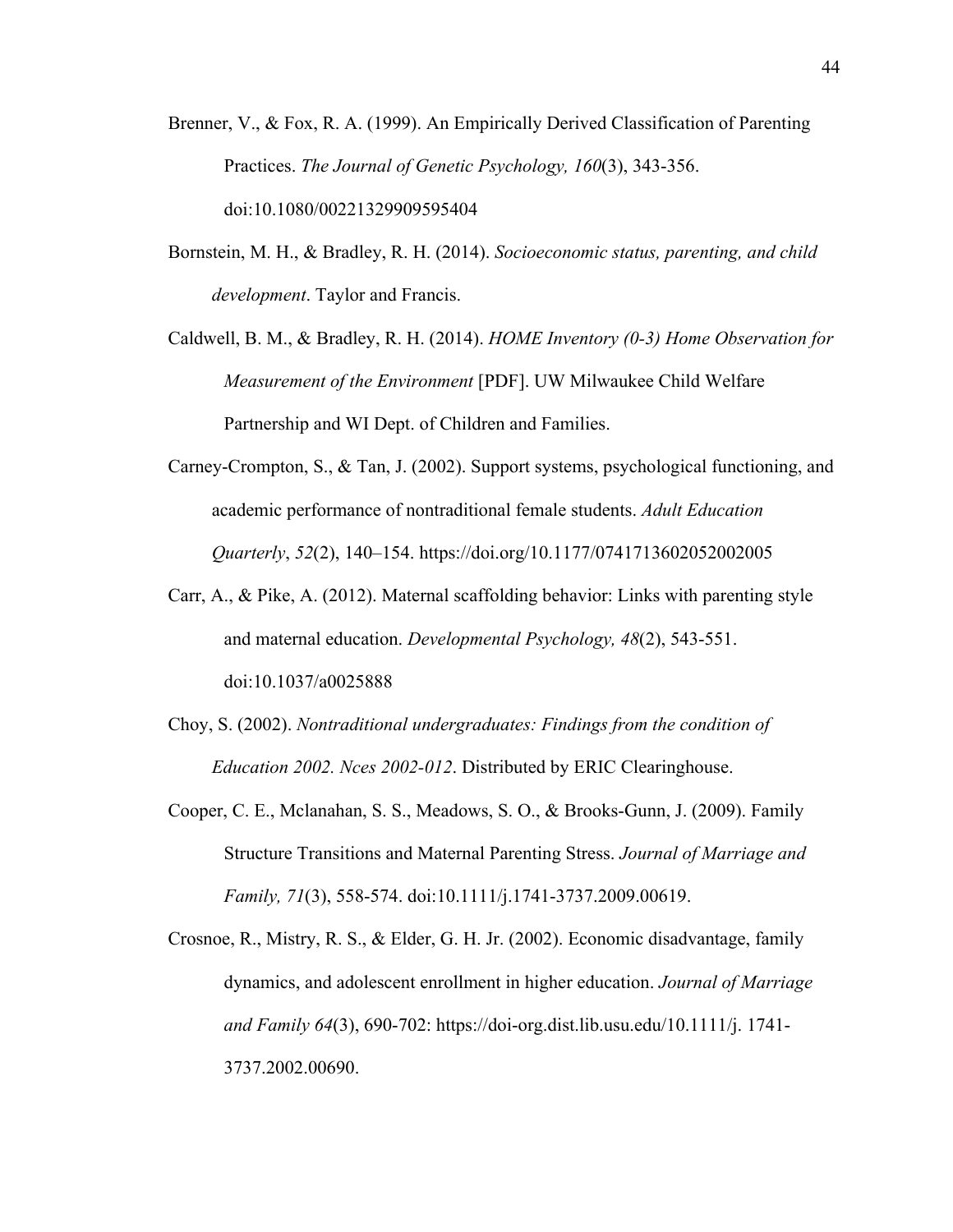- Currie, J., & Moretti, E. (2002). Mothers Education and the Intergenerational Transmission of Human Capital: Evidence from College Openings and Longitudinal Data. doi:10.3386/w9360
- Darling, N. (1999). Parenting style and its correlates. Clearing house on Elementary and Early Childhood Education.
- Davis-Kean, P. E. (2005). The influence of parent education and family income on child achievement: The indirect role of parental expectations and the home environment. *Journal of Family Psychology, 19*(2), 294–304. doi.org10.10370893-3200.19.2.294
- Davis-Kean, P. E., &. Sexton, H. R. (2009). Race differences in parental influences on child development. *Merrill Palmer Quarterly*, 55, 285-318. doi:10.1353/mpq.0.0023
- Davis-Kean, P. E., Tang, S., & Waters, N. E. (2019). Parent education attainment and parenting. In M. H. Bornstein (Ed.), Handbook of parenting: Vol. 2. *Biology and ecology of parenting* (3rd ed., pp. 400–420). Routledge.

doi.org10.4324978042940145912

Davis-Kean, P., Tighe, L. A., & Waters, N. E. (2021). The Role of Parent Educational Attainment in Parenting and Childrens Development. doi:10.31234/osf.io/ndmxb

Dornbusch, S. M., Ritter, P. L., Leiderman, P. H., Roberts, D. F., & Fraleigh, M. J. (1987). The relation of parenting style to adolescent school performance. *Child Development*, *58*(5), 1244. doi.org10.23071130618

Dotterer, A. M., Juhasz, A. C., Murphy, K. N., Park, S., & Boyce, L. K. (2020). Stress and family relationships among college student parents: A mixed methods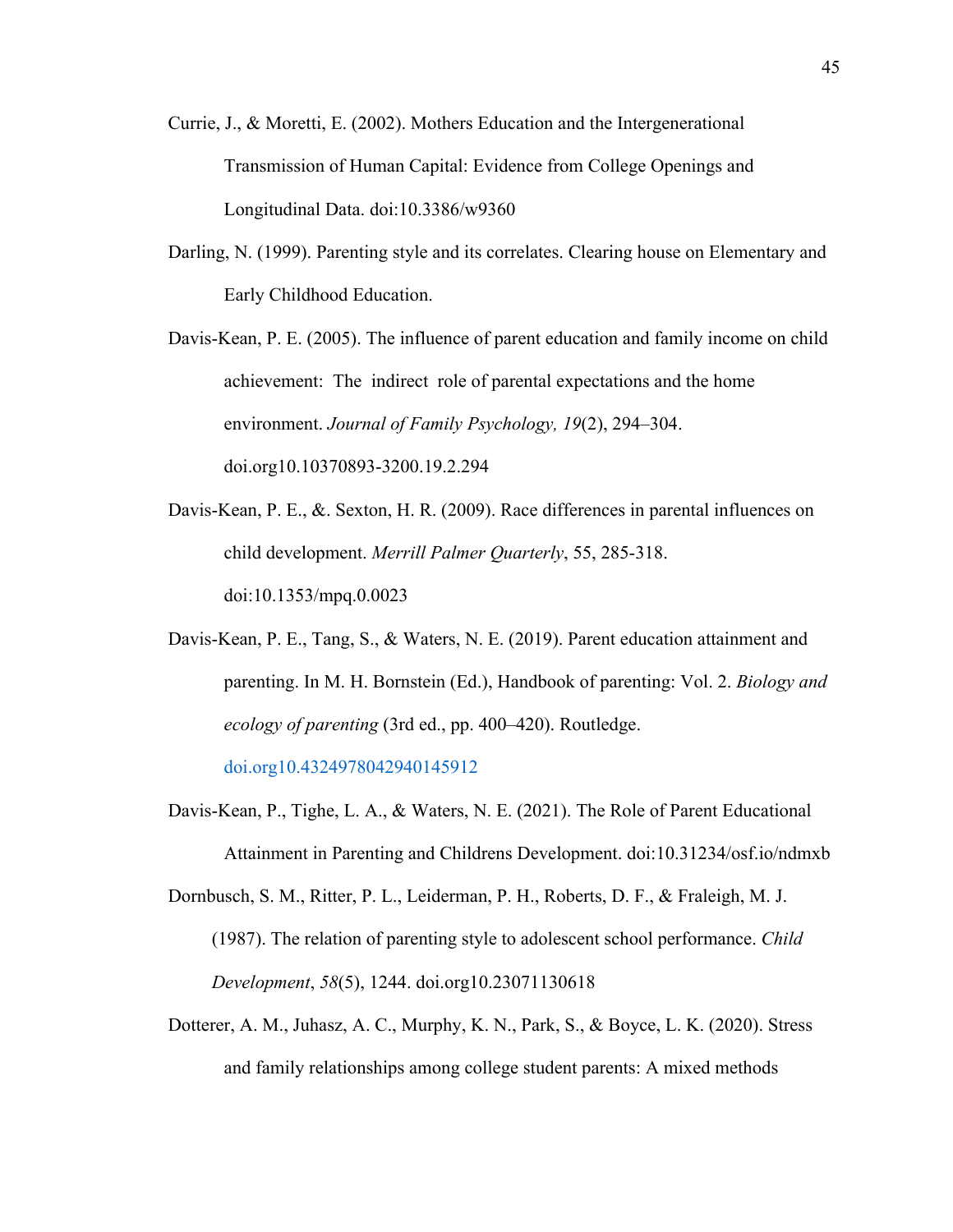study. *Journal of Social and Personal Relationships,* 026540752097519. doi:10.1177/0265407520975198

- Estes, D. K. (2011). Managing the student-parent dilemma: Mothers and fathers in higher education. *Symbolic Interaction, 34*(2), 198-219. https://doiorg.dist.lib.usu.edu/10.1525/si.2011.34.2.198
- Foster, M. A., Lamber, T., Abbott-Shim, M., McCarty, F., & Franze, S. (2005). A model of home learning environment and social risk factors in relation to children's emergent literacy and social outcomes. *Early Childhood Research Quarterly*, 20, 13-36. doi:10.1016/j.ecresq.2005.01.006
- Gardner, M., Martin, A., & Petitclerc, A. (2019). Mothers' postsecondary entry during early childhood: Short- and long-term effects on children. *Journal of Applied Developmental Psychology, 62,* 11-25. https://doiorg.dist.lib.usu.edu/10.1016/j.appdev.2018.12.003
- Genereux, M., Auger, N., Goneau, M., & Daniel, M. (2008). Neighbourhood socioeconomic status, maternal education and adverse birth outcomes among mothers living near highways. *Journal of Epidemiology & Community Health, 62*(8), 695-700. doi:10.1136/jech.2007.066167
- Glatz, T., Buchanan, C. M. (2015b). Overtime associations among parental self-efficacy, promotive parenting practices, and adolescents' externalizing behaviors. *Journal of Family Psychology,* 29, 427-437. doi:10.1037/fam0000076
- Greene, M., Patel, A., Meier, P., & Patra, K. (2016). Maternal Education Level Predicts Cognitive, Language, and Motor Outcome in Preterm Infants in the Second Year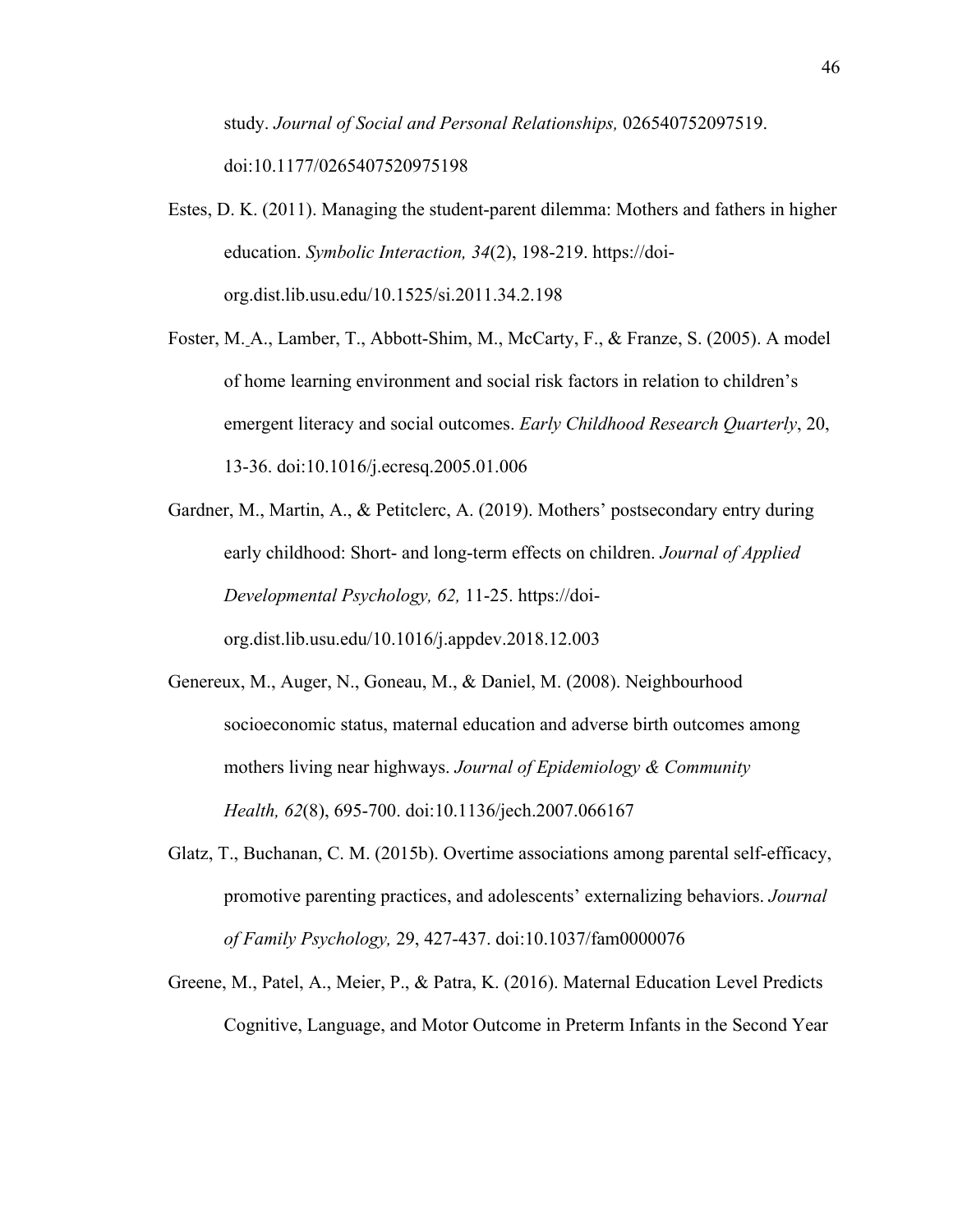of Life. *American Journal of Perinatology, 33*(08), 738-744. doi:10.1055/s-0036- 1572532

- Greenley, R. N., Holmbeck, G. N., & Rose, B. M. (2006). Predictors of parenting behavior trajectories among families of young adolescents with and without spina bifida. *Journal of Pediatric Psychology, 31*(10), 1057–1071. doi:10.1093/jpepsy/jsj011
- Harding, J. F. (2015). Increases in maternal education and low-income children's cognitive and behavioral outcomes. *Developmental Psychology, 51*(5), 583–599. https://doi-org.dist.lib.usu.edu/10.1037/a0038920
- Harding, J. F., Morris, P. A., & Hughes, D. (2015). The relationship between maternal education and children's academic outcomes: *A theoretical framework. Journal of Marriage and Family, 77*(1), 60–76. https://doi.org/10.1111/jomf.12156
- Hoff, E. (2003). The specificity of environmental influence: Socioeconomic status affects early vocabulary development via maternal speech. *Child Development, 74,* 1368–1378. doi:10.1111/1467-8624.00612
- Hoff-Ginsberg, E. (1998). The relation of birth order and socioeconomic status to children's language experience and language development. *Applied Psycholinguistics*, *19*(4), 603–629. https://doi.org/10.1017/s0142716400010389
- Hoff-Ginsberg, E., & Tardif, T. (1995). Socioeconomic status and parenting. In M. H. Bornstein (Ed.), Handbook of parenting: Vol. 2. Biology and ecology of parenting (pp. 161–188). Hillsdale, NJ: Erlbaum.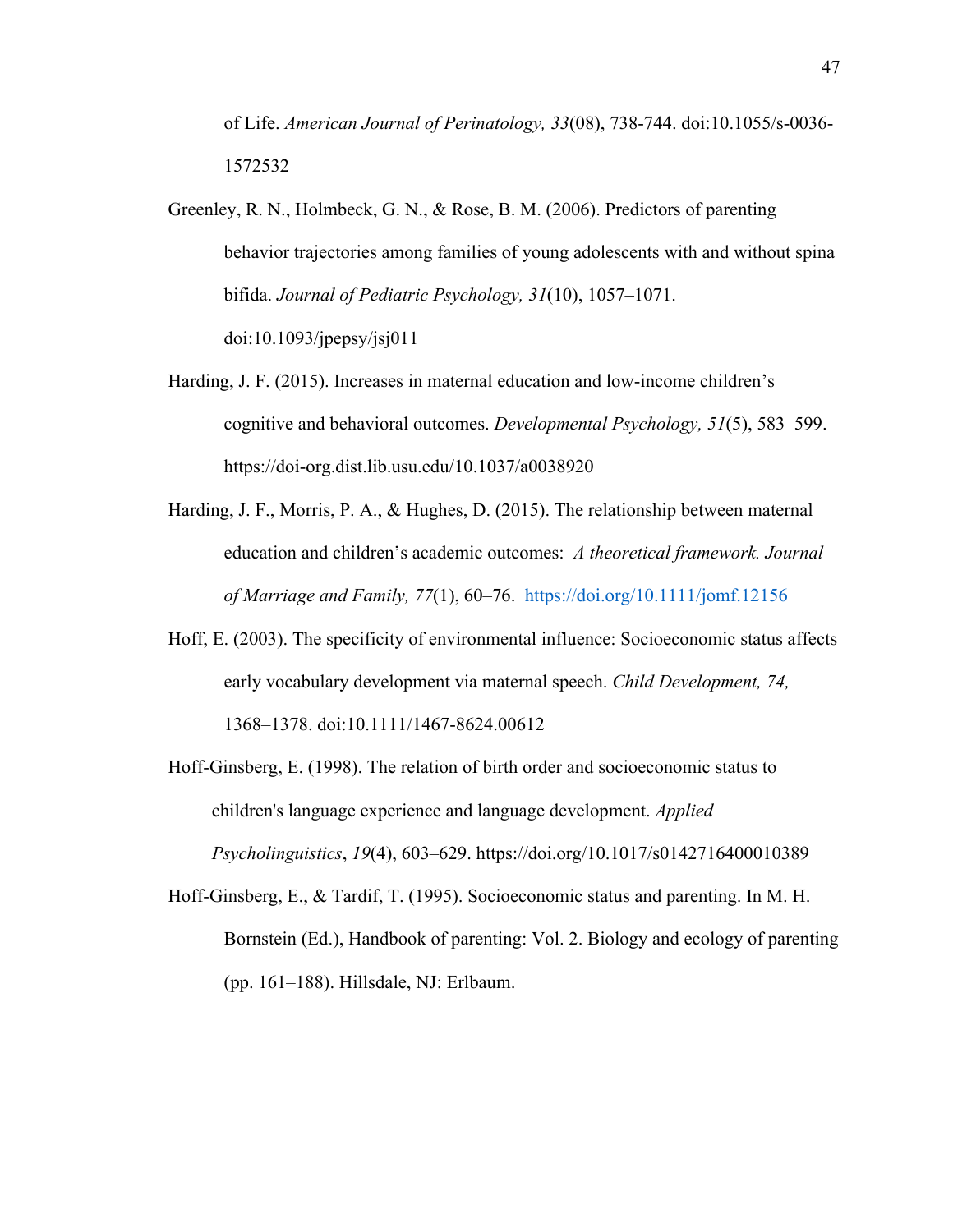- Hortaçsu, N. (1995). Parents' education levels, parents' beliefs, and child outcomes. *The Journal of Genetic Psychology: Research and Theory on Human Development, 156(*3), 273-383. https://doi-org.dist.lib.usu.edu/10.1080/00221325.1995.9914830
- Kotchick, B.A., Forehand, R. Putting Parenting in Perspective: A Discussion of the Contextual Factors That Shape Parenting Practices. *Journal of Child and Family Studies* 11**,** 255–269 (2002). https://doi.org/10.1023/A:1016863921662
- Lareau, A. (2011). *Unequal childhoods: Class race, and family life*. Berkeley, CA: University of California Press.
- Lazelere, R. E., Morris, A. S. & Harrist, A. W. (Ed.) (2013). Authoritative parenting: Synthesizing nurturance and discipline for the optimal child development. Washington, DC: *American Psychological Association.*

Lucas, R. E. (1988). *On the mechanics of Economic Development*. s.n.

- Lucas, R. E. (1990) 'Why doesn't capital flow from rich to poor countries?', American Economic Review: Papers and Proceedings: 92 – 6.
- Magnuson, K. A., Sexton, H. R., Davis-Kean, P. E., & Huston, A. C. (2009). Increases in maternal education and young children's language skills. *Merrill-Palmer Quarterly*, *55*(3), 319–350. https://doi.org/10.1353/mpq.0.0024
- Marks, G., & Houston, D. M. (2002). Attitudes towards work and motherhood held by working and non-working mothers. *Work, Employment and Society, 16*(3), 523- 536. doi:10.1177/095001702762217470
- McLanahan, S. S., & Sørensen, A. B. (1984). Life events and psychological well-being: A reexamination of theoretical and methodological issues. *Social Science Research*, *13*(2), 111–128. https://doi.org/10.1016/0049-089x(84)90017-6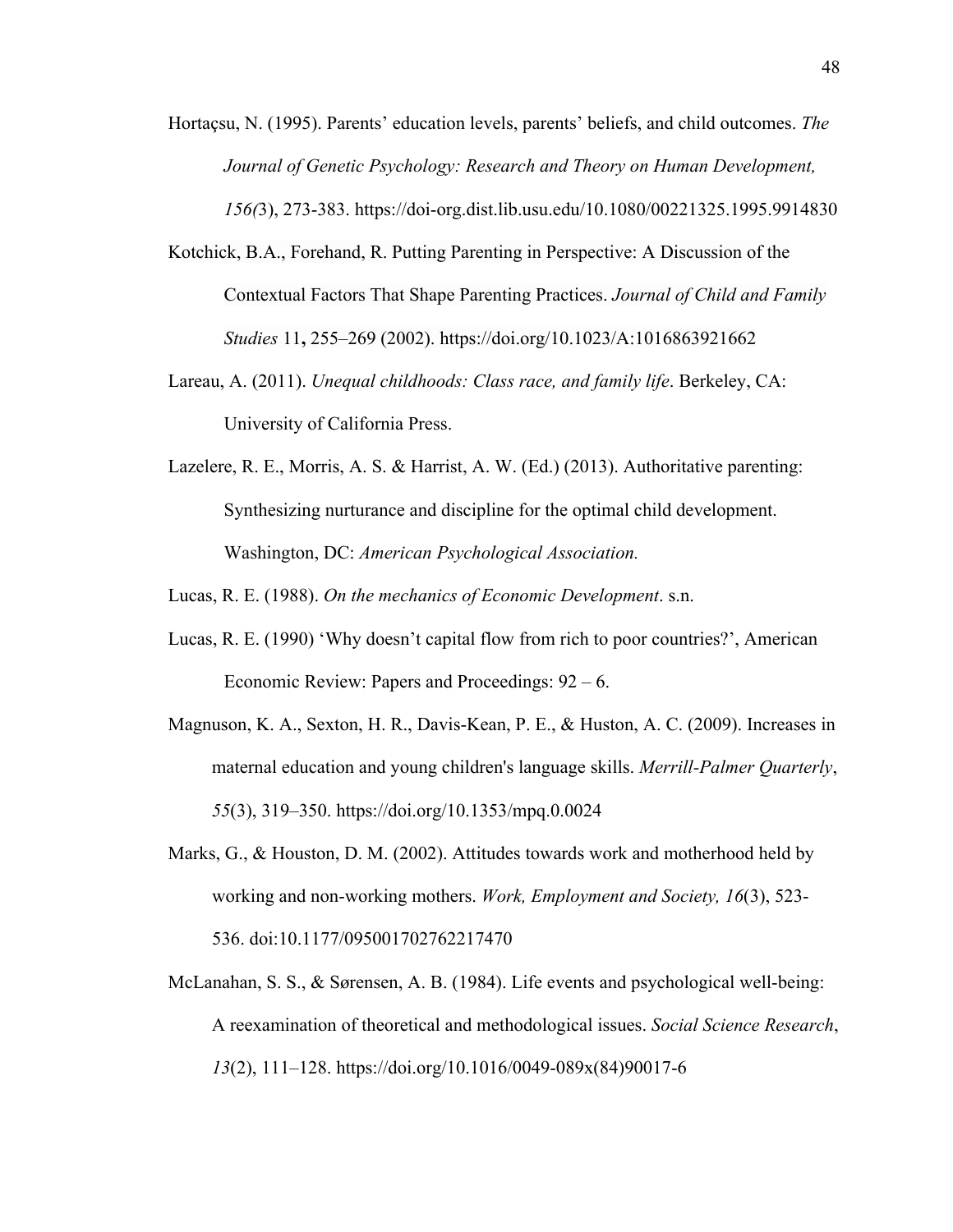- Meeks, S., & Murrell, S. A. (2001). Contribution of Education to Health and Life Satisfaction in Older Adults Mediated by Negative Affect. *Journal of Aging and Health, 13*(1), 92-119. doi:10.1177/089826430101300105
- Meins, E., Fernyhough, C., Fradley, E., & Tuckey, M. (2001). Rethinking maternal sensitivity: Mothers' comments on infants' mental processes predict security of attachment at 12 months. *Journal of Child Psychology and Psychiatry*, 42, 637– 648. doi:10.1111/1469-7610.00759
- Monaghan, D. (2017). Does college enrollment and bachelor's completion by mothers impact children's educational outcomes? *Sociology of Education, 90*(1)*,* 3–24. https://doi-org.dist.lib.usu.edu/10.1177/0038040716681054
- Mueller, C.W., & Parcel, T.L. (1981). Measures of socioeconomic status: Alternatives and recommendations. *Child Development, 52*, 13–30.
- Neuhauser, A. (2016). Predictors of maternal sensitivity in at-risk families. *Early Child Development and Care, 188*(2), 126-142. doi:10.1080/03004430.2016.1207065
- Okagaki, L., & Frensch, P. A. (1998). Parenting and Children's School Achievement: A Multiethnic Perspective. *American Educational Research Journal*, *35*(1), 123–144. https://doi.org/10.3102/00028312035001123
- Oreopoulos, P., Page, M. E., & Stevens, A. H. (2006). The intergenerational effects of compulsory schooling. *Journal of Labor Economics, 24,* 729–760. http://dx.doi.org/10.1086/506484
- Pilkauskas, N., Waldfogel, J., & Brooks-Gunn, J. (2016). Maternal labor force participation and differences by education in an urban birth cohort study - 1998- 2010. *Demographic Research, 34*, 407-420. doi:10.4054/demres.2016.34.14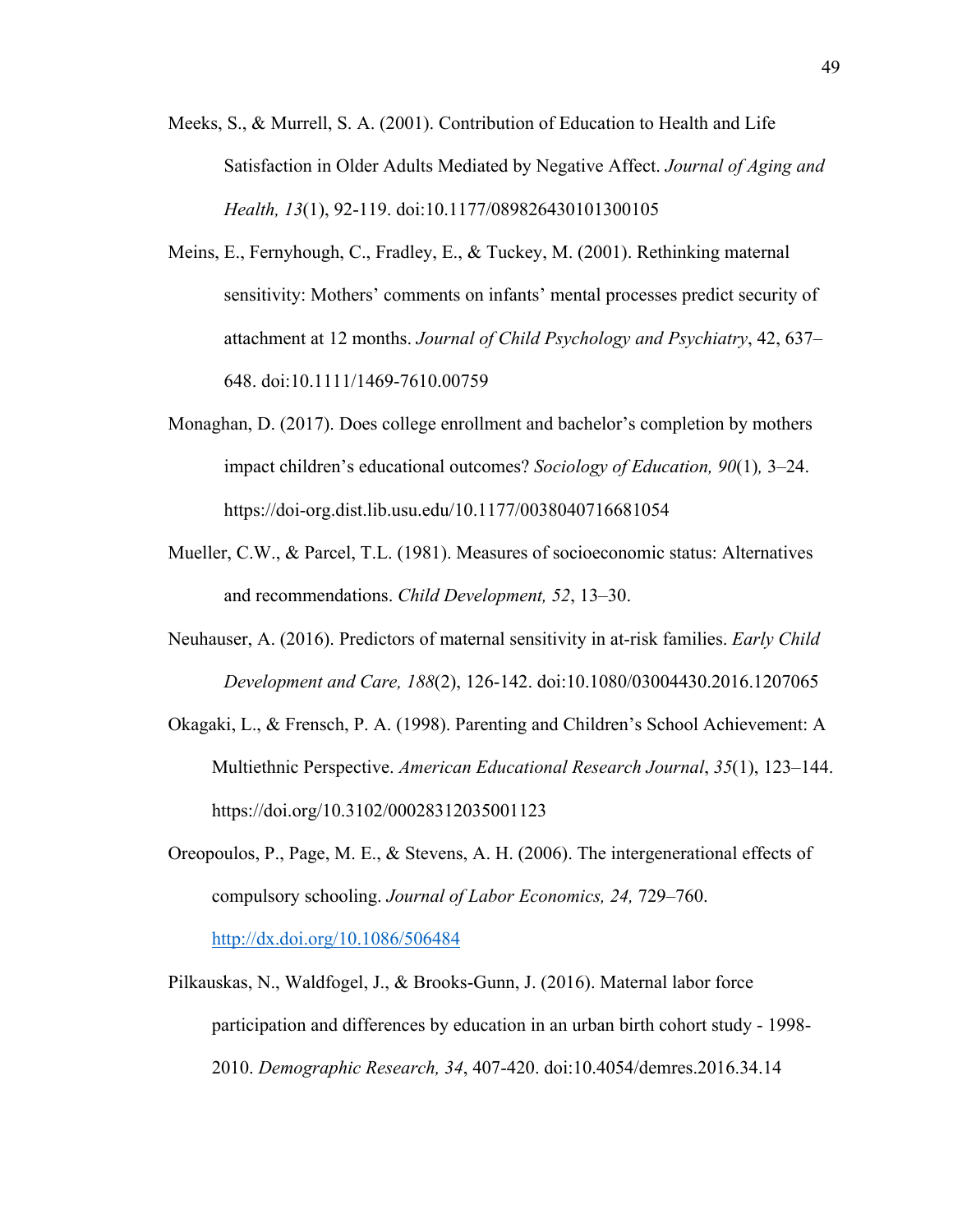Pomerantz, E. M., Moorman, E. A., & Litwack, S. D. (2007). The how, whom, and why of parents' involvement in children's academic lives: More is not always better. *Review of Educational Research, 77,* 373– 410.

http://dx.doi.org/10.3102/003465430305567

- Prince-Embury, S. (2009). The resiliency scales for children and adolescents as related to parent education level and race/ethnicity in children. *Canadian Journal of School Psychology*, *24*(2), 167–182. https://doi.org/10.1177/0829573509335475
- Rowe, M. L. Denmark, N., Harden, B. J., & Stapleton, L. M. (2016). The role of parent education and parenting knowledge in children's language and literacy skills among White, Black, and Latino families. *Infant and Child Development, 25*(2), 198-220. https://doi-org.dist.lib.usu.edu/10.1002/icd.1924
- Sheikh, M. A., Abelsen, B., & Olsen, J. A. (2014). Role of respondents' education as a mediator and moderator in the association between childhood socio-economic status and later health and wellbeing. *BMC Public Health, 14*(1). doi:10.1186/1471-2458-14-1172
- Singhammer, J., & Mittelmark, M. B. (2006). Associations between mother's level of education and offspring's smoking and alcohol use in adulthood: A 28-year longitudinal follow-up study. *Journal of Public Health, 14*(3), 132-138. https://doi-org.dist.lib.usu.edu/10.1007/s10389-006-0022-z
- Sirin, S. R. (2005). Socioeconomic status and academic achievement: A Meta-analytic review of Research. *Review of Educational Research*, *75*(3), 417–453. https://doi.org/10.3102/00346543075003417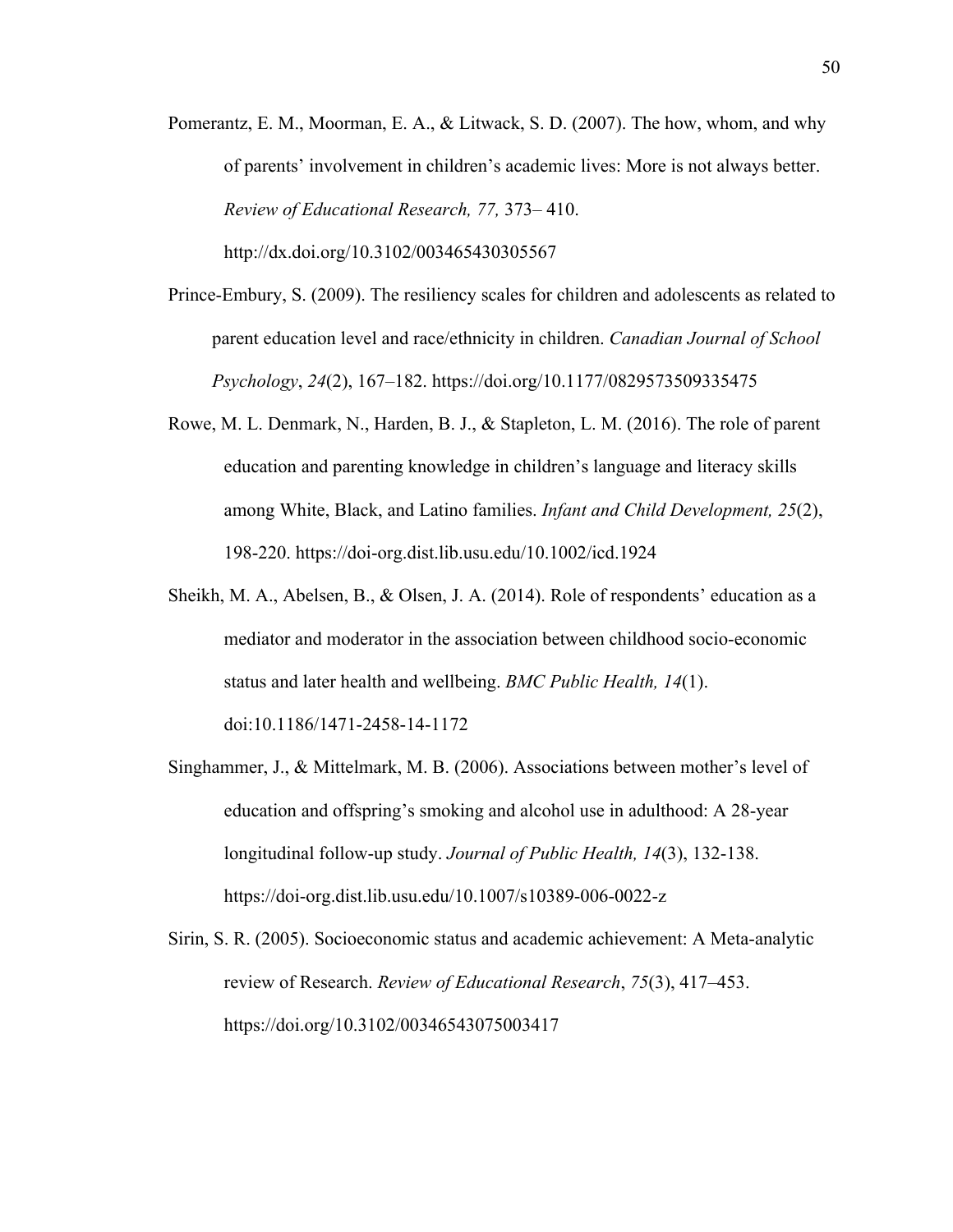Suizzo, M.-A., & Stapleton, L. M. (2007). Home-based parental involvement in young children's education: Examining the effects of maternal education across U.S. ethnic groups. *Educational Psychology, 27*(4), 533–556. https://doi.org/ 10.1080/01443410601159936

Sun, X., McHale, S. M., & Updegraff, K. A. (2017). Maternal and paternal resources across childhood and adolescence as predictors of young adult achievement. *Journal of Vocational Behavior,* 100, 111-123. https://doiorg.dist.lib.usu.edu/10.1016/j.jvb.2017.03.003

- Swartz, J. R., Knodt, A. R., Radtke, S. R., & Hariri, A. R. (2018). Post-secondary maternal education buffers against neural risk for psychological vulnerability to future life stress. *Neuropsychologia, 109*, 134-139. doi:10.1016/j.neuropsychologia.2017.12.019
- Thompson, H. M. (2017). V. L. Gadsen, M. Ford, & H. Breiner (eds.): Parenting matters: Supporting parents of children ages 0–8. *Child and Adolescent Social Work Journal*, *34*(4), 397–398. https://doi.org/10.1007/s10560-017-0504-6
- Tighe, L., & Davis-Kean, P. (2019). The Influence of College Education on Children and Parents in Low-Income Families. doi:10.31234/osf.io/wa8ze
- Tracey, D. H., & Young, J. W. (2002). Mothers' helping behaviors during children's athome oral-reading practice: Effects of children's reading ability, children's gender, and mothers' educational level. *Journal of Educational Psychology, 94*(4), 729-737. https://doi-org.dist.lib.usu.edu/10.1037/0022-0663.94.4.729
- Urke, H. B., Bull, T., & Mittelmark, M. B. (2011). Socioeconomic status and chronic child malnutrition: Wealth and maternal education matter more in the Peruvian